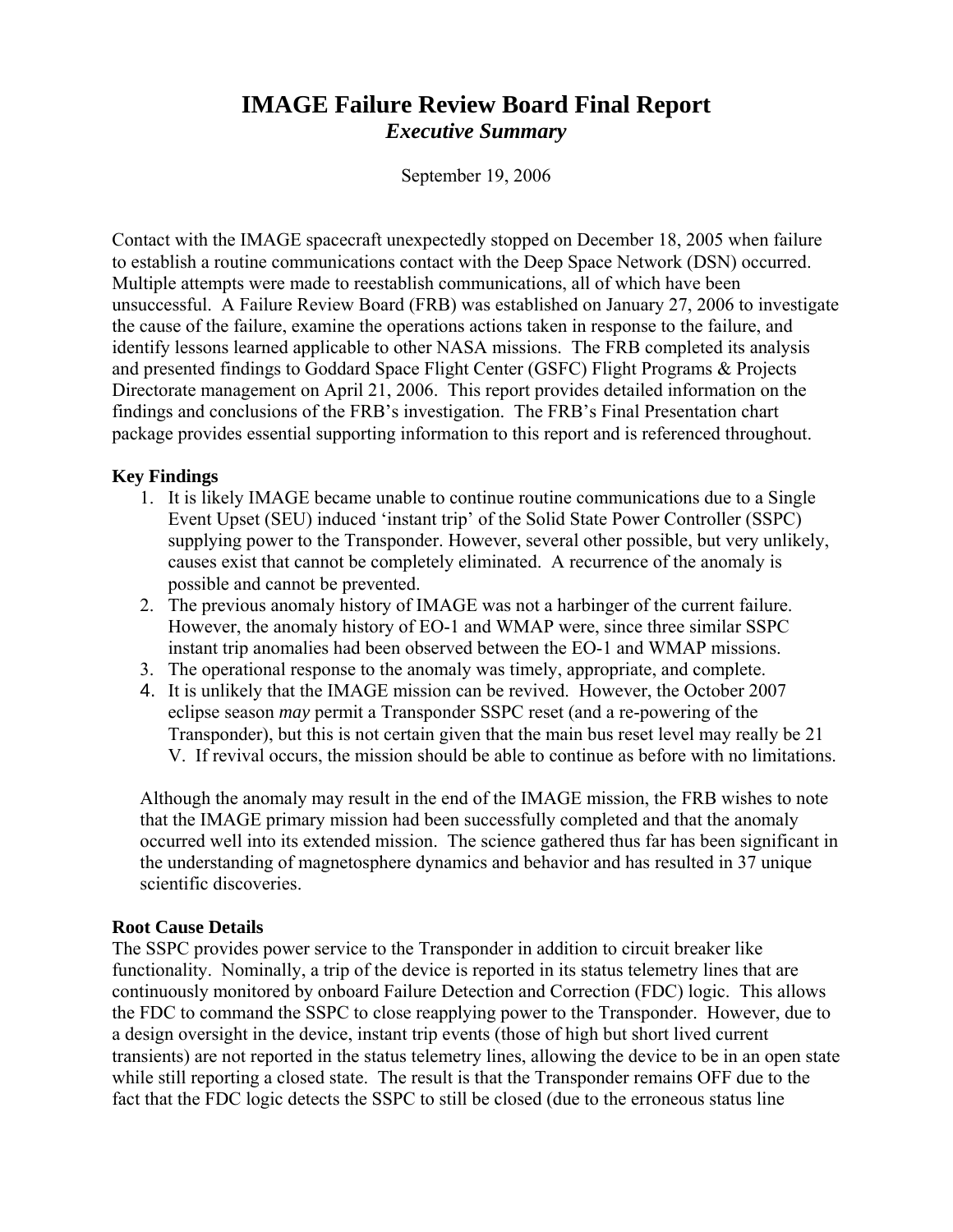## IMAGE FRB Final Report

indication). The SSPC's erroneous reporting of instant trip events was not known at the time the IMAGE mission was under development.

#### **Lessons Learned**

Lesson #1: The Transponder Receiver should have redundancy built into its power switching or the sensed operational status – even if the mission is designed as single string throughout.

Lesson #2: The Part anomaly alert process should be more inclusive to operations personnel. If it could include alerts to missions that are using the part, then some preventive operational mitigations might be put into effect.

Lesson #3: Complete and accurate as-built design documentation is essential for anomaly resolution. As-built documentation should include a searchable parts list.

Lesson #4: Safing limits & operational procedures related to Battery State of Charge (SOC) should be adjusted to account for battery degradation as the mission progresses past the nominal lifetime.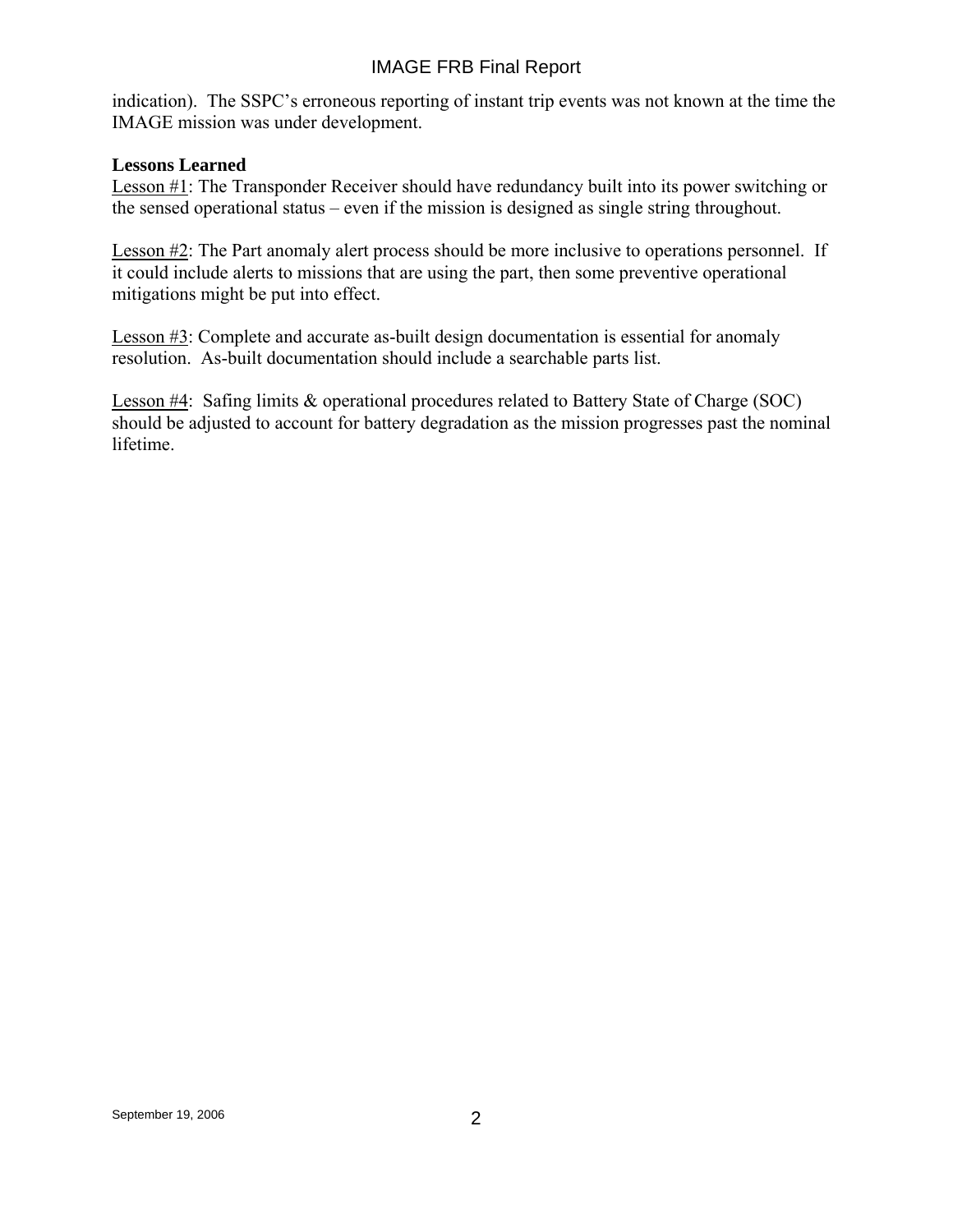# **Contents**

|    | <b>Executive Summary</b>                      | Page<br>$\mathbf{I}$ |
|----|-----------------------------------------------|----------------------|
| 1. | <b>FRB Charter and Membership</b>             | $\overline{4}$       |
| 2. | <b>Summary of Lost Contact &amp; Response</b> | 5                    |
| 3. | <b>Anomaly History</b>                        | $\overline{7}$       |
| 4. | <b>Fault Analysis</b>                         | 9                    |
| 5. | <b>Mission Recovery Possibilities</b>         | 14                   |
| 6. | <b>Lessons Learned</b>                        | 19                   |
| 7. | <b>Conclusions</b>                            | 22                   |
|    | <b>Appendix – Fault Analysis Cases</b>        | 24                   |
|    | <b>References</b>                             | 43                   |
|    | <b>Acronym List</b>                           | 44                   |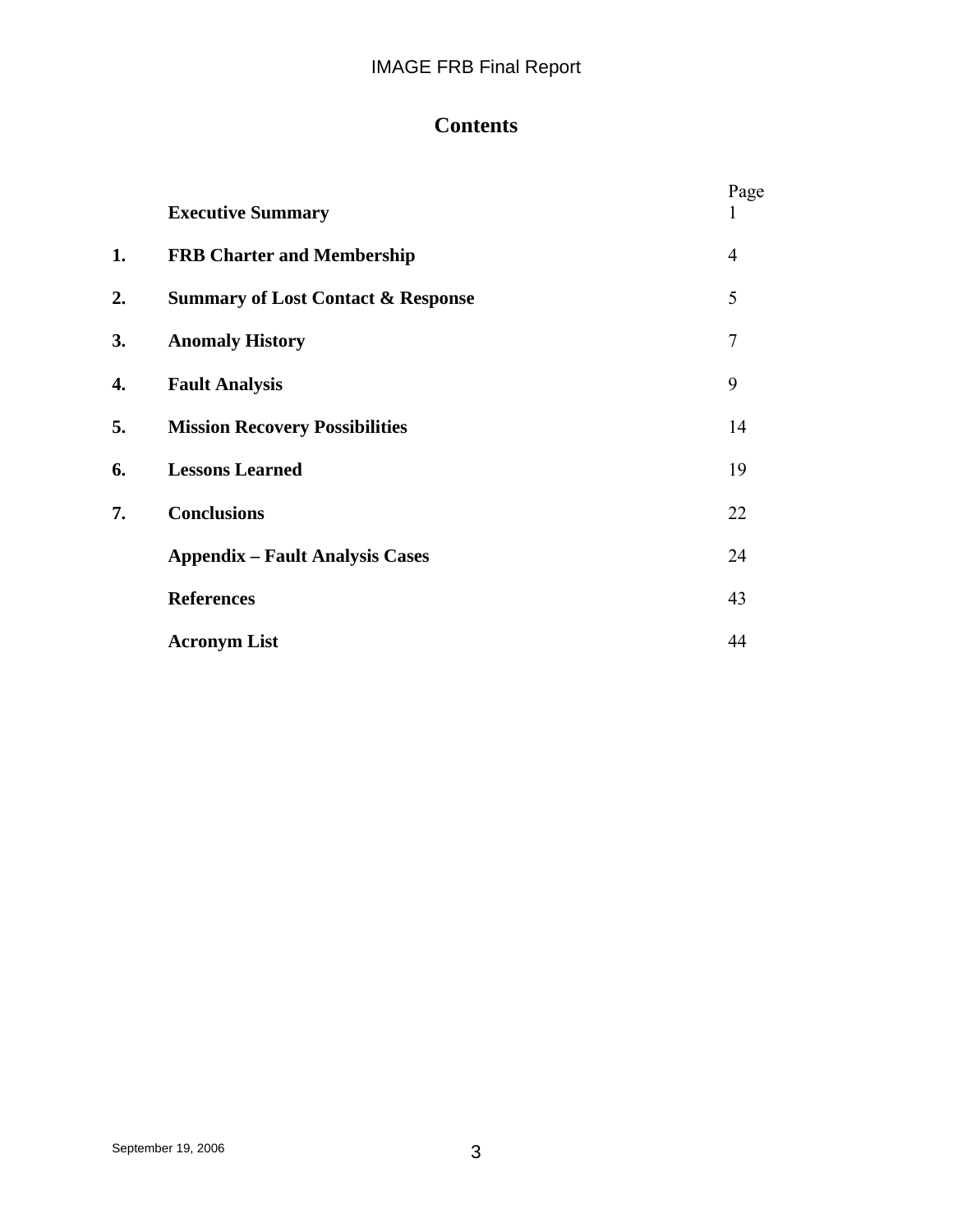## **1. FRB Charter and Membership**

The GSFC Flight Programs & Projects Directorate management tasked the IMAGE FRB to assess the following areas in its investigation:

- 1. Review previous IMAGE spacecraft anomalies and history to identify possible relevance to the failure event.
- 2. Assess the spacecraft operation prior to and during the event. Review spacecraft engineering data trends leading up to the event.
- 3. Review the adequacy of the recovery operations used in response to the event. Identify any additional procedures or tests that should be executed.
- 4. Perform a fault tree analysis and identify the likely cause(s) of the failure. Identify possible impacts to other missions that may be susceptible to similar failures.
- 5. Identify the documentation and data that should be captured to closeout the IMAGE operation.

The IMAGE FRB membership was selected to include individuals with expertise in spacecraft subsystem design, flight operations, parts, quality assurance and reliability, space environment and radiation. Additional members were added as consultants to provide expertise in other areas as needed. The Air Force's  $AMOS<sup>1</sup>$  facility and staff were utilized to provide on-orbit spacecraft thermal and body spin rate measurements (discussed more in Fault Analysis Section).

| Main Board         |                                     | Consultants         |                   |
|--------------------|-------------------------------------|---------------------|-------------------|
| Name               | Title/Org                           | Name                | Title/Org         |
| Lou Barbieri       | Secretary/444                       | <b>Greg Dirks</b>   | Thermal/SwRI      |
| Pat Crouse         | SSMO Project Manager/444            | Dave Somes          | RF/L3 Comm        |
| Jim La             | SSMO Engineer/568                   | Mali Hakimi         | Space weather/444 |
| <b>Rick Burley</b> | <b>IMAGE Mission Director/612.4</b> | Dr Gopalakrishn Rao | Power/563         |
| <b>Steve Coyle</b> | MAP Mission Director /581           | John Armantrout     | Power/LMMS        |
| Amri Hernandez-    | Power/ $563$                        | Roger Hollandsworth | Power/LMMS        |
| Pellerano          |                                     |                     |                   |
| Mike Powers        | RF Communications/567               | Jim Riker           | AMOS/Air Force    |
| Jon Verville       | Ground System RF/567                | Paul Kervin         | AMOS/Air Force    |
| Scott Hull         | Parts, Orbital Debris/592           |                     |                   |
| James Surachi      | Quality Assurance/300.1             |                     |                   |
| Dan Butler         | Thermal/545                         |                     |                   |
| Michael Choi       | Thermal/545                         |                     |                   |
| Mark Tapley        | Systems Engineering/SwRI            |                     |                   |
| Gerry Grismore     | C&DH, Electrical/LMMS               |                     |                   |
| Ray Ladbury        | Radiation/561.4                     |                     |                   |

| Main Board                          | Consultants         |                   |
|-------------------------------------|---------------------|-------------------|
| Title/Org                           | Name                | Title/Org         |
| Secretary/444                       | <b>Greg Dirks</b>   | Thermal/SwRI      |
| SSMO Project Manager/444            | Dave Somes          | RF/L3 Comm        |
| SSMO Engineer/568                   | Mali Hakimi         | Space weather/444 |
| <b>IMAGE Mission Director/612.4</b> | Dr Gopalakrishn Rao | Power/563         |
| MAP Mission Director /581           | John Armantrout     | Power/LMMS        |
| Power/563                           | Roger Hollandsworth | Power/LMMS        |
| RF Communications/567               | Jim Riker           | AMOS/Air Force    |
| Ground System RF/567                | Paul Kervin         | AMOS/Air Force    |
|                                     |                     |                   |

#### Mike Prior / FRB Chairman Code 441, Goddard Space Flight Center

 $\overline{a}$ 

Г

 $1$  Air Force Maui Optical Station, the Air Force's Maui optical and supercomputing site.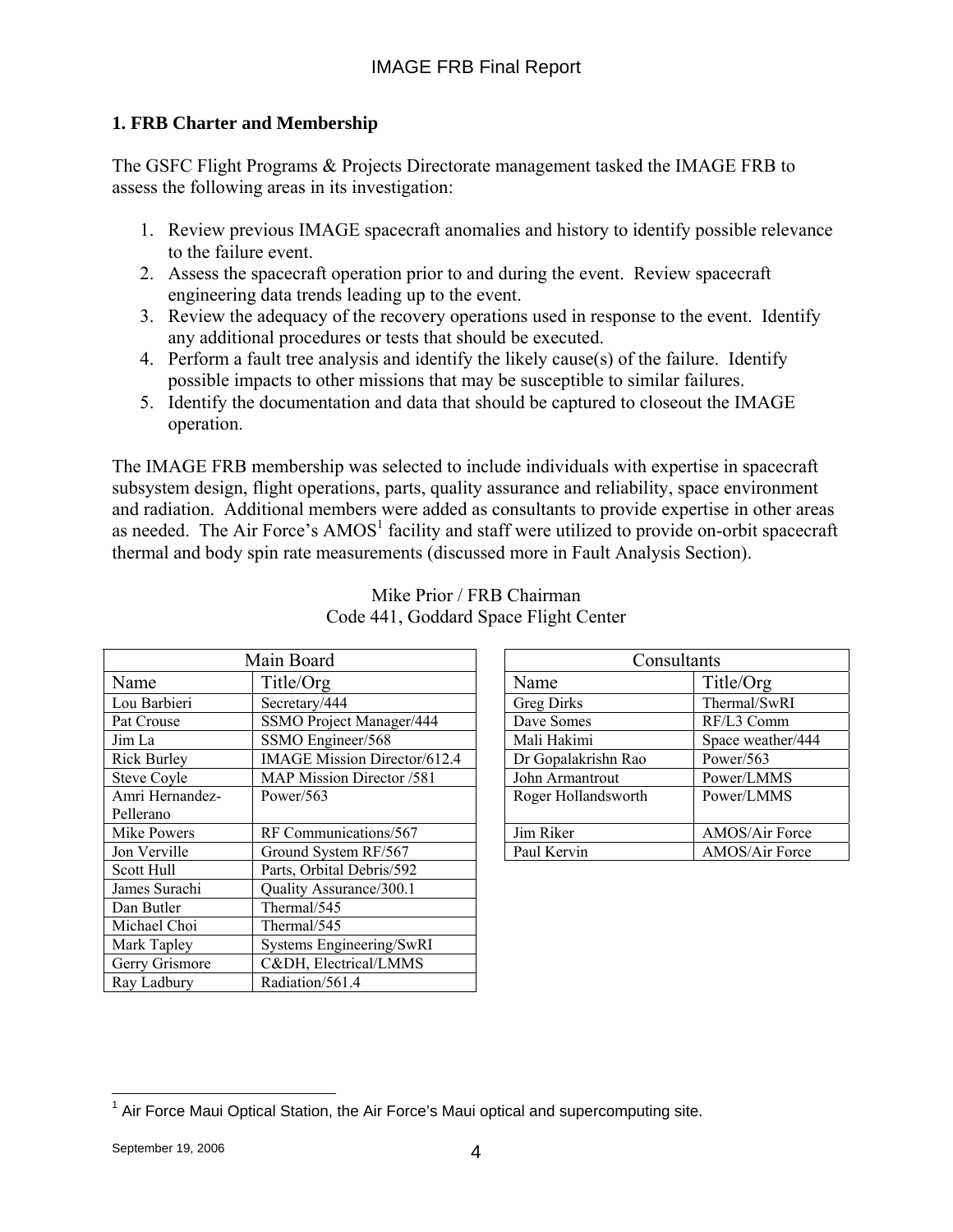## **2. Summary of Lost Contact & Response**

Sometime between 0739 UTC and  $1515^2$  UTC on December 18, 2005 normal downlink transmission from the IMAGE spacecraft became undetectable by NASA Deep Space Network (DSN) stations.

Multiple attempts were made to reestablish communications utilizing the full suite of DSN capabilities and external (non-DSN) ground station resources. Attempts were made at commanding the transmitter ON as well as rebooting the spacecraft's main computer that were unsuccessful. IMAGE also did not respond to commands to re-establish a downlink that included reconfiguring the RF system, switching between antennas, switching data rates and resetting the Power Distribution Unit. Downlink receiver frequencies were swept and uplink power increased from 1 Kw to 10 Kw . Multiple DSN stations showed the same negative results as well as the Berkeley Ground Station (an external tracking station operated by the University of California at Berkeley that had been previously used to track IMAGE). The IMAGE flight team had declared a state of emergency promptly after the first missed contact in order to secure additional resources for the troubleshooting activities described above.

USSTRATCOM $3$  was contacted to perform radar sweeps in order to detect debris from a possible collision or explosion as well as to perform an independent orbit determination from skin track data for comparison with Two Line Elements (TLEs) from JPL. Results indicated no debris in the immediate vicinity of IMAGE. Additionally, TLE comparisons indicated a match with JPL thus implying no change in the orbit that might occur as a result of a large impact.

Telemetry leading up to the lost contact indicated nominal healthy operation of all subsystems. No trends had existed indicating imminent failure of any subsystem or component. No atypical commanding, either during the previous DSN pass or through the onboard command load had been performed<sup>4</sup>. Table 2-1 summarizes the specific events (including commanding) that took place from the time of the last successful DSN contact up to the time when communications contact was lost.

| $14010 \pm 1.1$ momary Event building |                                               |  |
|---------------------------------------|-----------------------------------------------|--|
| <b>Time</b>                           | <b>Activity</b>                               |  |
| (Year/DOY UTC)                        |                                               |  |
| 2005/352 0714                         | All instruments to full science.              |  |
| 2005/352 0740                         | End of Good DSN pass @DS-34.                  |  |
| 2005/352 0755                         | Configure RF for low-rate via stored command. |  |
| 2005/352 1125                         | IMAGE at apogee.                              |  |
| 2005/352 1515                         | Configure RF to high-rate via stored command. |  |

 $\overline{a}$  $2$  The last telemetry packet received by DSN occurred at 0739 UTC on 12/18 at the end of a DSN contact that started and ended nominally. The subsequent contact starting at 1515 UTC was unsuccessful with no telemetry or RF signal received.

<sup>3</sup> United States Strategic Command.

<sup>&</sup>lt;sup>4</sup> Configure RF for Low-rate via stored command and Configure RF to high-rate via stored command were performed. These are typical commands that had been successfully performed hundreds of times onorbit.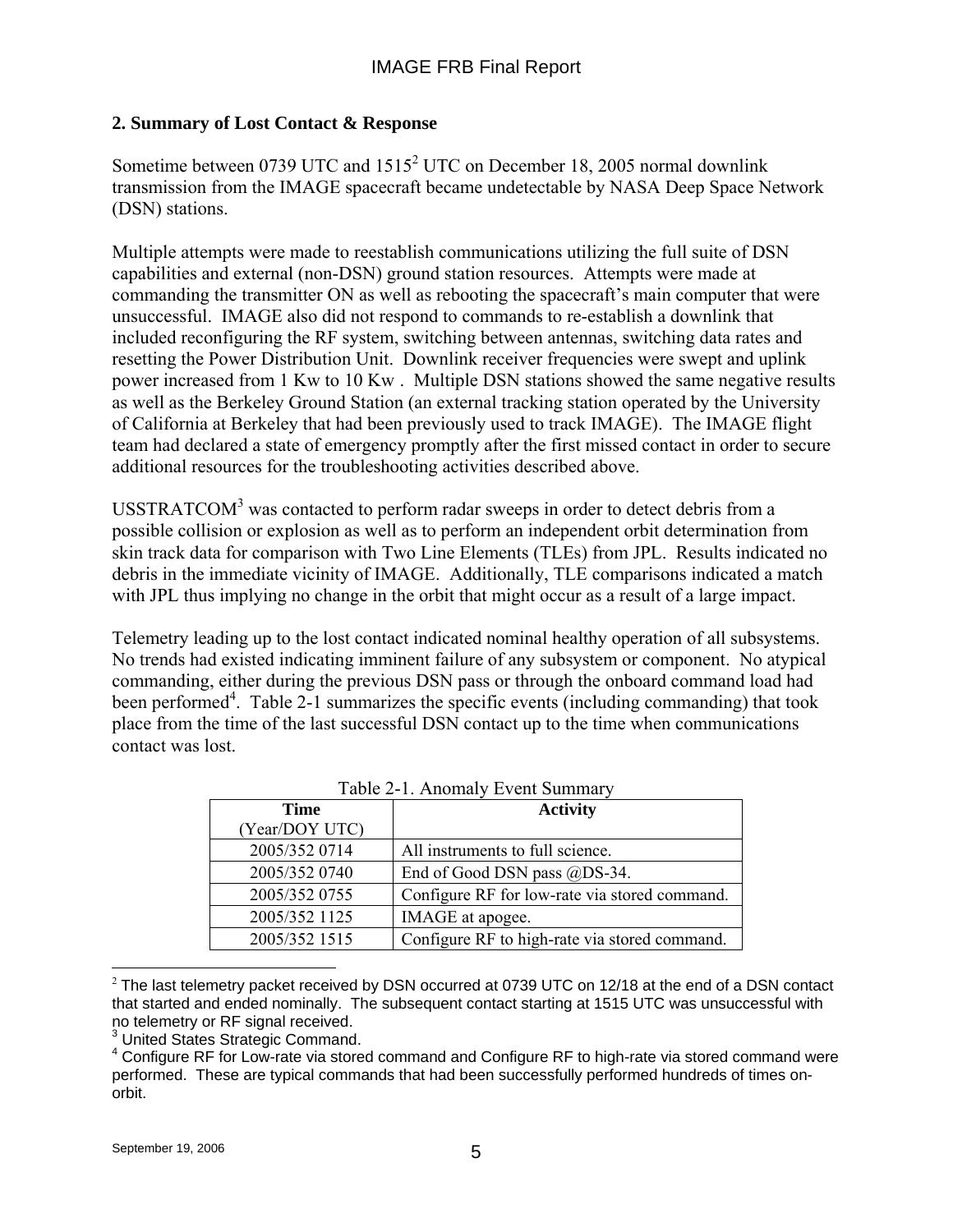## IMAGE FRB Final Report

|               | Table 2-1. Anomaly Event Summary |
|---------------|----------------------------------|
| 2005/352 1620 | No IMAGE RF signal @DS-34.       |

The IMAGE FRB was convened on January 27 to continue the anomaly investigation that had already been started by members of the IMAGE Flight Operations Team (FOT) and Space Science Mission Operations (SSMO) Project Management personnel. A summary of the anomaly response is shown in Table 2-2 below.

| 2005  |                                                                                                                                                                                                                                                                                                                                                                                             |
|-------|---------------------------------------------------------------------------------------------------------------------------------------------------------------------------------------------------------------------------------------------------------------------------------------------------------------------------------------------------------------------------------------------|
| 12/18 | The IMAGE Mission Director (MD) was contacted by DSN Operations Chief about<br>imminent pass failure at DS34 due to no RF signal. Support was switched from DS34 to<br>DS44 in the event of an undiagnosed problem with DS34. Still no signal. MD scheduled                                                                                                                                 |
|       | an emergency pass at DS66 and alerted IMAGE team.                                                                                                                                                                                                                                                                                                                                           |
| 12/18 | During DS66 pass commands were sent in the blind to IMAGE to turn the Transmitter<br>on/off/on, to switch from MGA to LGA's, direct modulation on/off, subcarrier<br>modulation off/on, coherent mode off/on, and ranging mode off/on. Still no signal. MD<br>issued Anomaly report.                                                                                                        |
| 12/19 | Continued attempts to contact IMAGE without success. PDU reset commands were sent.<br>Trend data analysis did not suggest any cause. MD directed DSN to reload antenna<br>pointing data. Verified antenna pointing with predicts and antenna Az/El reported in<br>0158 Monitor Blocks. MD, in consultation with other elements of IMAGE team decides<br>to wait for 72 hour watchdog timer. |
| 12/20 | Berkeley Ground Station reports no RF signal from IMAGE. BGS had tracked IMAGE<br>during part of its mission for R/T science data. Using BGS eliminated possibility of<br>undiagnosed, systemic DSN problem.                                                                                                                                                                                |
| 12/21 | 72 hours from last known command to reach IMAGE. Still no RF signal.                                                                                                                                                                                                                                                                                                                        |
| 12/22 | 72 hours from last attempted command to reach IMAGE. Still no RF signal, even on<br>DS43. USSTRATCOM Collision assessment reports no debris within 50km of IMAGE,<br>and updated TLEs made with active radar match JPL's, and suggest no impact-induced<br>Delta-V.                                                                                                                         |
| 12/23 | Resume regular blind commanding in attempt to revive IMAGE with increasing uplink<br>power.                                                                                                                                                                                                                                                                                                 |
| 2006  |                                                                                                                                                                                                                                                                                                                                                                                             |
| 1/11  | NORAD contacted for fault isolation testing support. MD requested that they observe<br>IMAGE optically to detect commanded changes in spin rate, thermal condition, and RPI<br>aliveness. Not yet aware of AMOS capabilities for this type of support.                                                                                                                                      |
| 1/13  | SSPC failure/recovery mode hypothesized.                                                                                                                                                                                                                                                                                                                                                    |
| 1/18  | Recovery plan forwarded to JPL to start planning.                                                                                                                                                                                                                                                                                                                                           |
| 1/26  | SSPCCntl (Transponder) command uncommented from command database and sent<br>repeatedly without effect.                                                                                                                                                                                                                                                                                     |
| 1/27  | <b>IMAGE FRB</b> begins.                                                                                                                                                                                                                                                                                                                                                                    |

Upon examination of the anomaly response noted above, it is the conclusion of the FRB that appropriate and thorough actions were taken by the IMAGE FOT and Management in response to initial loss of contact. Appropriate resources were called into place and utilized as well as the exercise of available options that were readily available during subsequent follow-up actions.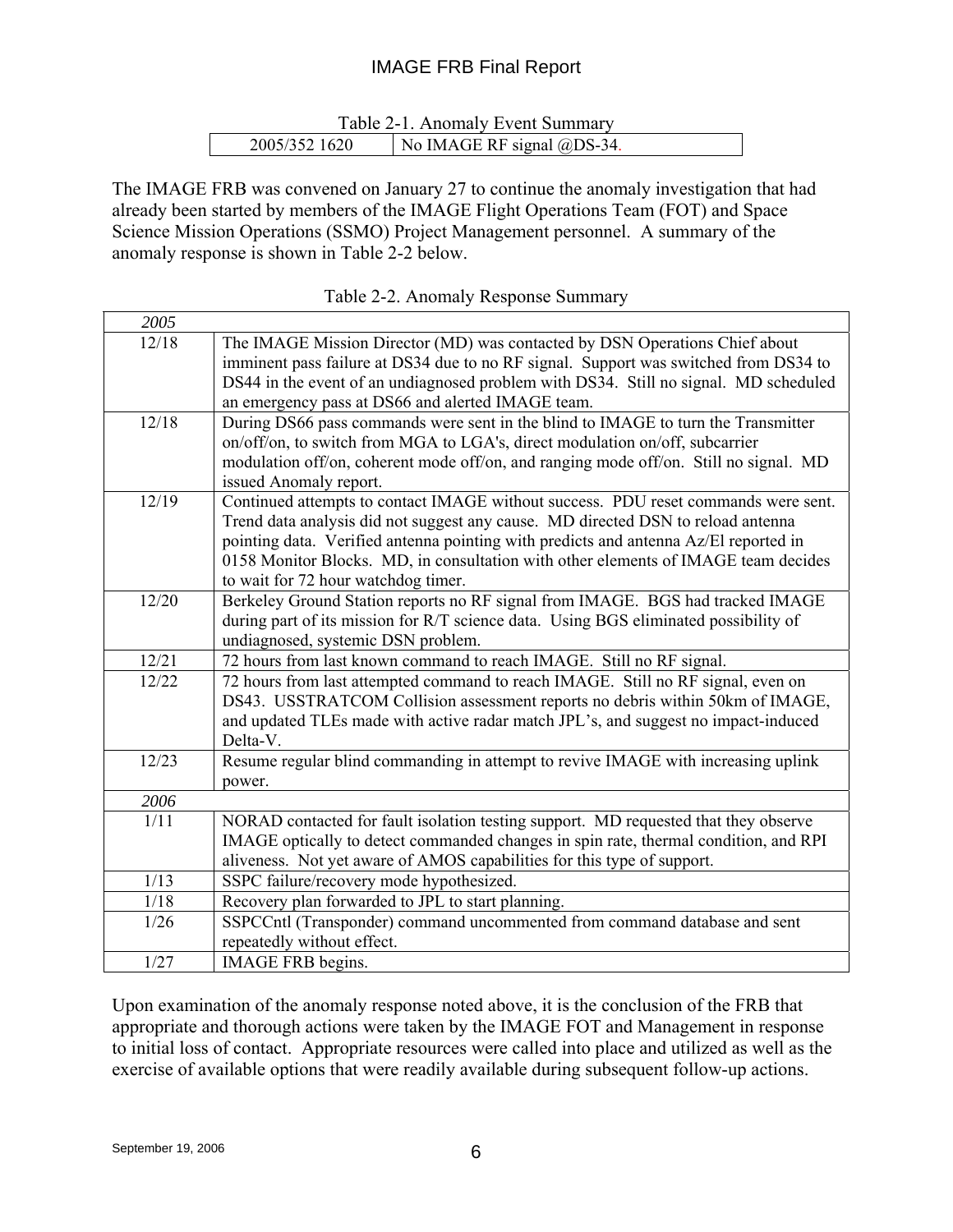## **3. Anomaly History**

The FRB charter tasked the FRB to investigate the mission's anomaly history to assess if any previous events could be seen as a precursor to the failure. The IMAGE Mission Director's detailed log was examined as well as the GSFC SOARS (Spacecraft Orbital Anomaly Reporting System) system to produce a timeline of significant anomaly events over the life of the mission. The timeline (shown in Table 3-1) also lists other significant events during the mission to provide the reader with more perspective on the entire mission's history.

| <b>Year/Date</b> | <b>Event</b>                                                            |
|------------------|-------------------------------------------------------------------------|
| 2000/03/25       | Launch nominal. IOC largely nominal, except for Nutation Damper, MMM    |
|                  | bug, Clockdrift.                                                        |
| 2000/05/11       | RPI deployment complete. Full instrument checkout begins.               |
| 2000/05/16       | RPI Y-axis transmitter fails.                                           |
| 2000/06/10       | AST 'Summer Vacation' condition first detected.                         |
| 2000/06/12       | RPI X-axis transmitter s/w 'fuse' uploaded.                             |
| 2000/06/12       | IMAGE handed from Code 410 to Code 444.                                 |
| 2000/06/17       | CIDP TAS safes payload due to spin-rate oscillations.                   |
| 2000/07/14       | Bastille Day solar storm, MENA safes itself, LENA saturated.            |
| 2000/10/03       | Loss of approximately 130m of RPI -X cause's loss of spin balance.      |
| 2000/12/13       | CIDP TAS patch 1 installed.                                             |
| 2001/01/11       | CIDP reboot due to multiple uncorrectable bit errors during large CME.  |
| 2001/09/18       | Lost approximately $25m$ of RPI +Y axis antenna.                        |
| 2001/10/11       | CIDP TAS safes payload due to sun-cross error due to extreme sun angle. |
|                  | Start running CIDP with payload TAS-safing turned OFF.                  |
| 2002/08/09       | Lost RPI -Y tip mass and negligible length of wire.                     |
| 2003/03/30       | Begin 2003 Mega-Eclipse season. Eclipses in excess of IMAGE's prime     |
|                  | mission design. Payload power-safed by S/C FDC macro's.                 |
| 2003/04/08       | SCU reboot due to S/C FDC power macros. Stored commands brought         |
|                  | heaters online too soon after eclipse exit.                             |
| 2003/04/21       | IMAGE back to nominal operations after Mega-Eclipse season.             |
| 2003/11/20       | RS422 serial interface between MENA and CIDP hung up during major       |
|                  | (DST>400) solar storm. Failure to receive status messages from CIDP     |
|                  | caused MENA to disable its High Voltage.                                |
| 2004/01/22       | RPI software latch up due to multiple SEUs on memory card. Verified no  |
|                  | h/w damage by running built in diagnostics tests on EEPROM. Then        |
|                  | reloaded flight software from verified EEPROM, and resumed nominal      |
|                  | operations.                                                             |
| 2004/09/30       | Lost most/all of RPI +Y antenna.                                        |
| 2004/11/25       | SCU warm reboot due to PDU FDC. SCU Power Supply switched from A        |
|                  | to B.                                                                   |
| 2005/02/01       | SCU warm reboot. Cause undetermined. SCU Power Supply still on B        |
|                  | side.                                                                   |
| 2005/04/01       | FUV begins GEO 'Spring Break' mode due to WIC degradation red-leak.     |

Table 3-1. IMAGE Mission Significant Events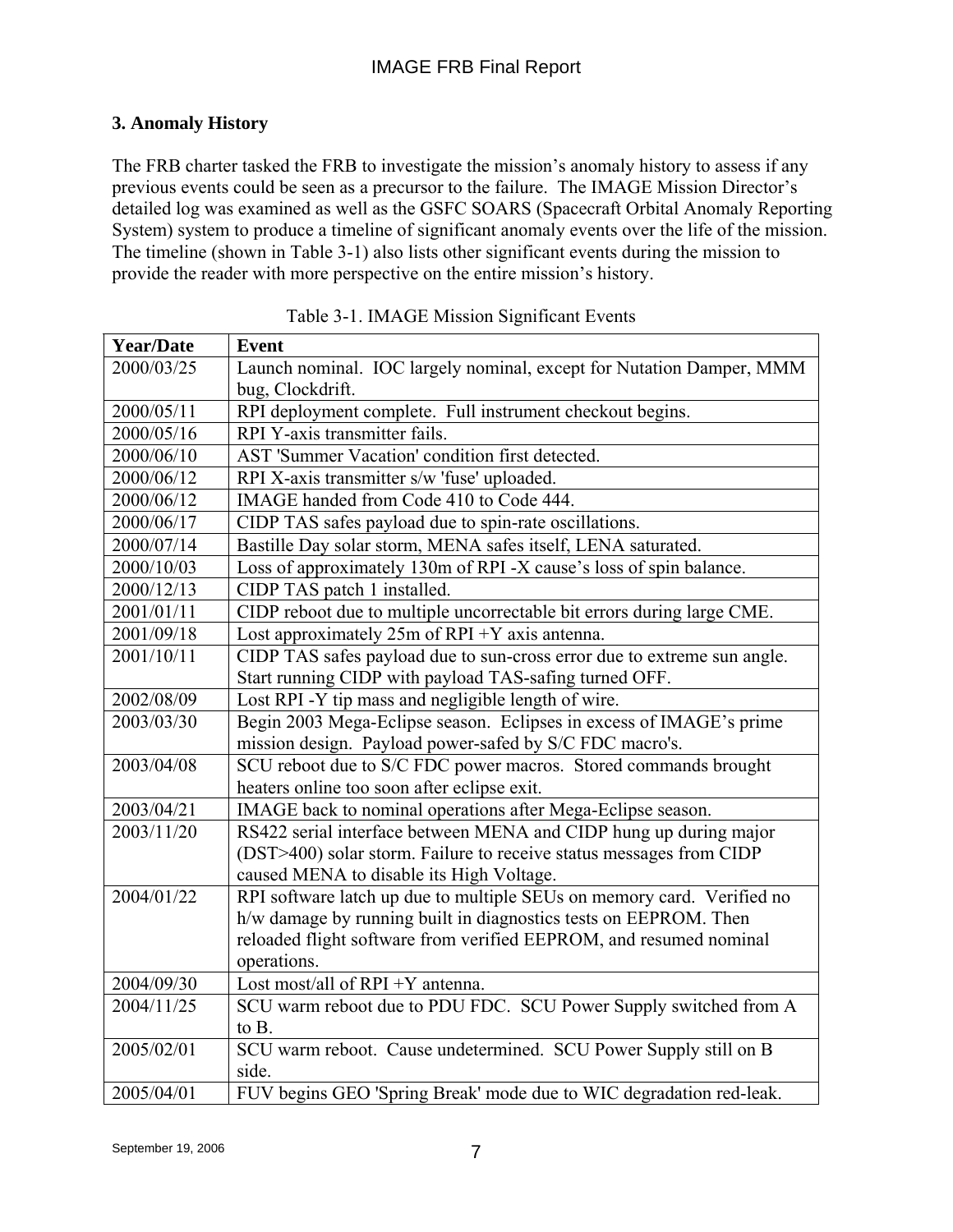## IMAGE FRB Final Report

| 2005/07/18 | TAS nadir jitter max's out at 3.96 secs.                         |
|------------|------------------------------------------------------------------|
| 2005/08/09 | SEU caused reboot of IMAGE's payload deck computer (CIDP), which |
|            | powered off all instruments.                                     |
| 2005/12/18 | Loss of IMAGE RF signal.                                         |

Table 3-1. IMAGE Mission Significant Events

A detailed examination of these events by the IMAGE FRB concluded that none of them were a harbinger of the December 18, 2005 loss of communications event. As can be seen, many of the anomalies were related to the operation of science instruments. Additionally, the System Control Unit (SCU), which is the spacecraft's main computer, had suffered several reboot events as well as what is believed to be a failure to one of its power supplies. However, as will be discussed in detail in the subsequent section on failure analysis, neither the complete failure of an instrument nor the SCU, nor even both, could result in the failed communications signature seen on December 18.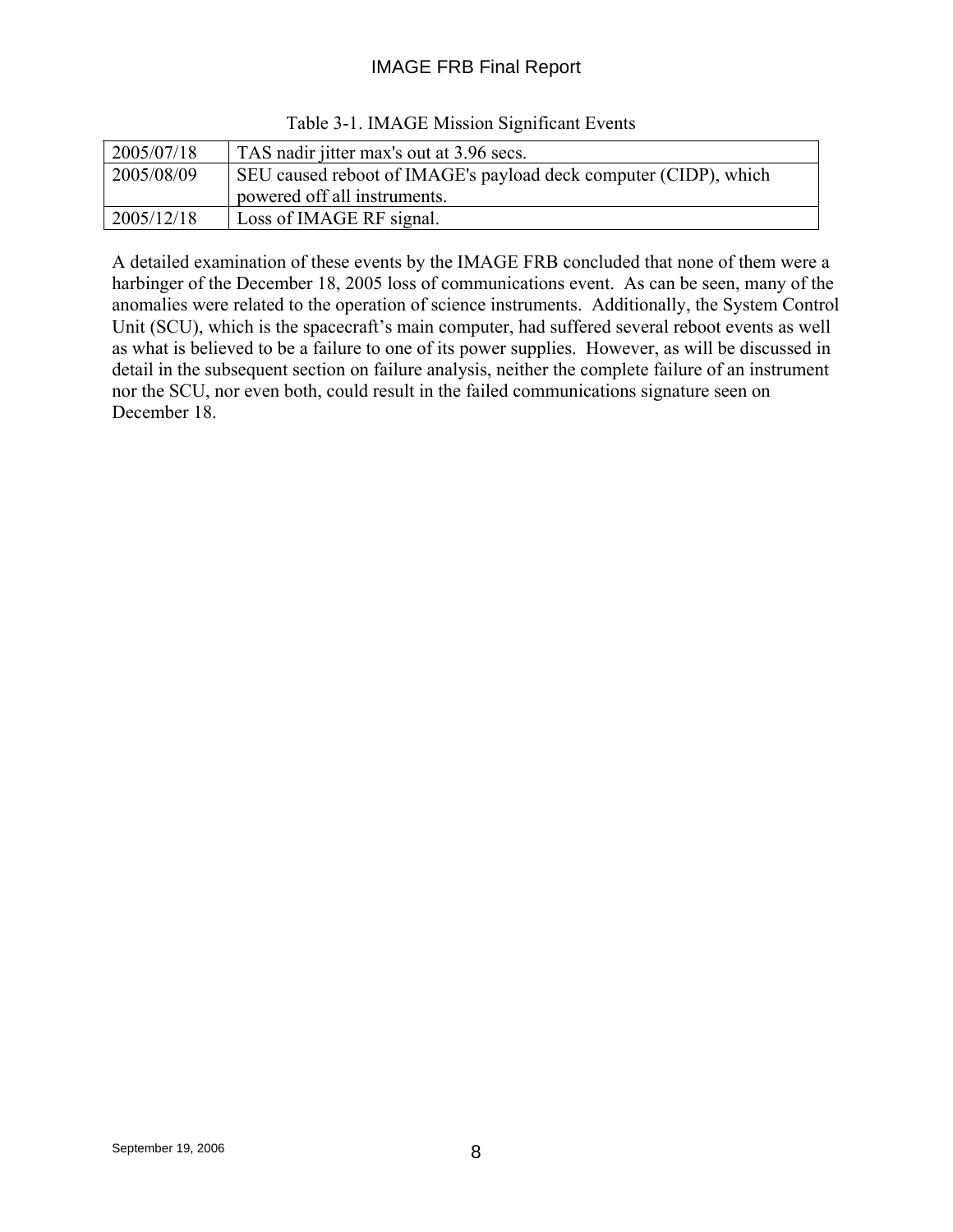## **4. Fault Analysis**

## 4.1 Introduction

The fault analysis was conducted in a systematic manner by first considering those potential causes that would directly result in the loss of communications signature observed on December 18. An obvious example is the failure of some portion of the communications system itself, such as the Transponder Transmitter. Additionally, a multitude of other possible causes taken from the IMAGE System Failure Mode Effects Analysis (FMEA) were investigated. Those causes classified with a criticality level of 5 (implying loss of mission) were examined. However, many of those were ruled out since "loss of mission" from the point of view of the FMEA analysis included many other scenarios in which science data output ceased, but spacecraft bus health was nominal. An example is the failure of the loss of Central Instrument Data Processing Computer (CIDP) which results in total loss of the ability to control the science payload, but would not affect basic communications capability. Additionally, loss of both 1553 data buses would render the spacecraft inoperable and be classified as loss of mission. However, complete loss of communications would not have resulted from either of these examples since the Transmitter's Carrier Wave (CW) transmission would not have been affected (see subsequent discussion on loss of System Control Unit CPU). Finally, only single faults were considered (i.e. no dual simultaneous failure scenarios were deemed credible and were not examined).

An important contribution to the failure analysis was the use of the Air Force Maui Optical  $\&$ Supercomputing  $(AMOS)^5$  capabilities. AMOS facilities on the on island of Maui were utilized to perform several observations of IMAGE to measure both spin rate and body temperature. The objective of the observations was to determine whether IMAGE was capable of receiving commands by measuring changes in spin or temperature after commands were sent to change those operational characteristics. If it could be demonstrated that IMAGE could receive commands then the elimination of several failure scenarios would be possible.

### 4.2 AMOS Observations

AMOS performed frequency analysis of photometry data to measure IMAGE spin rates to an accuracy of +/-0.005 RPM and analysis of Long Wave Infrared data to measure bulk body temperature to an accuracy of  $\pm/2$  deg. C. Baseline measurements were made (prior to any commanding) on January 28, 31, and February 16. Spin rates were measured at  $0.474 +/-$ 0.00060 RPM, matching very closely the spin rate estimate of 0.476 +/-0.001 RPM made using the spacecraft's onboard star tracker.

Subsequent to the baseline measurements, commanding was executed on February 16 to both increase IMAGE's spin rate utilizing the magnetic torquer system and to turn on the payload deck heaters to create an asymmetrical thermal signature. The commanded spin rate was targeted at 0.52 RPM. The CIDP side A & B was commanded ON, followed by commands to raise the deckplate heater set points under the CIDP and the HENA instrument to 18-20 deg. C. The asymmetrical thermal signature was hoped to provide a second means to measure spin as well as to test the ability to directly command onboard heaters (a much shorter commanding sequence than to activate the magnetic torqurer system and spin up the spacecraft).

 5 AMOS was contacted through the Hubble Space Telescope (HST) Project office which had been recently involved in supporting imaging and analysis of the HST spacecraft.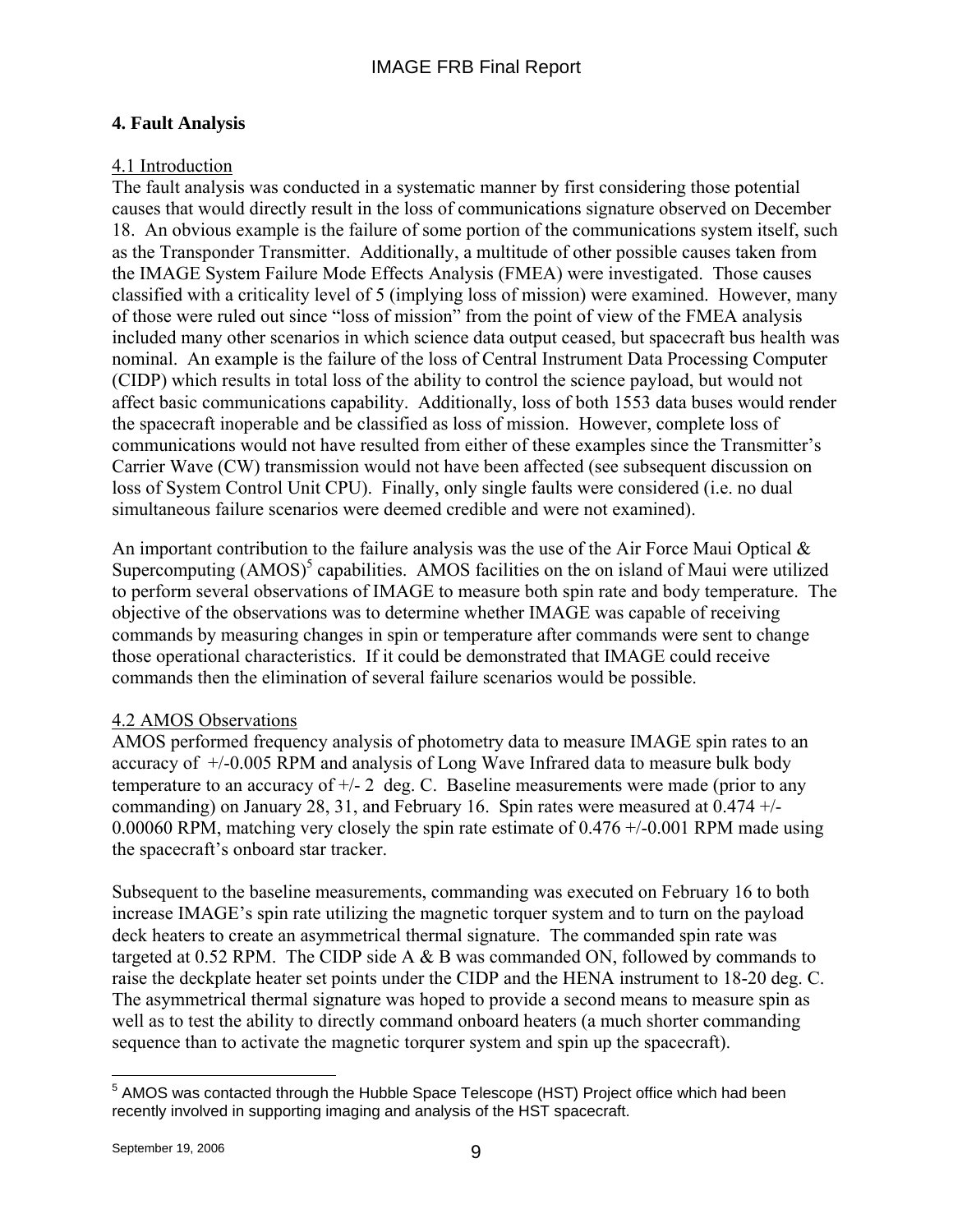Commanding was performed again on March 3 to reduce the chance that antenna nulling may have prevented the first command set from being received (due to the fact that the SCU would have placed the communications system in dual omni mode, invoked by an onboard reboot following 72 hours without receiving a command).

Multiple observation attempts made subsequent to commanding were unsuccessful due to prolonged inclement weather conditions in the area of the Hawaiian Islands<sup>6</sup>. Finally, IMAGE was successfully observed on May 30. The vehicle spin rate was measured at  $0.471 + 0.00042$ RPM, which is consistent with the nominally observed spin down rate<sup>7</sup> and NOT an increased spin that was commanded. Although this result strongly supports the conclusion that an inadvertent Transponder SSPC trip is the root cause (see subsequent analysis details), it is not completely conclusive. The commanding involved to increase the spin rate is a complex sequence and may not have been fully received due to non-related antenna nulling issues, etc.

Additionally, subsequent thermal analysis indicated that the temperature rise invoked by the heater commanding would not be detectable by AMOS (as discussed in the next section). Thus, indication of command capability was obtained only by direct spin rate measurements.

### 4.3 Safed vs. Dead Thermal Analysis

Another analysis undertaken by the FRB was to attempt to determine whether IMAGE was in a nominal safemode state or inoperable due to massive internal failure (i.e. 'dead'). A safemode state would be expected for many failure cases involving individual components (such as Transponder or SSPC) since after attempts to contact the vehicle ceased, its 72 hour nocommand timer would have expired resulting in a SCU reboot and safemode entry. A dead state would be the result of a massive internal short or certain charge system control failures. Presumably, there would be a slight difference in thermal signatures between the two conditions since a safed spacecraft would still have equipment and heaters ON while a dead vehicle would not.

Thus, the analysis was conducted by comparing AMOS measured bulk average body temperatures to corresponding temperatures predicted by thermal modeling (conducted by Goddard's Thermal Branch). The thermal modeling included estimated degradations of thermal coatings and solar array efficiency (at 6 years, IMAGE's current age) as well as the generation of geometric math models that included environmental heat fluxes and orbital profiles. The temperature predictions also accounted for the changing view profile and sunlight illumination occurring during the AMOS observation, since this is a large determinant on what temperature is 'seen' and measured. For example, mostly the end panel of the IMAGE spacecraft (largely in shadow) was visible at the beginning of the AMOS observation, which changed to a mostly illuminated side panel visibility toward the end of the observation<sup>8</sup>. The results are shown in

 $\overline{a}$ 

 $^6$  Observation attempts were made on Feb 19, 22, 25, 28, Mar 13, 19, 22, April 10,13, 24, and May 18, 26. Inclement weather conditions during February-April effectively shut down AMOS for the longest period in its operational history.

<sup>7</sup> IMAGE's spin down rate has been historically observed at approximately 0.0004 RPM/month. AMOS observations taken between Jan and May of 2006 indicate a higher spin down rate of 0.0008 RPM/month. 8  $8$  The visibility and sunlight illumination profiles were taken from AMOS geometric analysis of the

particular observation used for the measurement vs. modeling comparison (observation taken on January 28). See the IMAGE FRB Final Presentation for a depiction of the spacecraft configuration.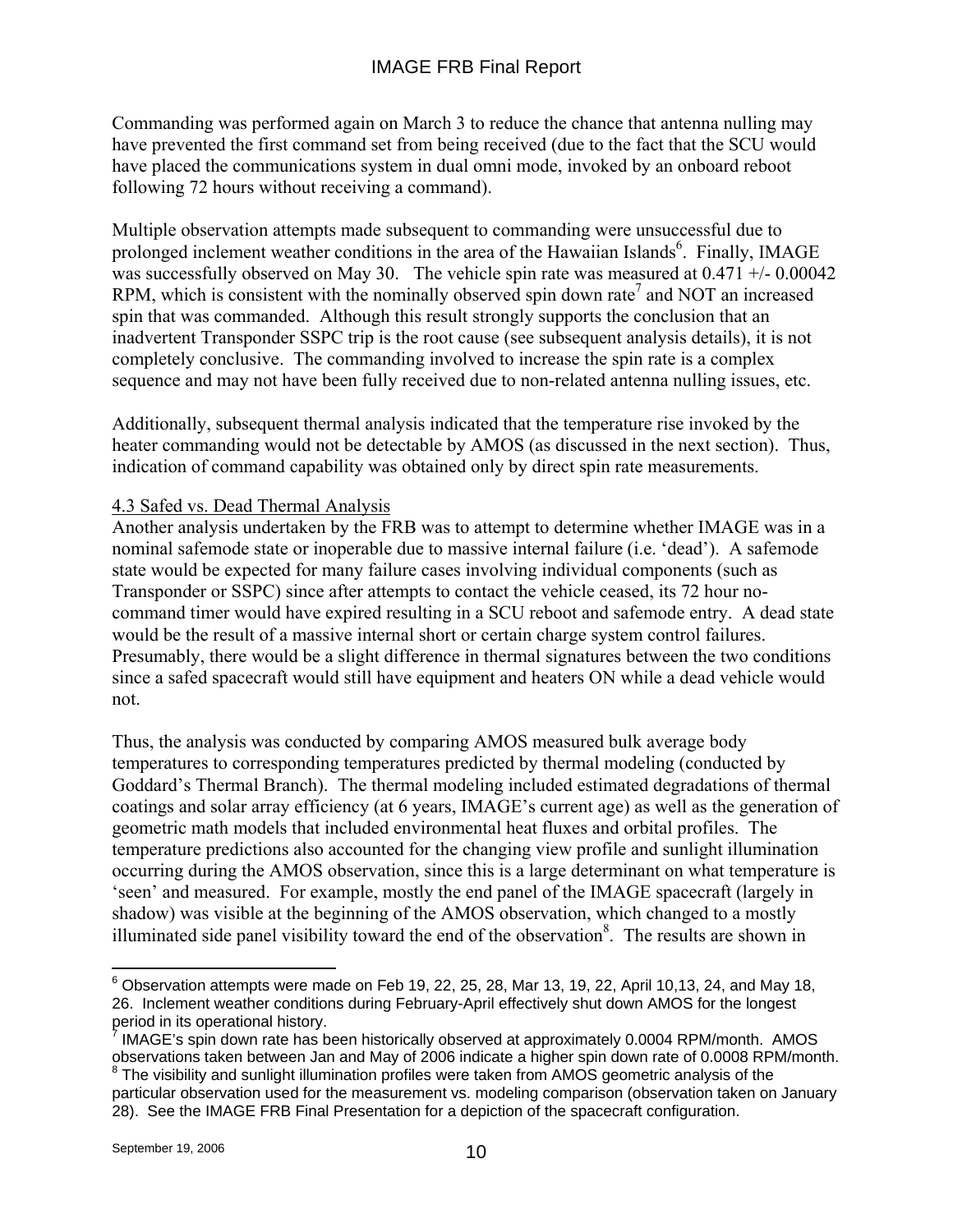## IMAGE FRB Final Report

Figure 4-1**,** which shows the comparison of beginning and end of observation temperatures for the AMOS measurements vs. the two modeling cases discussed above. As can be readily seen, although the thermal models have good agreement with the AMOS measurements, the temperature difference between the model cases is smaller than the error in each. This is due largely to the fact that a large percentage of all 10 sides of the IMAGE spacecraft are covered with solar arrays that dominate the average temperature observed and predicted<sup>9</sup>. Additionally, the solar array temperature is largely invariant over the relatively small range of loading conditions between nominal operations, safemode, and a 'dead' state where no power is drawn from the array.<sup>10</sup> Thus, the comparison of temperature measurements and predictions is inconclusive in determining the safed vs. dead state of IMAGE.



Figure 4-1: Summary of AMOS and thermal model temperature comparisons.

### 4.4 Fault Tree Summary

Applying the fault analysis guidelines discussed above resulted in the "fish bone" fault hierarchy depicted in Figure 4-2. The faults considered are subsumed into two general classes; those that fall into a spacecraft subsystem/functional grouping (in the upper part of the diagram) and all others. The subsystem/functional groups are: 1) Power Distribution Unit (PDU) covering power electronics, relays, etc, 2) Power covering power generation equipment including the Solar Arrays, Batteries, as well as general equipment shorting that directly effects the power system, and 3) the RF System that covers the Transponder (Transmitter and Receiver) and RF components such as antenna, diplexers, relays, etc. The 'other' class is split into operational and environmental groups.

The result of the fault analysis was that the most likely root cause of the loss of communication event was a loss of communication capability due to the Transponder SSPC inadvertently opening (an instant trip event). This would put the Transponder into an unpowered state unable

 $\overline{a}$  $9$  This is the primary reason that the temperature rise expected by turning on the CIDP and HENA heaters would not be detectable by AMOS observations. The area ratio between the solar panels and the equipment radiators (from which heat is rejected by onboard equipment) is 9:1.

<sup>&</sup>lt;sup>10</sup> The GaAs arrays are ~18% efficient, producing ~12 A. Power that is not used is shunted and effectively left on the array, which manifests as thermal energy. The bus draws approximately ½ of that (~6A) for both the nominal and safemode cases and 0 A for the 'dead' case. But the difference in power left on the arrays among these different operational scenarios results in only a small temperature difference since the array temperature is mostly dominated by the absorption of incident sunlight not converted to electrical power.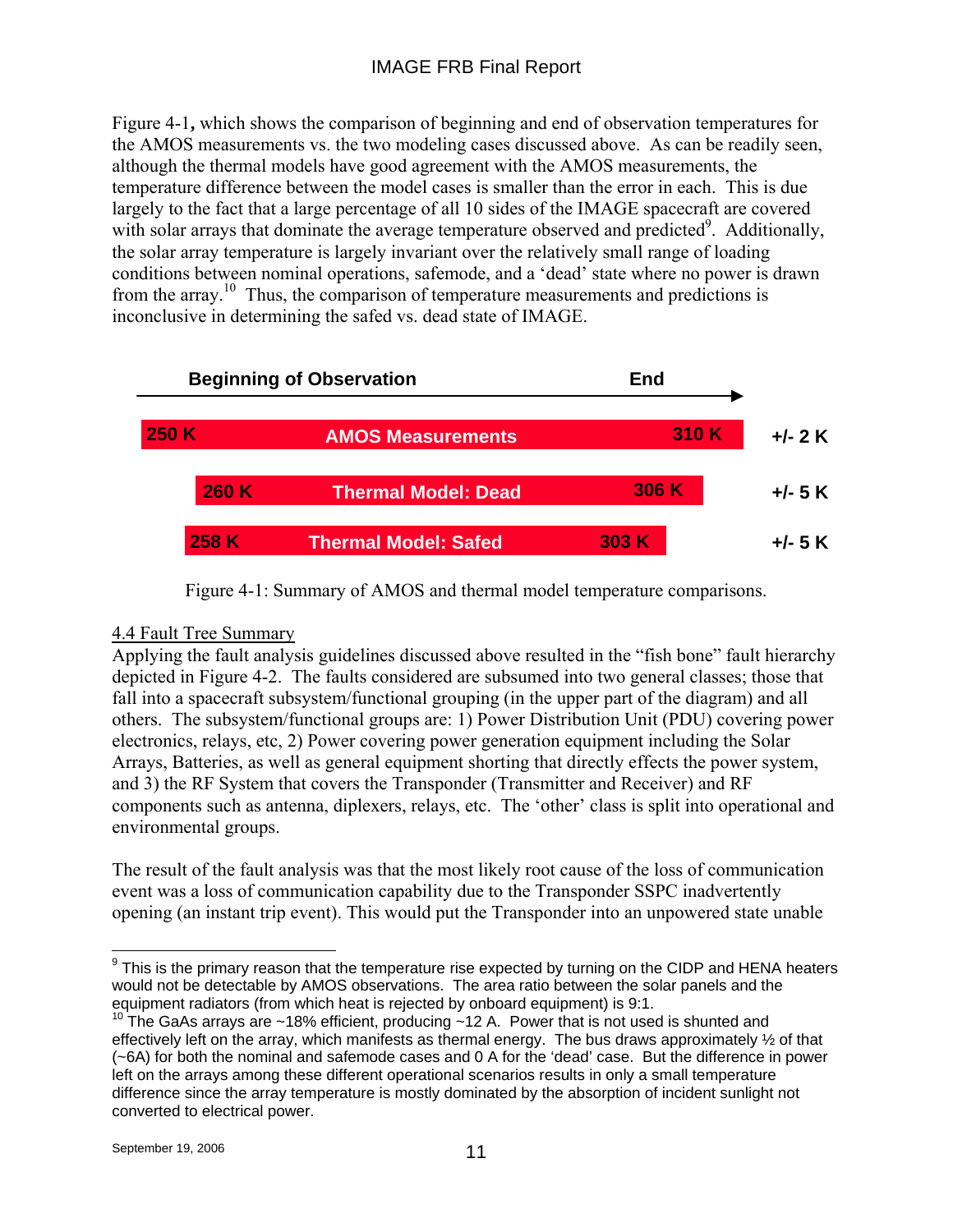to provide any communications capability to the spacecraft. However, several other possible causes, although considered unlikely, cannot be completely ruled out. They are; 1) Charge control system failure, 2) Massive short in the PDU or Transponder, 3) Transponder Transmitter failure, 4) Micrometeoroid or orbital debris (MM/OD) impact, and 4) Tin whisker growth resulting in massive short circuit.

The details of the SSPC instant trip analysis are discussed below. Detailed analyses for other potential causes shown in the fish bone are contained in the Appendix.



Figure 4-2: Fishbone fault analysis summary.

### 4.5 Solid State Power Converter (SSPC) Failure

Several components within the IMAGE spacecraft are serviced by SSPCs, including the Transponder. The SSPC device has built in circuit breaker like functionality as well as a relay function. Specifically, an overcurrent protection logic exists that performs an "instant trip" when a high-level current transient is detected $11$ . The on-board Failure Detection and Correction (FDC) Logic in the Power Distribution Unit (PDU) monitors the SSPC open/closed status bit and will command the device ON (i.e. SSPC closed to power the Transponder) in the event the status indicates open. Nominally, the opening of the SSPC for whatever reason is reflected in the status bit telemetry. However, it has been learned that in an instant trip condition, the status bit

 $\overline{a}$ <sup>11</sup> Data Device Corporation (DDC) RP-2100 Series Solid State Power Converter Specification Sheet.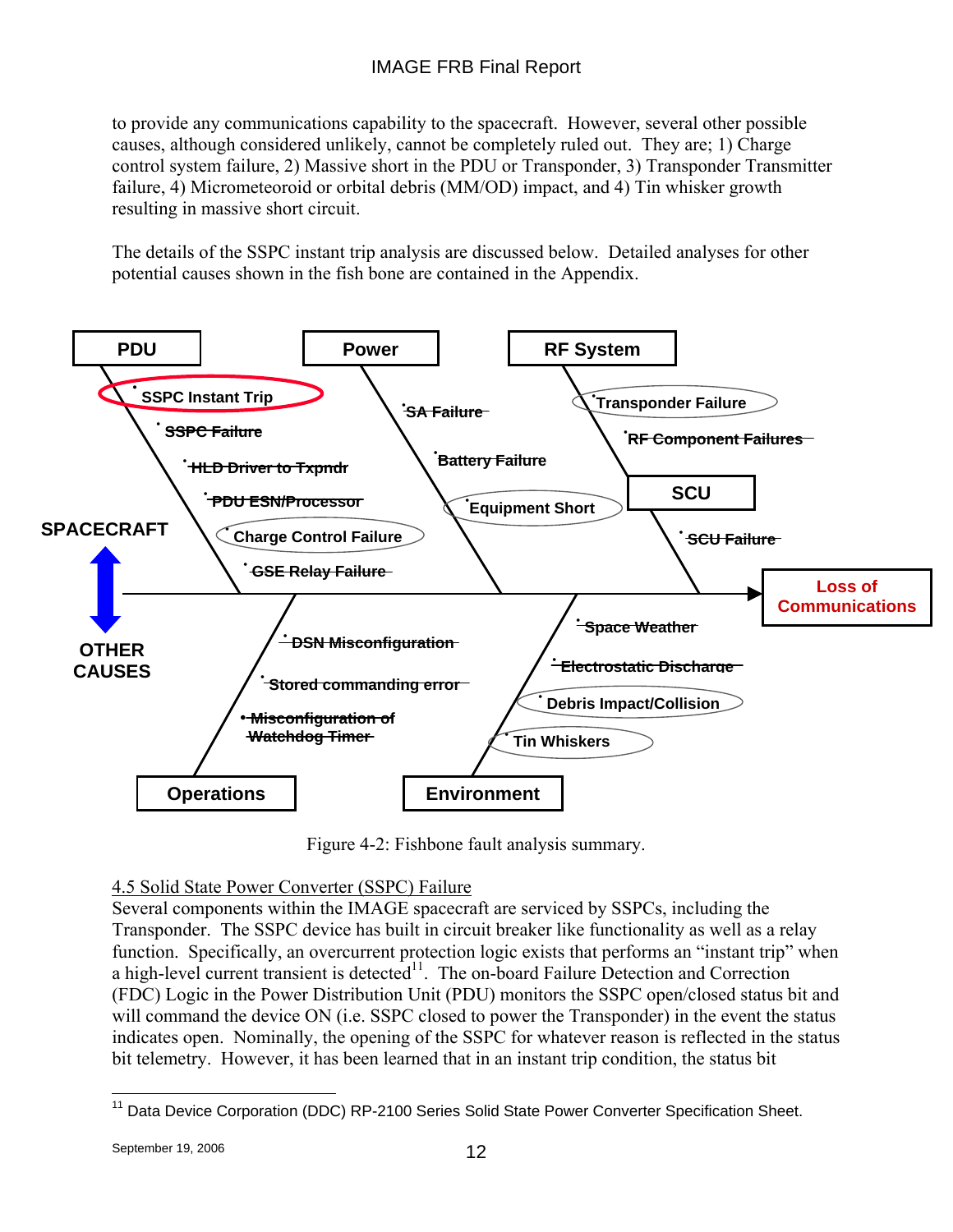telemetry does not accurately reflect the SSPC status (i.e. the status indicates the SSPC is ON when it has actually tripped to an OFF state). This prevents the on-board FDC logic from detecting the device is OFF and attempting to reset it to ON, resulting in the device remaining OFF.

In addition to a massive short circuit, the instant trip condition can also be caused by a radiation induced SEU in the SSPC. An SEU induced instant trip was attributed as the root cause of three previous on-orbit anomalies on the EO-1 and WMAP missions. The lack of status telemetry for the instant trip condition was not known until the investigation into the first EO-1 anomaly was completed in September 2001 (well after IMAGE had launched). The result of that investigation<sup>12</sup> revealed that the lack of proper status following an instant trip event was actually part of the part's design, but had not been reflected in any part documentation provided to the users. This prevented the PDU designers from incorporating an FDC logic design that could properly incorporate the part's expected behavior under these circumstances.

The OFF condition of the SSPC is recoverable by cycling the command line to the device (which requires an OFF command followed by an ON command). For other than the Transponder SSPC, this could be performed via ground command. However, all ground commands are prevented from being received under the assumed scenario since the Transponder SSPC in an OFF state means that the Transponder itself is OFF (Receiver and Transmitter sections are OFF). Additionally, even if the command sequence could be sent from an on-board stored command load or macro within the SCU, it would be rejected by the PDU (by design). By design, the PDU is the only entity that can control the state of the Transponder SSPC and it will always try to ensure that it is ON, as discussed above. The only avenue identified that could cause the PDU to reset (OFF-ON sequence) the Transponder SSPC is a complete bus reset induced by a low voltage condition (<21 Vdc) which might occur during the next deep eclipse cycle in October 2007. This is discussed in more detail in the subsequent section. Additional technical details regarding the SSPC instant trip failure scenario are contained in the Appendix.

 $\overline{a}$ 

<sup>&</sup>lt;sup>12</sup> EO-1 Anomaly Resolution Report for ACE Anomaly of 9-14-01.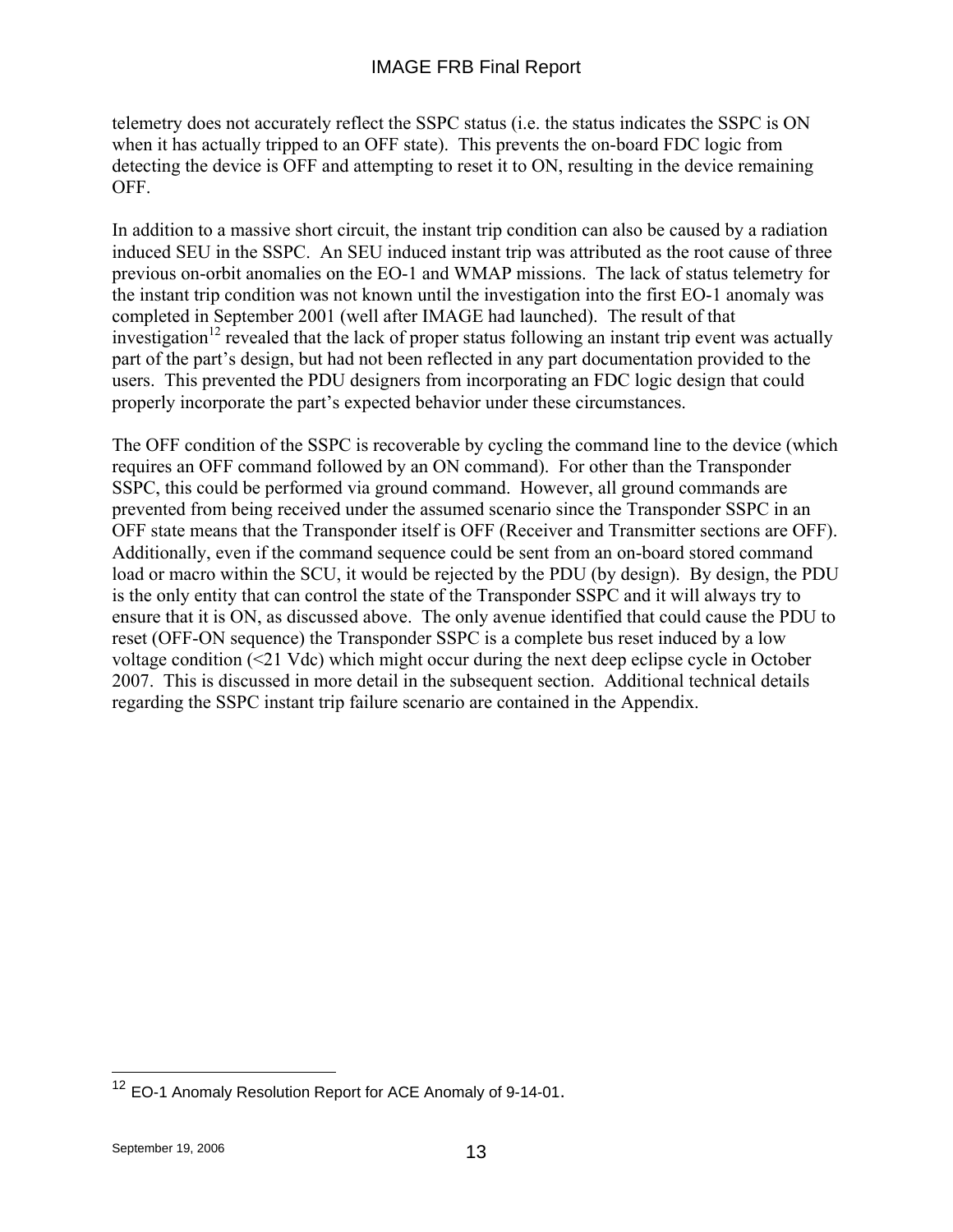## **5. Mission Recovery Possibilities**

## 5.1 Introduction

Due to the fact that the likely cause of the anomaly is the result of an SSPC instant trip event, it may be possible to recover the mission given the right set of circumstances that would allow the SSPC to be commanded back ON. The FRB identified a scenario under which this may occur. When the spacecraft passes through an eclipse of sufficient duration a deep main bus voltage sag may result in a complete bus reset upon leaving the eclipse. The bus reset performs the same SSPC OFF-ON sequence of commands occurring during initial spacecraft separation and results in the Transponder in an ON state. This may occur during the October 2007 eclipse season, which has been identified to be of sufficient duration. However, two parameters in the analysis for which a relatively large error of uncertainty exists render this outcome tentative; 1) the predicted bus voltage sag, and 2) the main bus voltage level that invokes the reset. These uncertainties and the analysis description are discussed in more detail below.

### 5.2 IMAGE Eclipse Possibilities

IMAGE's orbital precession places the apogee in the Ecliptic for long durations at roughly 3 ½ year intervals. The resulting eclipse periods can exceed two hours in duration for which the spacecraft power system was never initially designed (due to the fact that IMAGE's nominal two-year mission profile at launch would have never taken it through such a period). Similar long eclipse periods were handled during the extended part of the mission by payload pre-heating followed by intentional load shedding prior to the eclipse entry. This allowed for science instruments and bus components to retain temperatures above survival limits while also reducing battery draw down during the eclipse period. Due to the current situation this strategy cannot be implemented. However, analysis indicates that temperature limits to which observatory components were tested will not be exceeded during the next deep eclipse period<sup>13</sup>. The fact that the spacecraft was not designed to handle deep eclipses is, in fact, what is vital to its possible revival. The next deep eclipse period will be in October 2007 with the longest period of darkness lasting ~160 minutes.

### 5.3 Analysis Discussion

The goal of this analysis is to ultimately determine whether the October 2007 deep eclipse period will be sufficient in duration to result in the desired main bus reset and consequent Transponder turn ON. An outline of the analysis is provided below. Supporting details are provided in the FRB's Final Presentation.

## *5.3.1 Estimated Bus Loading*

The approach taken was to first model the bus loading during the eclipse period given the presumed state of the spacecraft under the most likely failure scenario noted previously. The spacecraft was assumed to have the full functionality existing during the last contact. Entry into the eclipse period would be in safemode since safemode state would be internally commanded

 $\overline{a}$  $13$  The "survival" temperatures as defined in the specifications will be exceeded. Those are the temperatures at which the "survival" heaters will maintain components until power is removed from them. However as the spacecraft bus components and instruments were tested to 10 deg. C beyond those "survival" limits, there is assurance that they will survive the long eclipse nevertheless, since the excursion outside of the "survival" limits is predicted to be less than that.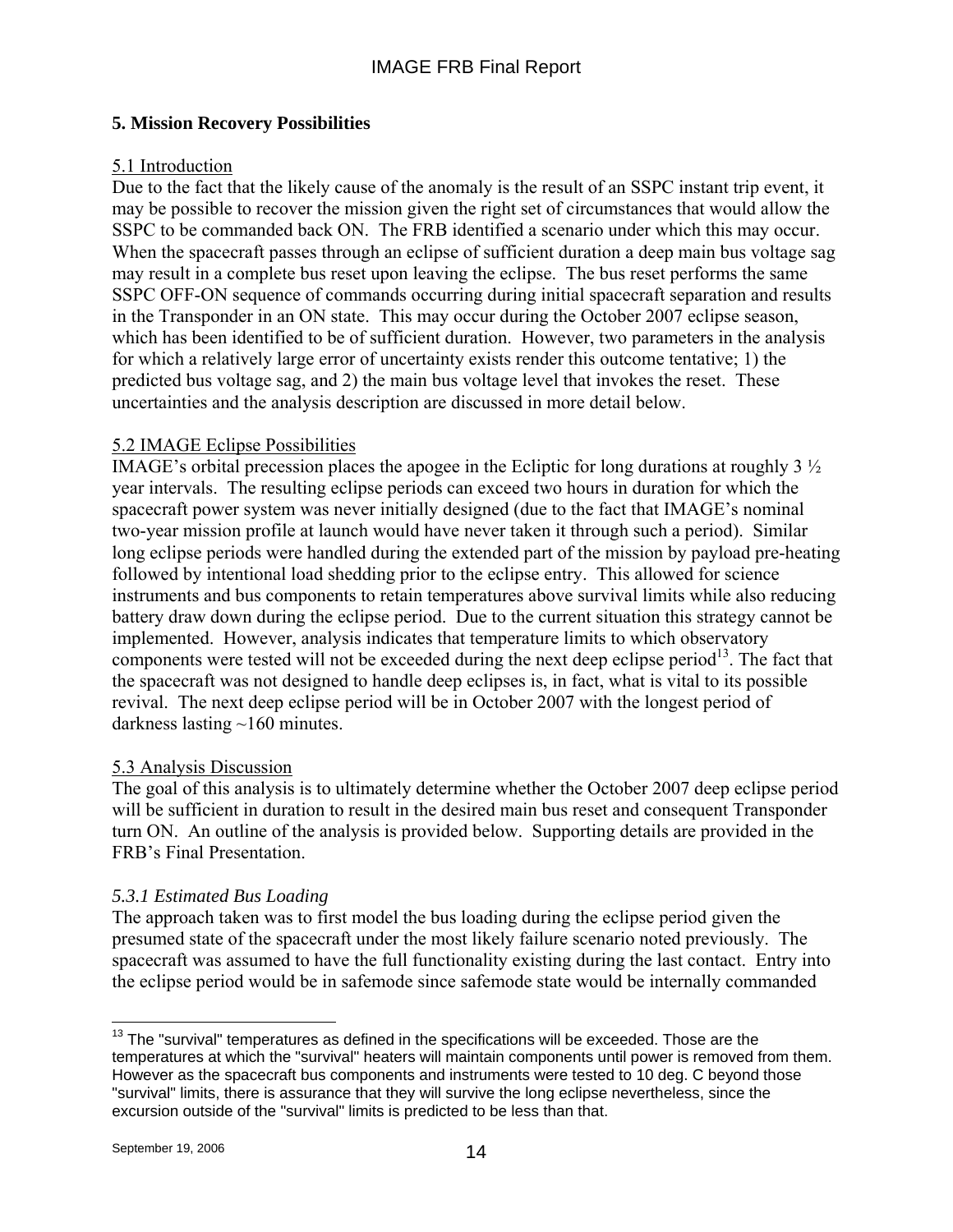after not receiving commands for a period exceeding  $72$  hours<sup>14</sup>. Additionally, the Transponder was assumed to be in an OFF state consistent with the failure scenario. Bus loading during the eclipse was assumed to occur in three distinct phases; 1) the loading defined by the safemode state upon eclipse entry up until survival heater activation, 2) the loading after survival temperatures are reached and survival heaters are activated until a 30% battery State of Charge (SOC), and 3) the loading after the battery 30% SOC alarm triggers that performs final load shedding.

Underlying assumptions about temperature decline rates to survival levels, and survival heater turn-on and current draw profile were taken from actual on-orbit data during previous eclipses. Two previous eclipse periods were used to model the above three phases. The March 31, 2003 eclipse (duration ~75 minutes) was marked by an unintentional battery run down resulting from an attempt to warm up the spacecraft in preparation for the cool down of systems expected during eclipse<sup>15</sup>. The run down invoked a load shedding from the onboard Power Distribution Unit  $( PDU)^{16}$  that resulted in a safemode state very similar to the presumed current state of the spacecraft. The resulting bus loading was used as an estimate for both initial eclipse entry and post 30% SOC phases. Corrections were made for differences due to the Transponder OFF state of the current configuration (true for all phases) and survival heaters being turned OFF after 30% SOC is reached. The resulting average bus loading for the 2007 eclipse entry phase was estimated at 4.15A  $+/-5\%$ , lasting for approximately one hour  $(+/-10$  minutes, see below) during which survival heaters would not be active.

The middle load phase (i.e. after survival heater turn ON until 30% SOC is reached) was estimated from spacecraft performance during the April 8, 2003 eclipse (duration ~120 minutes). Equipment cool down rates from entry temperature levels to survival levels were estimated to be from 10-15 deg. C per hour from the long and uniform cool down period that occurred during the eclipse. Applying this lapse rate to the estimated initial entry temperatures resulted in an estimate of one hour to reach survival temperatures after eclipse entry. Bus loading after survival heater activation during this eclipse was seen to be a rough average of 9A with significant variation (peaks up to 12 A). This is due to mechanical thermostats and the random phasing of the heater activation. Using this data, bus loading during this phase for the October 2007 eclipse was estimated to be  $9A +16\%$ .

If survival heater activation continues for a sufficient duration, the higher bus loading will draw the battery SOC down to a level of  $30\%$ <sup>17</sup>. When the 30% level is reached, the PDU will turn OFF all heaters and the Transmitter (already OFF in this scenario) without delay. After 30

 $\overline{a}$ 

 $14$  The SCU commands a reboot after expiration of its 72 watchdog timer. The reboot sequence puts the spacecraft in safemode.

<sup>&</sup>lt;sup>15</sup> Heater loads were in excess of available bus power causing a negative power margin and battery rundown.

 $6$  At 50% SOC, power to the Payload is reduced. At 40% SOC, the SCU will safely power off the Payload, Star Tracker, Magnetic Torquer System, and Sun Sensor. Furthermore, at 30% SOC, the SCU will halt keep-alives to PDU causing the SCU to reboot after 30 minutes. Thermistor Heaters and PL survival heaters are Powered OFF with no delay.

 $17$  The 30% level will always occur after exactly 14.7 Ahr have been withdrawn from the battery since the SOC is calculated based on the nameplate battery capacity of 21 Ahr and not the real current capacity, which is different.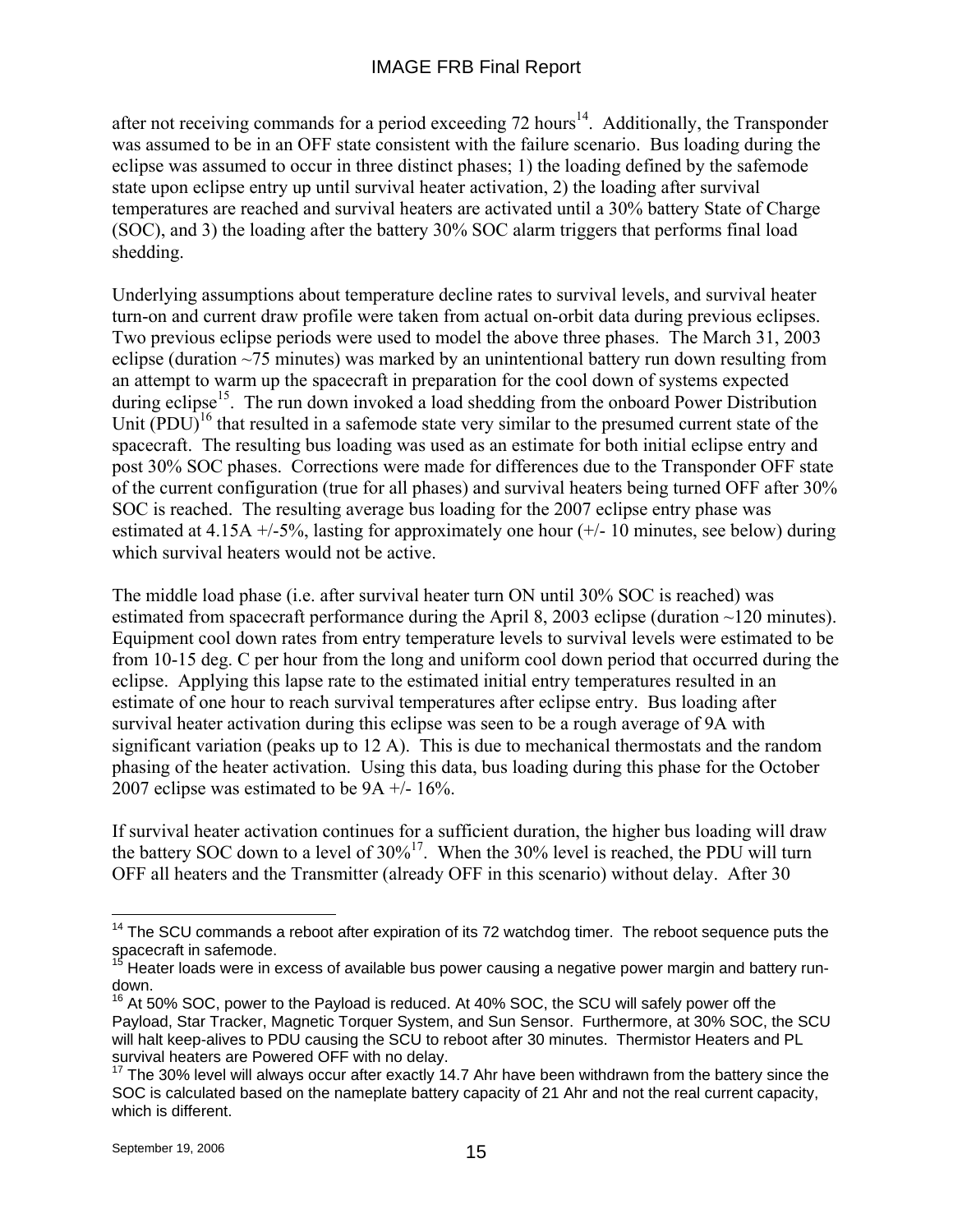additional minutes the PDU will power OFF the SCU after which only the PDU is still ON The load current for this sequence was estimated using the March 31 eclipse data by taking the base level current between heater activation periods (in "warm" conditions just prior to eclipse entry), which was estimated at 2.3 A. Subtracting the Transponder current of 1.1 A gives a current level of 1.2 +/-0.1 A for the 30 minute period prior to the SCU being turned OFF. After the SCU is off the load drops by 0.7 A to a level of approximately  $0.5 + (-0.1 \text{ A})$ , which is the terminal load current until a potential bus reset occurs.

## *5.3.2 Estimated Battery Discharge Profile*

An attempt was made to model the battery discharge curve (time-voltage curve during draw down) for the anticipated loading conditions described above. The methodology consisted of starting from an ideal discharge curve taken from pre-launch battery test data, then extrapolating that to account for battery aging, different actual vs. Flight Software assumed (i.e. nameplate) initial battery capacity, anticipated October 2007 eclipse load profile, etc. Two discharge curves were generated, the first assuming a best estimate current profile as described above. The second was generated assuming best case/maximum current draw that was calculated by taking the nominal values and favorably adding the error uncertainties.

The ideal battery discharge curve was modeled from Crane capacity test data of an IMAGE NiCd test pack (see Life Cycle Test of IMAGE Pack B300A) since no on-orbit capacity measurements had been performed during the mission (capacity testing is not possible with the IMAGE power system design). The capacity test curve (from the test data) with the maximum number of cycles was used since this represented a "battery age" closest to the on-orbit age of the IMAGE battery at the time of the Oct 2007 eclipse (2.6 years vs. 7.5 years). The right-most part of the curve was scaled to the left to a capacity amount representing the estimated capacity on October 2007. This was performed by taking the estimated original capacity of the flight battery at launch (24.6 Ahr) and then applying an estimated capacity loss/degradation to account for its 7.5 age.

That degradation rate was initially also calculated from the test data by comparing the capacity measurement from the lowest cycle to the largest cycle test curves and then computing an average capacity loss rate by converting the cycle values to equivalent years (using the average number of eclipses per year as cycles per year). The approximate capacity loss rate was estimated at 1.62 Ahr/year using this method. The capacity loss value was then applied to the original capacity of the flight battery at launch, yielding 14.25 Ahr. Next, the capacity estimate was increased to account for an estimated lower average load current during the eclipse than the test data was taken at  $(6.3 \text{ A vs } 11 \text{ A})^{18}$ . This raised the estimate to a value of 16.4 Ahr.

The adjusted capacity curve is then scaled up in voltage by a factor 22 since the test data was taken for a single cell while the flight battery is 22 cells in series. The capacity curve time scale is then converted to equivalent orbit time for the October 2007 eclipse scenario by using the load profile curve discussed above (by calculating the time to discharge to the indicated capacity under the eclipse load current profile). The final result is an idealized discharge curve scaled for on-orbit load current profile and battery age. See Figure 5-1 for the discharge curves for nominal and best case bus loading, respectively.

 $\overline{a}$ <sup>18</sup> Rule of thumb is that capacity gain is ~15% per 5 A reduction in discharge rate.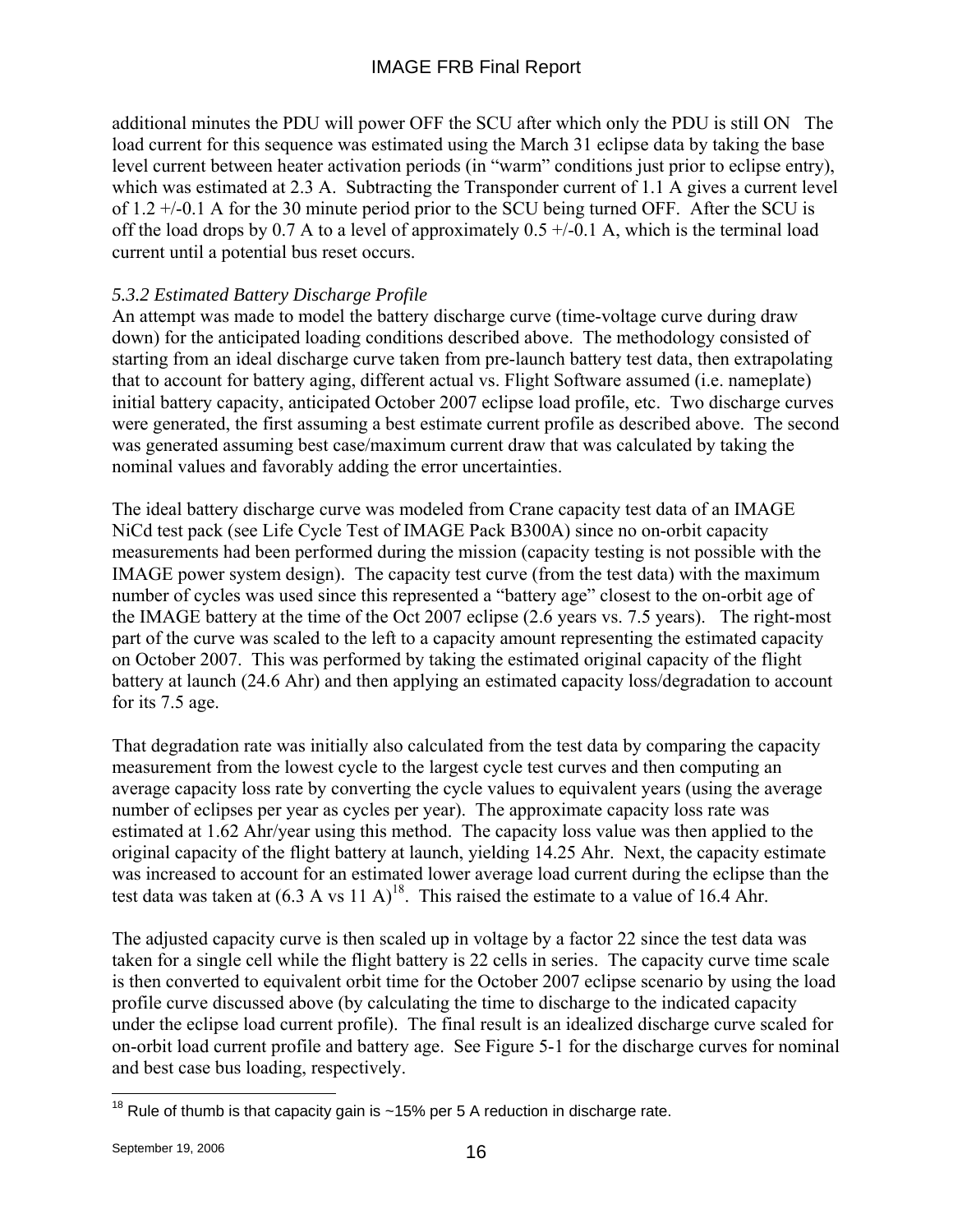

Figure 5-1: Eclipse Discharge Summary for Nominal and Best Case Load Estimates.<sup>19</sup>

### *5.3.3 Reset Determination*

The possibility for the desired bus reset is now very simply determined by observing whether the time required to pull down the bus voltage to the reset level is less than the duration of the longest eclipse of the October 2007 eclipse season. As can be seen from the two charts above, only in the case where the reset level is 24 V *and* under a best case loading scenario is a reset likely. The actual bus reset level assumption had been 21 V throughout most of the FRB

<sup>1</sup> <sup>19</sup> The discharge profile (current, capacity out, and voltage) is carried out past the eclipse end time using eclipse period trends for illustration purposes only.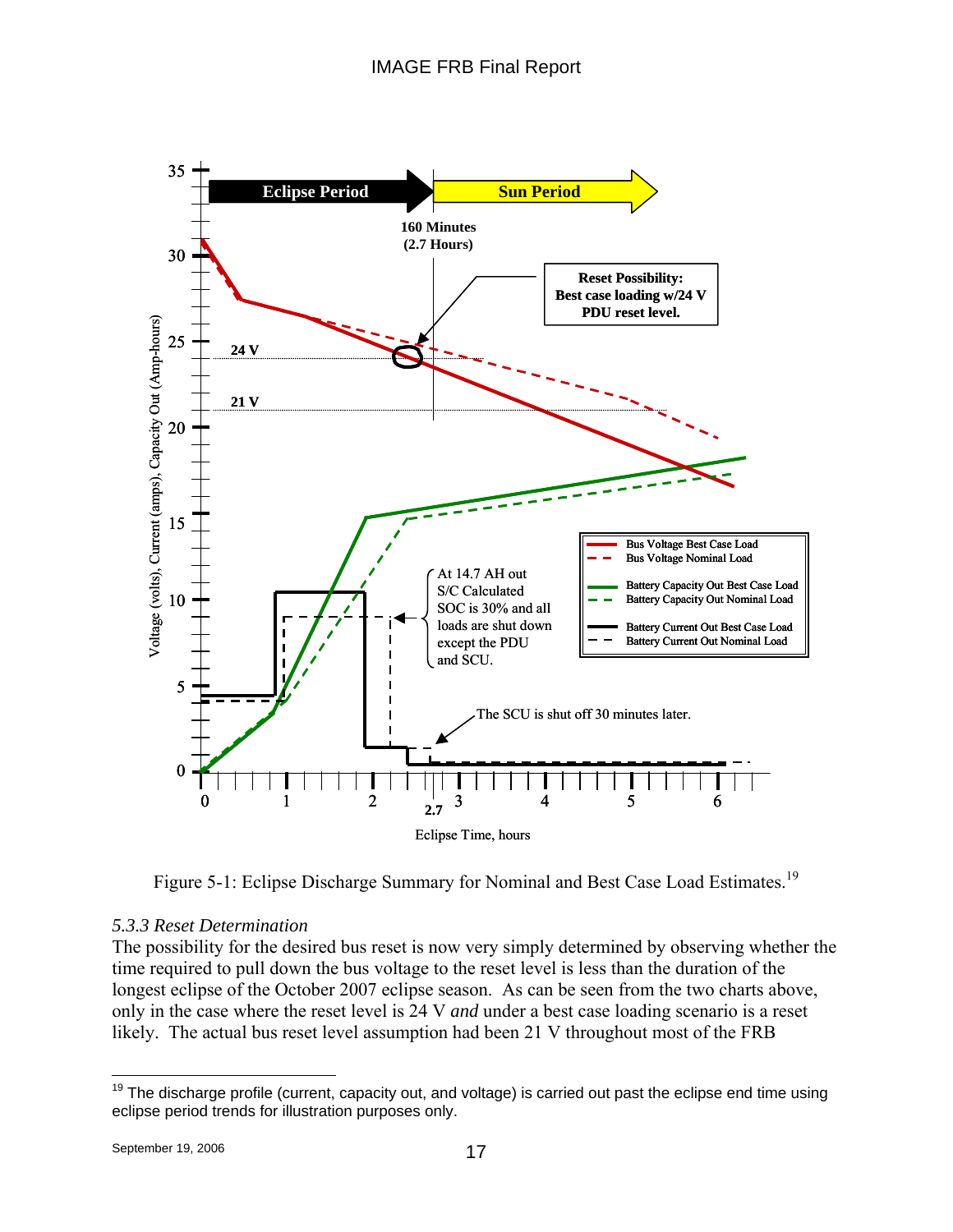investigation since it is cited in the PDU FSW requirements document. Only toward the end of the investigation did it come to light that the same document also referenced 24 V as the actual reset level. Additionally, there is strong circumstantial evidence (but no direct observation) that the spacecraft actually went through a bus reset at 24 V during the eclipse of April 8, 2003. The uncertainties of the actual bus reset voltage and other uncertainties in the above analysis are further examined in detail in the FRB's Final Presentation Charts.

At whichever voltage it occurs, the bus reset has the effect of putting the spacecraft's PDU in a "pre-breakwire" mode identical to the launch vehicle separation readiness state. Additionally, *all* bus loads are turned OFF, including those that remained ON after the 30% SOC alarm is reached. As a result, the Transponder is shut down via its SSPC commanded to OFF. Once eclipse exit occurs and the bus voltage rises (to 1 V above the reset level) then the separation turn-ON sequence is executed by the PDU. The SCU and Transponder are powered ON (by commanding their SSPCs to ON) and the reboot macro is executed which also turns the Transmitter ON with 44 Kbps telemetry active in Omni mode. Payload heaters are turned ON in normal mode.

### *5.3.4 Post Eclipse Reset and Recovery*

Thermally, the IMAGE observatory will very likely survive the October 2007 eclipse with no damage. Estimates of the lowest temperatures reached during the eclipse were performed by using actual on-orbit data measurements of equipment cool-down rates during the previous April 8, 2003 eclipse (as discussed above). Since all Observatory elements were tested to a 10 degree C margin below the "Survival Minimum", no damage is likely to occur for at least one hour after survival heaters are OFF, which is well past the longest duration October 2007 eclipse period.

If the IMAGE RF signal is detected on October 2007 (indicating a bus reset occurrence as postulated) then the mission will be operated as it was previously – including future eclipse operations using stored commands to drive temperatures to survival-max between eclipses, and survival-min during eclipses. There will be a brief science re-commissioning program conducted in which payload elements are brought back up to operational mode in a step by step manner to carefully assess their operational state by comparing measurements with previous values. The spacecraft bus will only require limited re-commissioning efforts that will consist of reorienting the spin axis to orbit normal (to minimize the gravity gradient torque). Some safing limits adjustments will be considered, including adjustments to provide better recovery response to a future SSPC instant trip anomaly.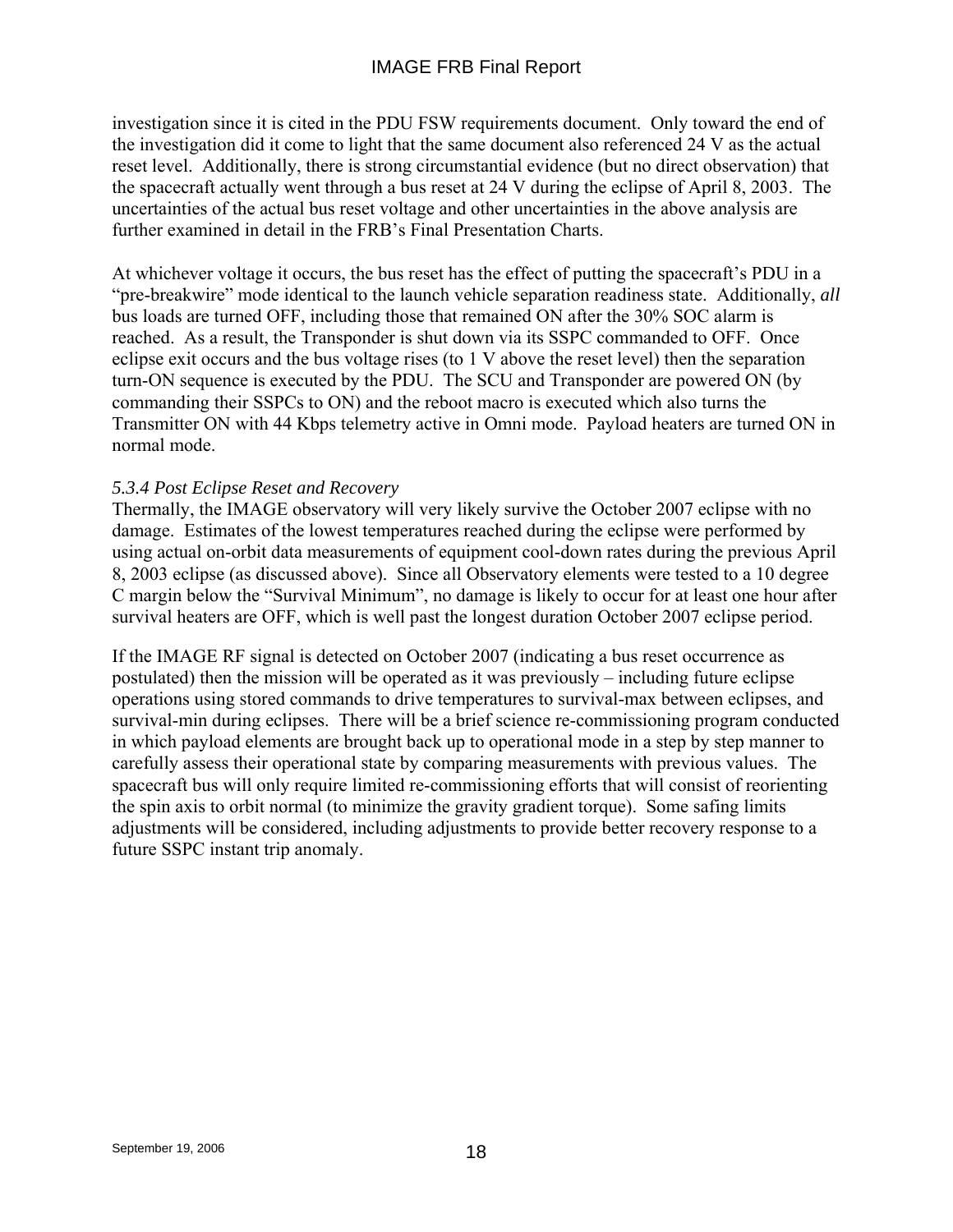## **6. Lessons Learned**

The IMAGE FRB was able to derive four lessons learned of a general nature that other NASA missions may find relevant and useful to both their development and operations phases. They relate to the areas of hardware redundancy, part anomaly reporting, design documentation, and the management of operational limits. The lessons are cited below along with pertinent discussion and rationale.

*Lesson #1: The Transponder Receiver should have redundancy built into its power switching or the sensed operational status – even if the mission is designed as single string throughout.* 

Generally speaking, the hardwiring of the Receiver power to the power bus is typical industry wide practice in the design of spacecraft communications systems in the recognition that loss of the ability to command the vehicle is a total loss of mission. Thus, overcurrent protection of the receiver to protect the other bus components against a fault offers additional safeguard during operations only if the protection device resets (in a robust and redundant manner) after transient faults in either the receiver or the overcurrent protection device itself. In fact, there is currently a proposed GSFC "golden rule" that addresses that the Receiver should be permanently connected to the bus with only the Transmitter switched. If a switched design is chosen then additional redundancy should be provided to prevent the switching device itself from becoming a zero fault tolerant point in the design<sup>20</sup>. Either redundant parallel switching or redundant sensed status of the switch's state can accomplish this so that automatic on-board FDC logic can correct an inadvertent misconfiguration.

In the case of IMAGE's communications system design, the use of an SSPC to power the Transponder (Receiver and Transmitter) seems to have been chosen as a 'smart' replacement for the typical fused supply for the Transmitter. Arguably, this allowed more flexibility during I&T testing and, theoretically, provided the same (and more) circuit protection. Additionally, the desire was to have the Transponder OFF during ascent, which could be more easily accomplished by a switched design (as noted above the SSPC offers both switching and circuit breaker type functionality). The early communications system design actually shows two of them connected in parallel, but does not say whether this was to handle higher output currents or for redundancy considerations. Later diagrams show only one SSPC. Integrated Circuit (IC) board space constraints were likely the reason for using only one SSPC as indicated by conversations with design engineers, although this rationale was not indicated in any design documentation that the FRB could uncover.

*Lesson #2: Part anomaly alert processes should be more inclusive to operations personnel. If it could include alerts to missions that are using the part, then some preventive operational mitigation might be put into effect.* 

 $\overline{a}$  $^{20}$  It should be noted, as discussed earlier, that the PDU design did incorporate sensing of the SSPC's state. However, the design did not anticipate potential problems with the sensing function itself (in this case in the form the instant trip phenomena). The Board does not intend to label this a design mistake or oversight since the low budget, fast track development, and single string design philosophy made such a design outcome understandable and reasonable at the time. However, the FRB wishes to note, for posterity's sake, that future designs should at least consider and preferably incorporate the cited lesson.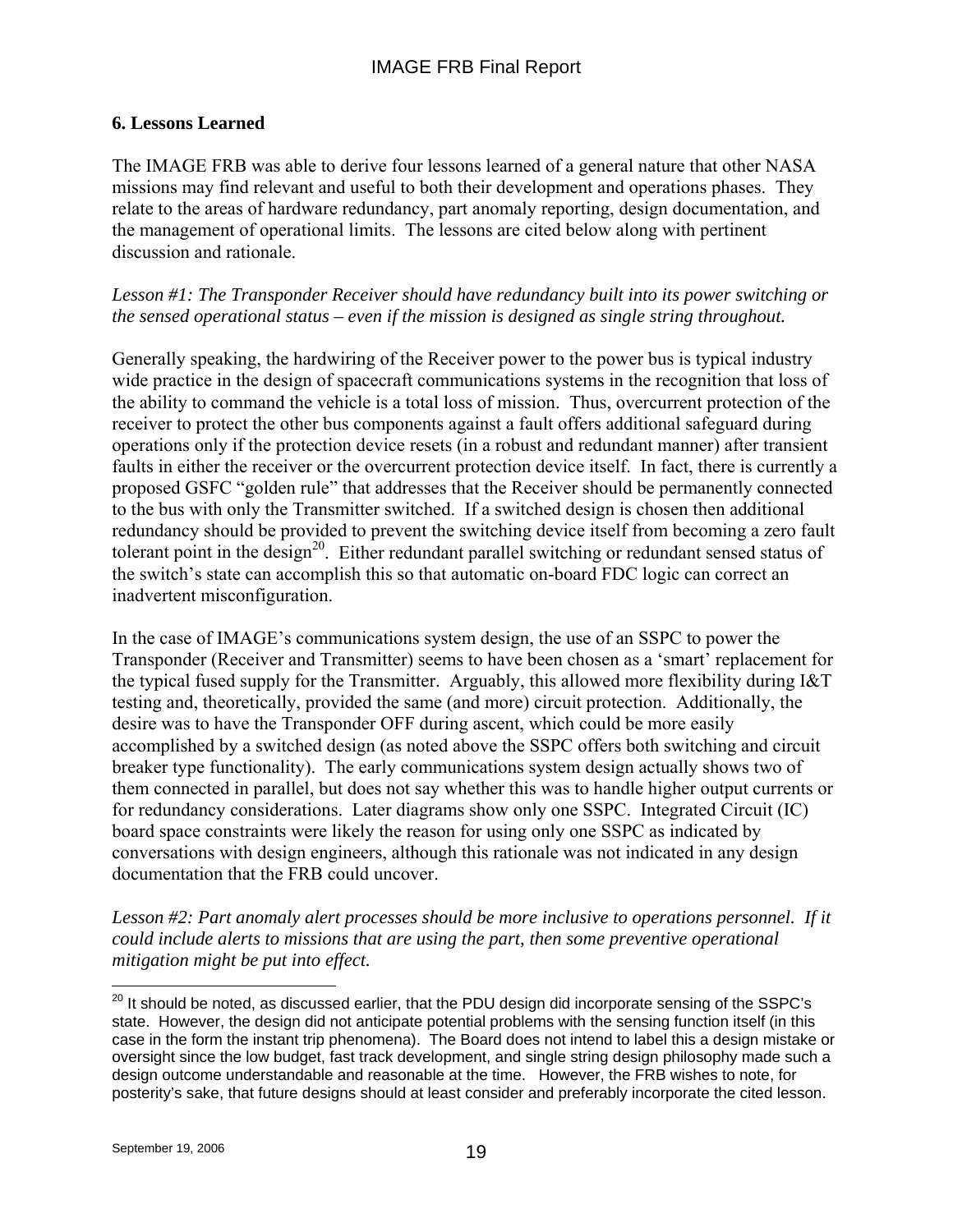Quality assurence support to operational missions should include their participation in the investigation of mission operational anomalies, the generation of SOARS anomaly entries as appropriate, the generation of appropriate GIDEP reports, and the generation of NASA Alerts on associated parts problems with operational personnel on distribution. Wider distribution of NASA Alerts would allow better dissemination of part anomaly data. The distribution should include Mission Directors of operational missions and contractors working on NASA missions (the current distribution is mostly limited to hardware development personnel). Having Mission Directors and Operational Managers directly in the notification distribution allows them to pursue investigative and mitigation actions at the earliest possible time. Following this line of reasoning, knowledge of the EO-1 SSPC anomaly<sup>21</sup> should have been properly passed onto MAP and IMAGE operations to allow the early identification of similar susceptibility and possible safeguards to be implemented $^{22}$ .

As it turns out, having this practice in place at the time of the first noted SSPC anomaly could not have prevented the IMAGE anomaly due to the fact that there is no mitigation (discussed elsewhere) allowed by the spacecraft's design. However, it is still potentially useful for other mission scenarios (even if no mitigation action is possible) since the prioritization of science targeting may be adjusted with the knowledge of the anomaly and its estimated probability of occurrence.

## *Lesson #3: Complete & accurate as-built design documentation is essential for anomaly resolution. As-built documentation should include a searchable parts list.*

The utility of a parts list is a strong function of how complete it is and how readily it can be searched. Ideally, parts lists for all NASA missions would be in a similar electronic format that allows for readily harnessing the full power of modern database tools. Such a capability within a mission and across all missions would aid in any anomaly investigation by allowing for the quick identification of part usage throughout any bus or instrument design. Also, the identification of potential problems on other missions (currently flying or in development) that are utilizing the same or similar parts would be more easily accomplished. The power of such a capability is readily apparent. The Board notes the difficulty of implementing a complete system since component suppliers purchase subassemblies and parts from their subcontractors, which themselves may not have a complete parts list program in place (or may not be capable of supplying parts databases in the proper electronic format). Additionally, several FRB members who had experience in parts management, testing, and failure analysis noted that as-built parts lists are often not delivered, even though specified in the contract. The reasons for this are varied, however NASA Project management must share some responsibility since stronger enforcement of contract performance was identified as part of the solution.

 $\overline{a}$ 

 $^{21}$  IMAGE was launched on March 25, 2000. The first EO-1 SSPC anomaly occurred on September 14, 2001. The second EO-1 SSPC anomaly occurred on a Wide-band Advance Recorder Processor (WARP) on August 25, 2004. The MAP SSPC anomaly occurred on February 17, 2005, while the IMAGE SSPC anomaly occurred on Dec. 18, 2005.

 $^{22}$  Neither a GIDEP report nor a NASA Alert was issued as a result of the first SSPC anomaly. The lead power engineer on the EO-1 SSPC investigation did submit an email request for Quality Assurance to create a GIDEP entry. However, the FRB was unable to determine why the GIDEP report was never created.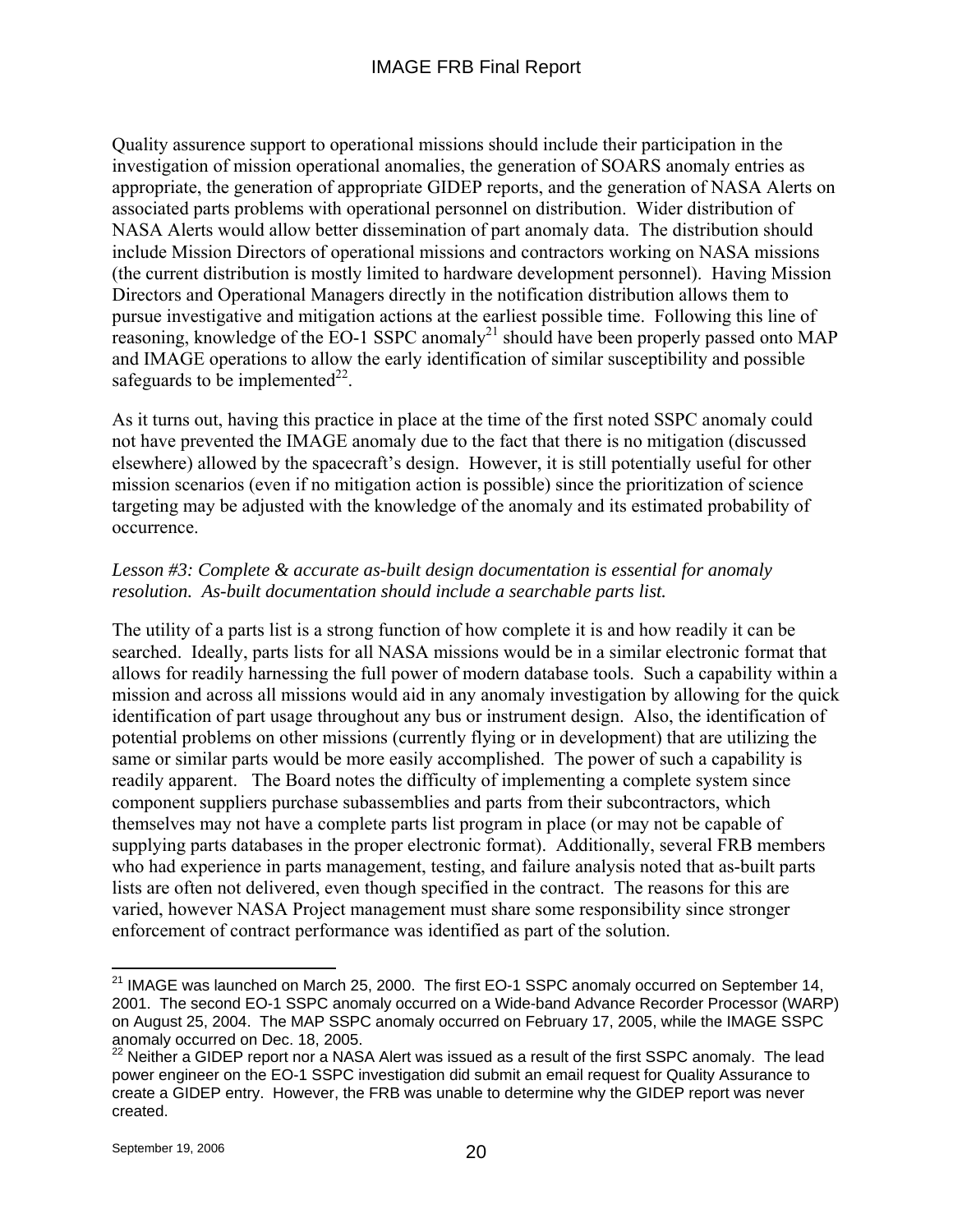Finally, accurate and complete as-built design documentation in the form of drawings and schematics is of equal importance. During the IMAGE investigation the Board underwent considerable initial difficulty in determining whether the Transponder power was in fact supplied by an SSPC since the switched design was not depicted in either schematics or PDR or CDR presentation packages. The Board wishes to remind readers that the need for accurate as-built documentation was a finding of the Columbia Accident Investigation Board (CAIB Report section 10.3) as well. Although the CAIB findings cited here are specific to Space Shuttle operations, their generality should be readily evident and applicable to all of NASA's space missions.

## *Lesson #4: Safing limits & operational procedures related to battery SOC should be adjusted to account for battery degradation as the mission progresses past the nominal lifetime.*

Without safing test threshold adjustments, a test's margin is slowly eroded until the test's purpose is in effect, nullified. In the case of IMAGE, the Battery 30% SOC test now trips at near depletion of the current predicted usable battery capacity. Load shedding is thus performed well after the point at which it would be useful.

Adjustments should be assessed and implemented on a regular basis, if possible, to preserve safing test margins and safing response utility. The uncertainty of the prediction of battery capacity (or other system parameters) on which thresholds are based must also be assessed and factored into any threshold adjustment. Since the IMAGE mission was originally designed for a nominal two-year mission lifetime and no provision was made for performing battery capacity testing, only analytical estimates could have been made containing a relatively large uncertainty.

Even so, the Board noted that the IMAGE mission might have benefited from limited adjustments in Battery SOC computation parameters and test trigger levels during some of the longer eclipses. Although the PDU FSW (where battery SOC is actually calculated) was never designed to be updated, its design allows the coefficients used in the amp-hour discharge computation and the estimated battery "nameplate" capacity to be adjusted. Additionally, the SCU FSW was designed to be updated allowing changes in all safing test algorithms and parameters (since they are maintained as FSW table parameters).

Finally, the Board recognizes that mission planning for the extended mission period is difficult to perform in a fast paced and frugal project environment like IMAGE. Provisions to implement additional capabilities in FSW and operations procedures and process for safing test management may not typically be encompassed since they may not be explicitly identified as mission requirements. Thus, the Board also recommends that Project management, in the early stages of design, consider the possibility of an extended mission and it implications to flight operations and hardware/software capability. Such consideration will likely identify key capabilities that can be implemented cheaply at that time.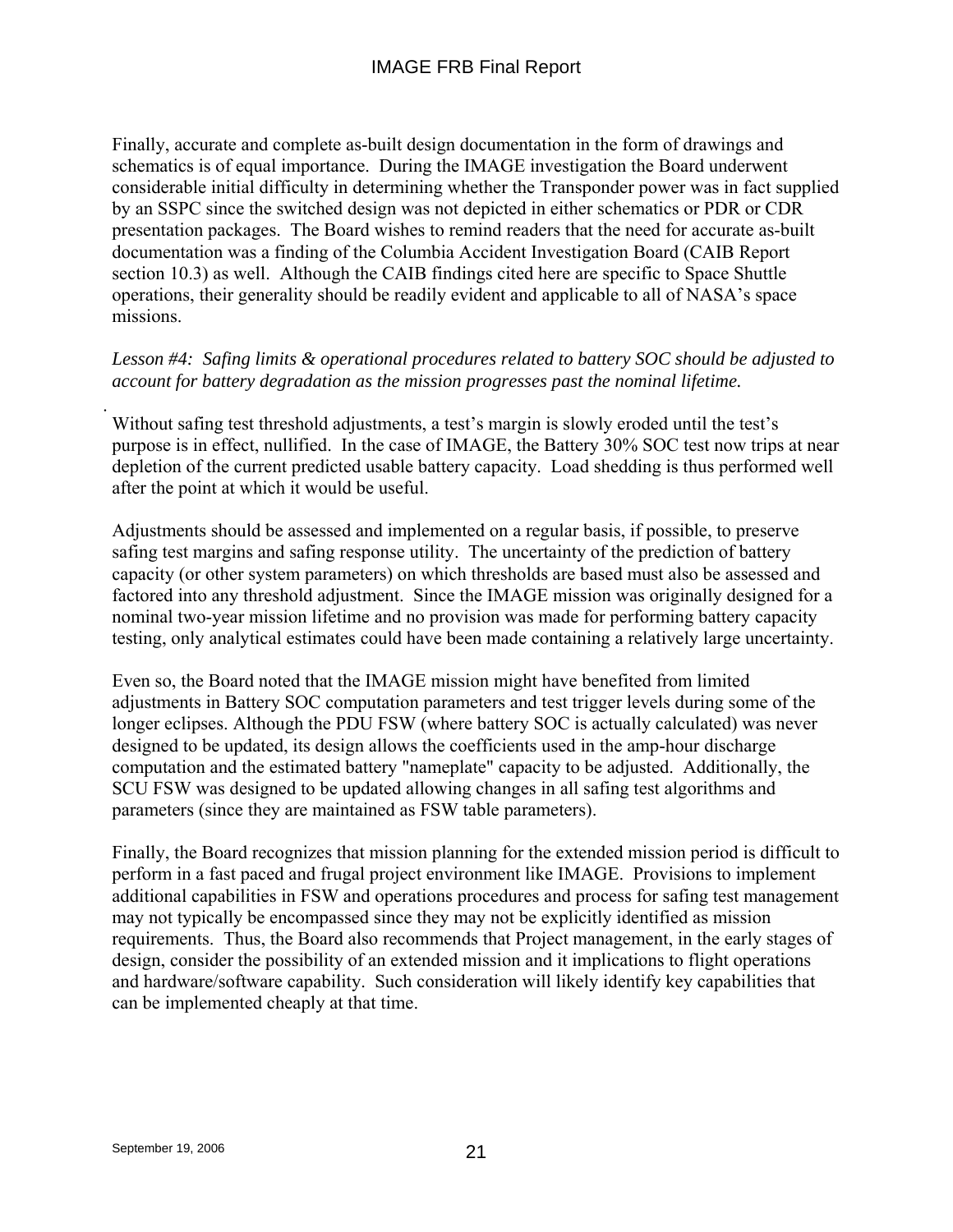## **7. Conclusions**

The Board's main conclusion is that it is likely IMAGE became unable to continue routine communications due to an instant trip of the SSPC supplying power to the Transponder. The instant trip left an essentially fully functioning and healthy spacecraft in an inoperable state due to its Transponder being unpowered. Several other possible, but very unlikely, causes exist for the loss of communications capability that cannot be completely eliminated. These are; 1) Charge system control failure, 2) Equipment short resulting in power system destruction, 3) Transponder failure, 4) Debris impact causing massive power system failure, 5) Tin Whisker growth resulting in massive power system shorting and failure.

Given the primary failure conclusion, all spacecraft subsystems and science instruments are believed to be capable of fully continuing the IMAGE science mission if the spacecraft can be recovered. The recovery of the mission may be possible during the October 2007 eclipse season due to the fact that the main bus voltage sag during the extended eclipse *may* permit a main bus (and resulting Transponder SSPC) reset, however, this is not likely given that the reset level may really be 21 Vdc. There is strong evidence that the reset level is actually 24 Vdc, which if true would greatly increase the probability of a reset. Nevertheless, even under this scenario, a reset and return to science operations cannot be guaranteed since optimistic assumptions concerning the battery discharge curve and bus loading must also be realized.

The flight operations for the IMAGE mission have been put into a standby mode to await the October 2007 eclipse season. If the bus (and SSPC) reset occurs then the IMAGE RF downlink will be detected and command operations to bring the spacecraft out of safehold can commence, followed by the resumption of science shortly thereafter with no expected limitations. If the spacecraft does not revive, the IMAGE End of Mission Plan will be executed.

If the mission does revive, however, a recurrence of the anomaly is possible and cannot be prevented. This is due to primarily to the fact that the PDU software is not patchable by design. Additionally, although commands can be strategically placed within the SCU (for example, within the safemode recovery macro or even the nominal command load) to command a reset of the Transponder SSPC, such commands would be rejected by the PDU by design. However, the Board does note that there are several mitigation options that may be incorporated to allow a more rapid recovery from a future event. Although the PDU software cannot be patched, the bus reset level (the value of 24 Vdc or 21 Vdc) can be changed by ground command. It may be advantageous to raise the reset level and simultaneously adjust SCU safing thresholds to increase the likelihood of a reset during eclipses of shorter duration (which occur annually in contrast to the deep eclipses that occur approximately every 3 and 3.5 years). This can be accomplished by lowering all the SCU safing threshold limits to allow the maximum bus load to persist during an eclipse. Although, if successful, the result would be more frequent safemode entries and minor disruptions to science operations, there would also be less time needed to recover following any future repeat of the anomaly.

The Board also notes that the previous anomaly history of IMAGE was not a harbinger of the current failure. However, the anomaly history of EO-1 and WMAP were with respect to the three previous SSPC anomalies that have been discussed. Finally, the operational response to the anomaly was timely, appropriate, and complete. The Board finds that nothing additional could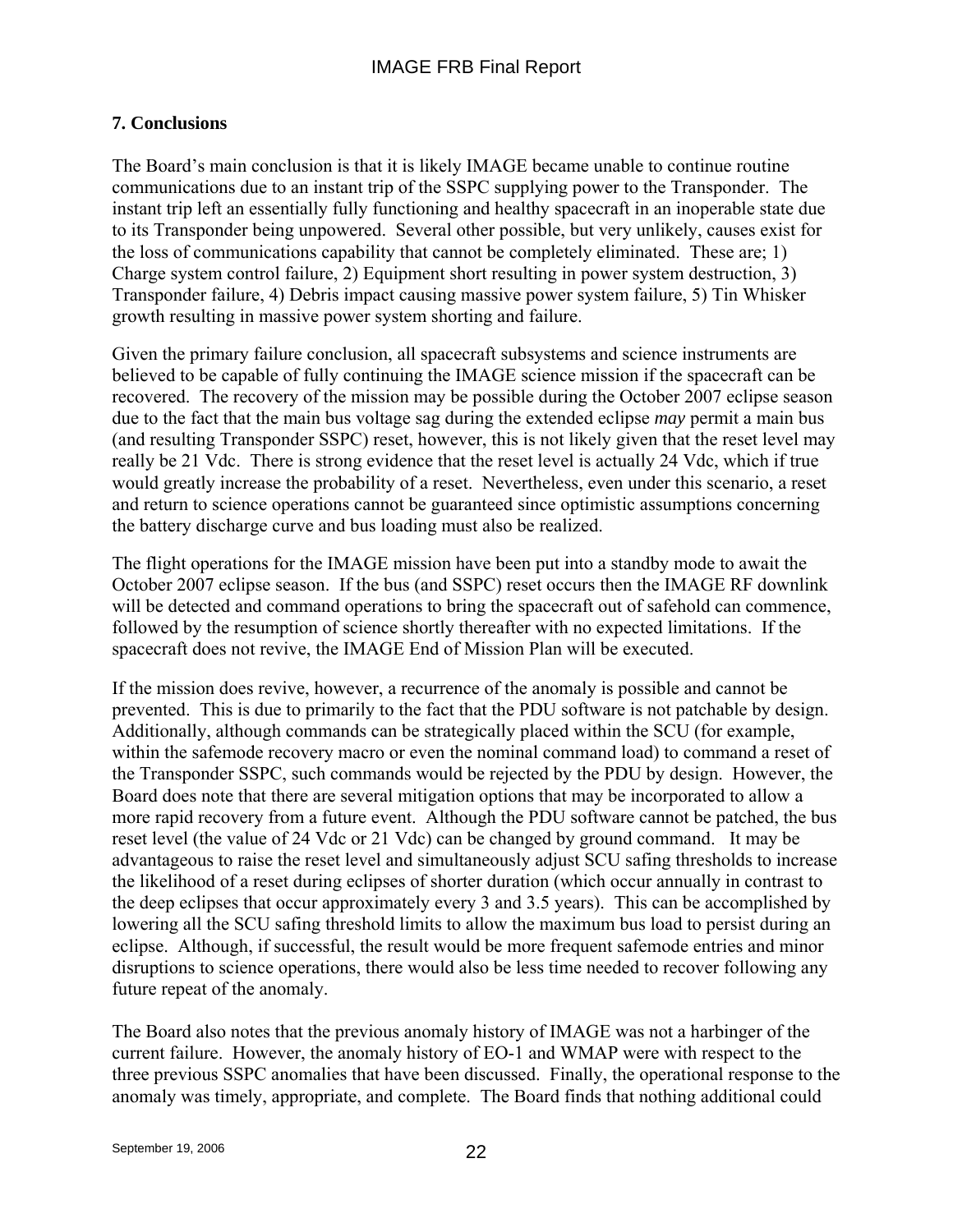have been done by the operations team in dealing with the immediate lost communications event that occurred on December 18, 2005.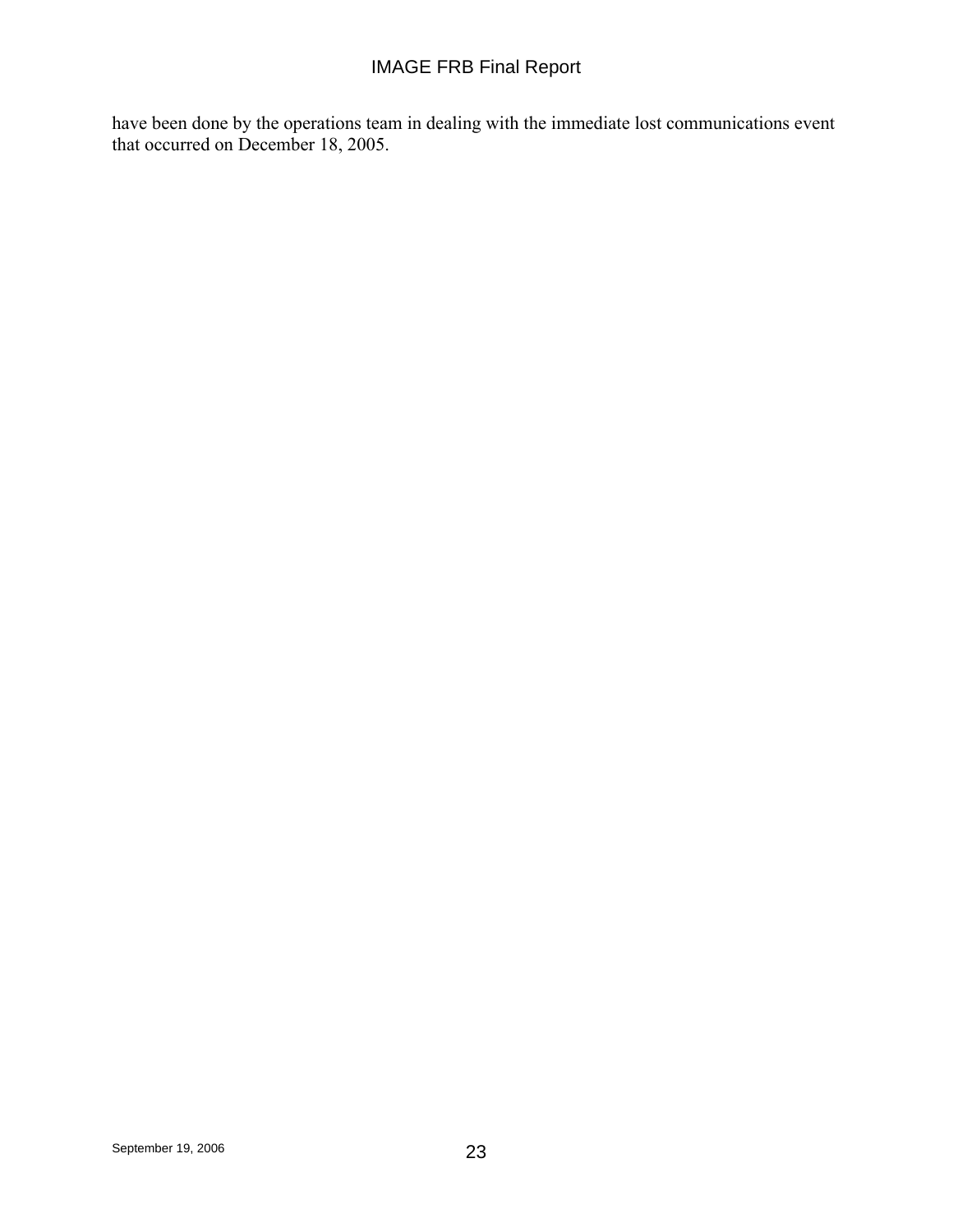# **Appendix: Fault Analysis Cases**

## *POWER*

### **Battery Failure Case 1**

**Cause**: Battery internal short.

**Analysis**: The battery consists of 22 individual cells in a series configuration. An internal short in a single cell would change the power bus impedance by a small amount but not alter it enough to affect equipment operation. Due the changed impedance, a shift in bus voltage would likely occur. However, since the bus design can accommodate voltage ranges from 24 to 32 VDC, there would likely be no disruption to the overall operation of the power system. Only multiple simultaneous cell shorting could effectively short the bus and fail the spacecraft power system resulting in complete loss of communications.

**Conclusion**: IMAGE has no history of battery anomalies (see Figure A-1 for typical trending data). All available telemetry showed healthy batteries and no indication of cell shorting or other battery degradation. The probability of multiple battery cells shorting over a short period  $(\sim 8.5$ hours<sup>23</sup>) is highly improbable. Battery shorting is not a likely cause for the failed communication capability.

### **Battery Failure Case 2**

**Cause**: Battery open cell.

**Analysis**: The battery consists of 22 individual cells in a series configuration. Thus, any single cell suffering an open circuit type failure would halt the ability of the battery to generate any current and service the load. Additionally, since the battery regulates bus voltage, the bus voltage during eclipse would be zero as the bus capacitance quickly discharges. During sunlight the entire array is on the bus until the overvoltage protection clamps the bus voltage to a maximum 35V.

**Conclusion**: The loss of communications event occurred during a period of continuous sunlight (no eclipse). A battery cell open failure would have resulted in bus voltage being maintained to a value of 35V maximum. That in turn would have allowed the Transponder to continue to function with no loss of signal or reception capability. Thus, a battery cell (or even multiple cell) open failure could not have resulted in the loss of communications capability.

1

<sup>&</sup>lt;sup>23</sup> The time period between the first missed contact and the previous successful contact was approximately  $\sim$ 8.5 hours.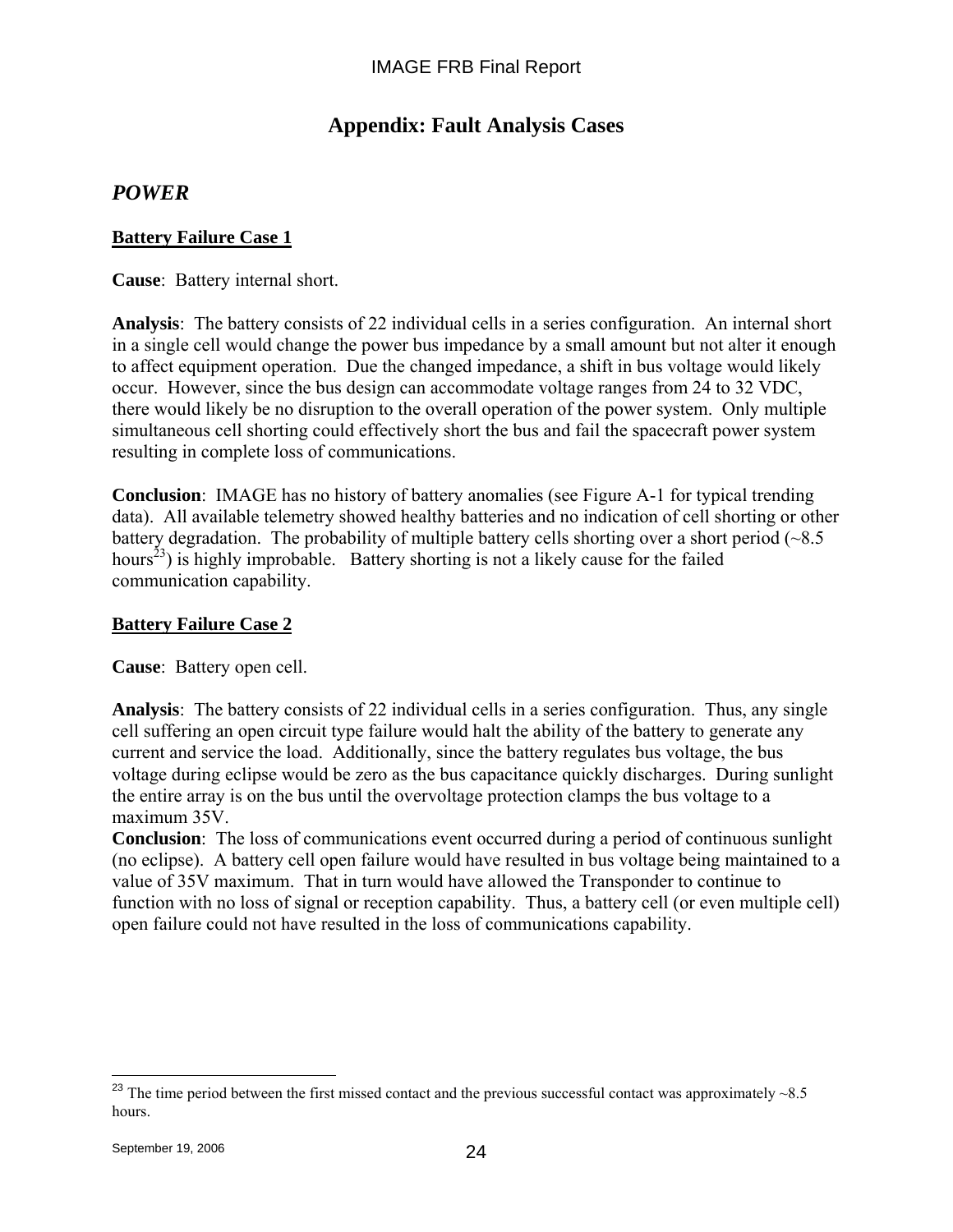## IMAGE FRB Final Report





## **Solar Array Failure**

**Cause**: Solar array failure (short or open).

**Analysis**: The solar array consists of 8 side panels and 2 end panels. The side panels are comprised of 6 parallel strings each having 44 cells in series. The end panels are comprised of 8 parallel strings each having 68 cells in series. The cells are GaAs/Ge technology. The strings from the panels are grouped into 6 segments feeding power into the Power Distribution Unit (PDU). Each panel is grounded to the spacecraft structure.

The most likely failures of the array would probably involve a short or open in a single segment between the array and PDU, an open in a single panel ground or an open or short of a cell in a string.

A short or open somewhere between the array and PDU will most likely affect the output of a single panel. But even if all the strings forming a segment from the array panels short before the PDU input, the spacecraft would lose only about 16% of available power. There would be no significant loss of spacecraft functionality.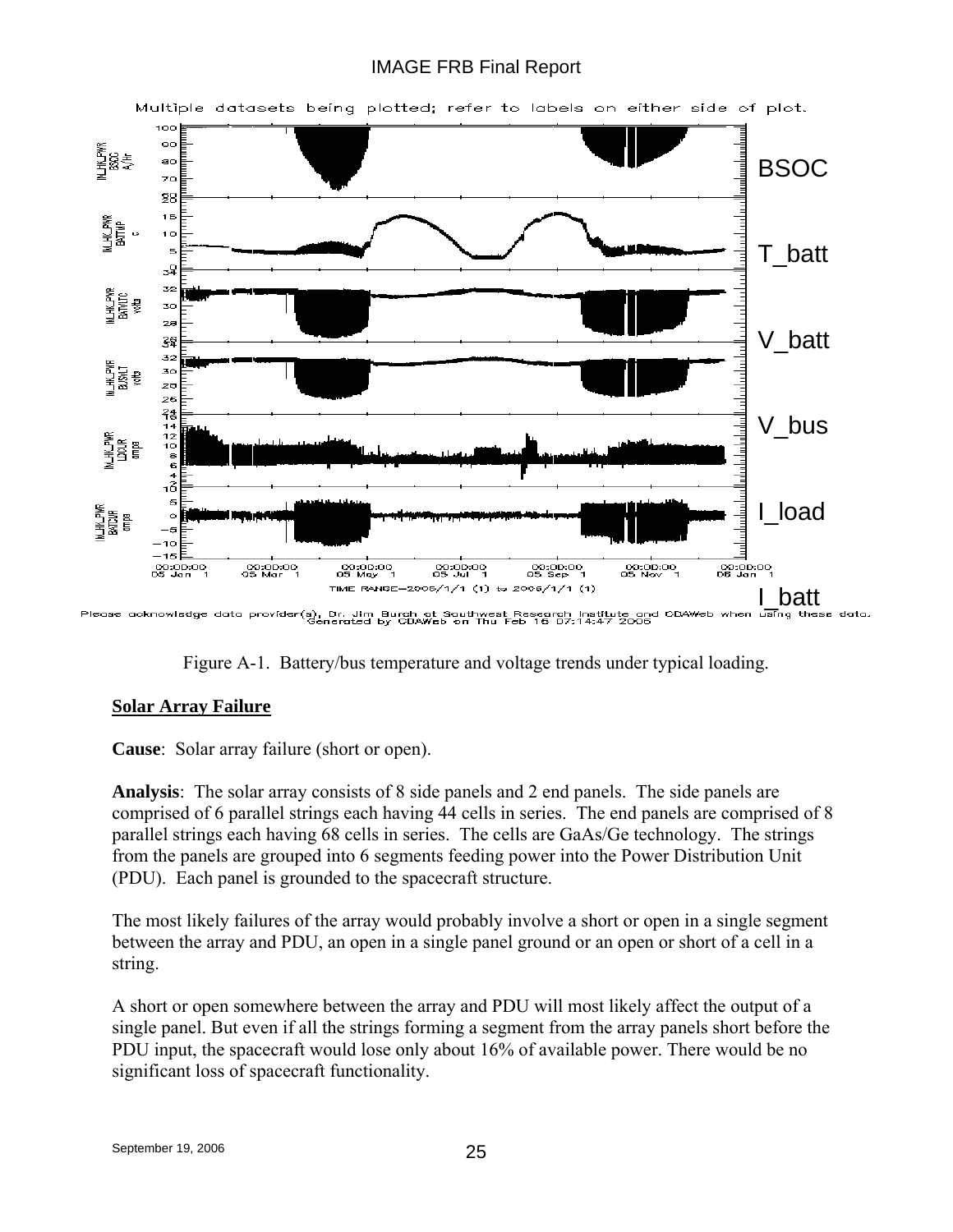If up to three segments short or open before the PDU input, the spacecraft would lose about 48% of available power. This would not prevent transmission from the spacecraft. Operations would be able to continue with the RPI in the low power transmit mode. During the eclipse season science operations would require load management.

The array configuration uses blocking diodes and bypasses, which mean that, in the event of a short or open in a cell, a single cell failure will not take out an entire string (see Figure A-2).



Figure A-2**.** High-level solar array schematic.

**Conclusion**: IMAGE has no flight history of solar array anomalies. All available telemetry showed a healthy array with the degradation less than expected in its extended mission. The configuration of the array makes it highly unlikely that a failure involving a short or open between the array panels and the PDU input or a failure involving a significant number of individual cells is the cause of IMAGE's inability to communicate.

### **Equipment Short**

**Cause**: Short to ground in on-board equipment.

**Analysis**: There are two general cases for the consideration of a short within spacecraft components. The first is a short within a component whose power is serviced by either a Solid State Power Converter (SSPC) or PVMOSFET. Most all spacecraft equipment falls into this classification – the exception are the solar arrays, batteries, the bus itself, and the PDU internal components.The SSPCs and PVMOSFETs act as not only solid-state relays but also contain circuit breaker functionality that is designed to protect against the persistent and transient over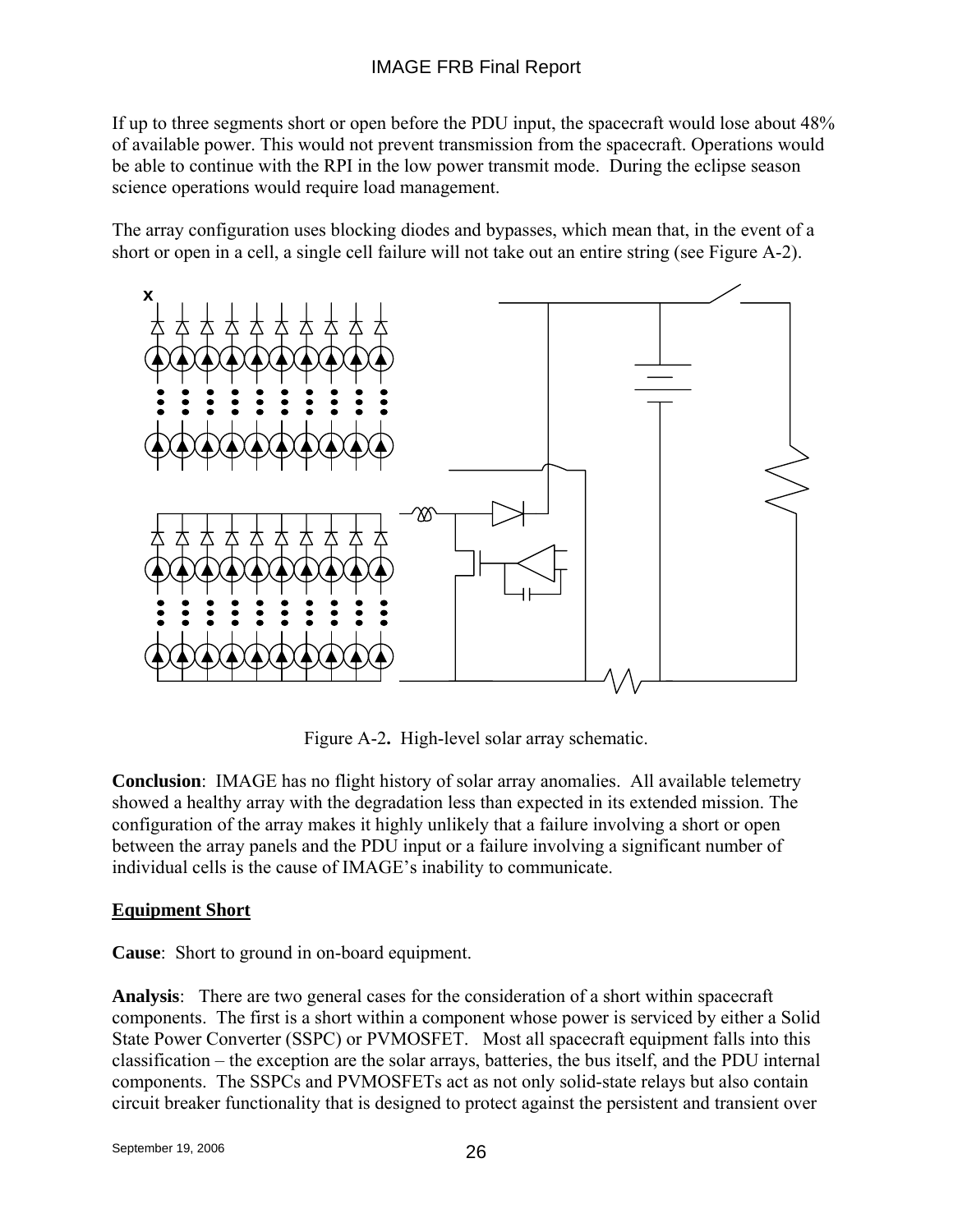currents characteristic of a short, prior to damage. Any large short circuit would trip the overcurrent circuit breaker logic and remove power from the troubled component. This would be reported in telemetry and no loss of communication capability would occur. The exception for this is the Transponder that is also sourced via an SSPC. Because the state of the Transponder's SSPC is monitored by the PDU's Failure Detection and Correction (FDC) logic to assure the Transponder is constantly powered, any SSPC trip due to a short would cause the FDC to close the SSPC. If the short had not cleared itself then the trip would occur again followed by reapplication of power to the Transponder. The cycle would presumably repeat ad infinitum. It is questionable, determined by the nature of the short, whether the time dynamics and particular internal Transponder failure would allow intermittent CW that would be detectable by a ground station. However, the instant trip function<sup>24</sup> of the SSPC is not detected by the FDC logic. Thus, an instant trip of the SSPC servicing the Transponder (for whatever reason) is not recoverable via the FDC or any other on-board spacecraft function. This is covered more fully in a separate analysis.

The second general case is a short in equipment and systems not protected by the circuit breaker functionality of an SSPC or PVMOSFET, and not fused. A massive short in one of these components would result in a drastic reduction of bus voltage and the general failure of the power system that would be unrecoverable. A certain loss of communication would result. Separate analysis covering Solar Array and Battery shorting is provided elsewhere.

Note that a low level short insufficient to result in a SSPPC or PVMOSFET trip, or equipment damage may manifest in a chassis current if the short is to ground. IMAGE has experienced a persistent low-level chassis current since launch that has been sourced to the battery heaters, payload deck heaters, FUV instrument heater and solar arrays. The chassis current has never had any detectable effect on the spacecraft or payload. Additionally, mission scientists have been queried and have noted no detectable impact to science data quality. The level of current is not enough to affect the gate bias of the Transponder SSPC making it more susceptible to instant trips. Given the magnitude, trend, and history of the chassis current, there is no evidence that it was progressing toward catastrophic growth and is the cause of a massive power system failure, or was the cause of an SSPC instant trip (see section on SSPC instant trip)<sup>25</sup>.

**Conclusion**: Although highly unlikely, a sudden massive short in unswitched equipment (i.e. PDU itself) or in the Transponder cannot be ruled out as a possible cause.

# *Power Distribution Unit (PDU)*

## **SSPC Failure Case 1**

**Cause**: An open across the Transponder Solid State Power Controller (SSPC).

<sup>1</sup>  $24$  The instant trip function is invoked for large and short lived current spikes and is a separate overcurrent protection circuit within the SSPC.

<sup>&</sup>lt;sup>25</sup> See IMAGE FRB Final Presentation, March 21, 2006 for a detailed analysis of the chassis current sources.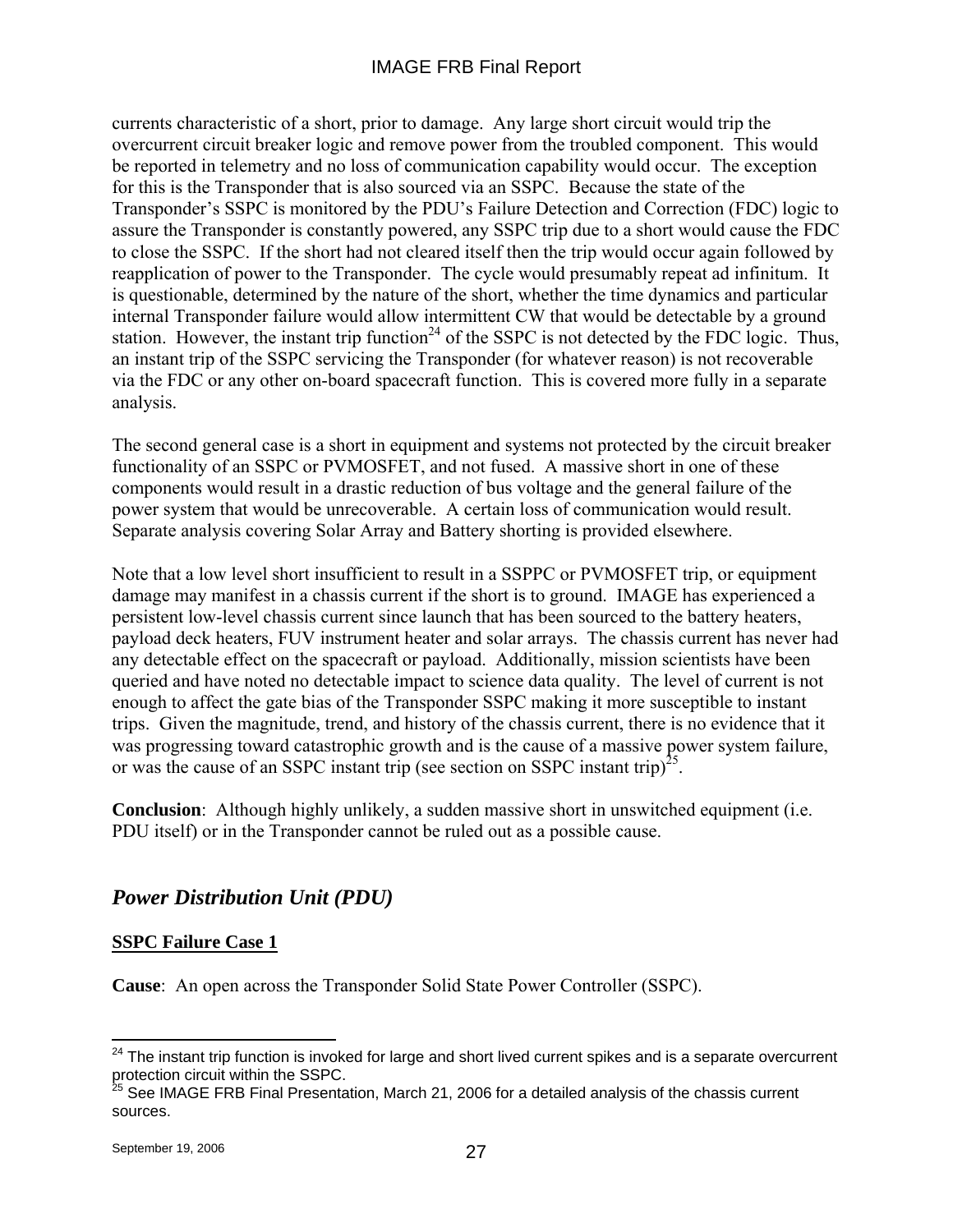**Analysis**: Most spacecraft equipment is switched via an SSPC or PV-MOSFET (see Equipment Short case). The failure of the Transponder SSPC would cause the Transponder to cease functioning (both Transmitter and Receiver) since it would, in the worst case, be unpowered. Several cases exist for the possible failure of the Transponder SSPC as discussed below.

- A possible failure scenario for this part is an open of its internal MOSFET. There are ten MOSFETS in parallel inside an SSPC device. All ten would have to fail open in order to lose Transponder power – which is highly unlikely unless there is a total failure in the internal drive circuit.
- SSPC damage due to Total Ionizing Dosage would be a graceful degradation that would manifest as increased SSPC internal losses. The result would be noticeable increases in bus load current. No instant trip or catastrophic failure would result.
- Single-event gate rupture can happen when an energetic particle damages the insulation layer within a MOSFET while it is "off". However, current understanding of the SSPC part function indicates that the MOSFETs are energized "on" continuously while carrying current to the transponder. Thus, gate rupture is highly unlikely to be a cause of the failure.

**Conclusion**: An SSPC failure is highly unlikely given the design and operational usage of the part and is therefore not considered as the cause of the loss of communications capability.

## **Supporting Details:**

### Total Ionizing Dose

The IMAGE dose-depth curve indicates that the SSPC has received approximately from 30 to 200 krads total dose in an electron-rich environment (based on 100-200 mils aluminum shielding). Though neither the SSPC nor the transponder has been specifically tested, typical total dose damage expected for the SSPC is a graceful degradation of the power passed through the part. The transponder would be expected to draw more current over time that would manifest as an increased bus load current. Eventually the increased current would trip the SSPC (but not an "Instant Trip"), which would engage the FDC process. Based on expected performance, total dose induced damage alone could not produce the IMAGE anomaly, since an SSPC trip would engage FDC processes. In addition, a total dose effect should affect several SSPCs, producing an even greater increase in bus current over time. No such increase was observed.

### Single-event gate rupture

Single-event gate rupture can happen when an energetic particle damages the insulation layer within a MOSFET while it is "off". Previous single-event radiation testing on similar RP-21000 series parts within rated parameters produced no permanent damage to the MOSFETs. It should be noted that the tests were run on a different lot of parts, and the test results may not be completely representative of the flight parts.

### Single Event Effects

There is a record of radiation susceptibility tests being performed on several generations of the SSPC. However, the results from the tests cannot be correlated to the parts flown on IMAGE.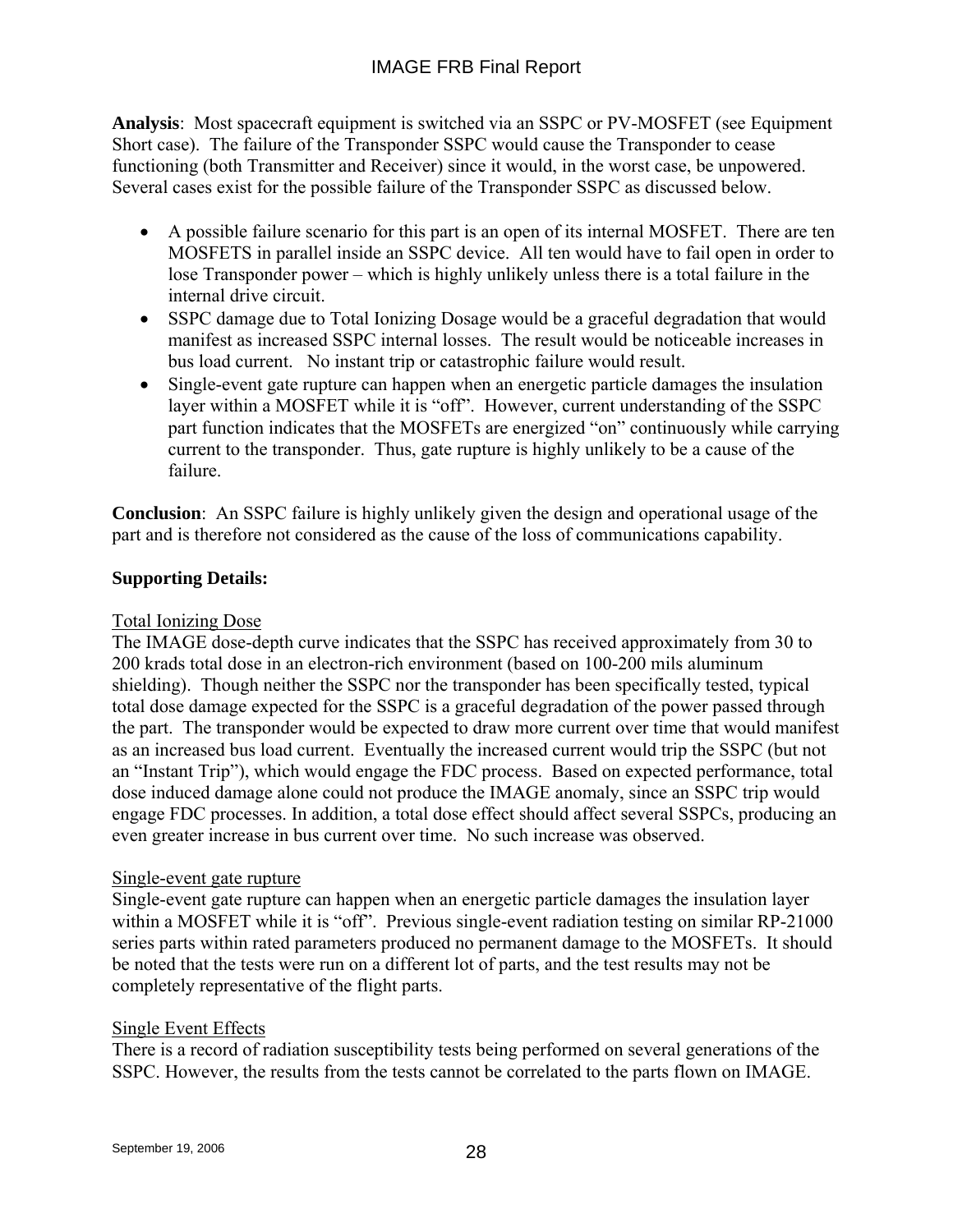This is significant since the measured susceptibility of the SSPCs manufactured at different times varied in important ways.

Two reports involved an earlier generation of the SSPC (suspected to be a 1995 vintage). Several years elapsed between the launch of IMAGE and the parts included in the 2005 test reports. Change cycles for these types of solid state devices are shorter, about 2-3 years. Also, radiation susceptibility can be influenced by specific design - things like different internal voltage levels etc. Thus, only limited confidence is possible relating the test results to the expected performance of the SSPCs on IMAGE. IMAGE was developed in the "faster, better, cheaper" mode. There was no screening of at least this part; approval was by similarity to other applications.

The 2005 tests described the part as highly susceptible to single event transients even at low thresholds (LET  $= 2.8$ ). These transients typically resulted in the output being toggled off then on for a short duration (approx 0.2 to 1 millisecond). Occasionally, however, the output did not toggle back on until the part was commanded to reset. The part was generally not subject to burnout unless subjected to higher than rated voltages. Under these conditions, burnout was observed down to a LET of 29.9 MeV•cm2/mg.

The 2005 data were found to be inconsistent with test data previously made available to the FRB from WMAP that showed that no occurrence of any SEE was detected during testing up to a maximum LET of 80. These tests were conducted for part series SSP-21110, which was an earlier generation of the SSPC model used on IMAGE but from the same manufacturer (i.e., DDC).

## **SSPC Failure Case 2**

**Cause**: SSPC instant trip resulting in an unrecoverable Transponder OFF condition.

**Analysis**: As noted earlier, several components within the IMAGE spacecraft are serviced by SSPCs, including the Transponder. The SSPC device has built in circuit breaker like functionality as well as a relay function. Specifically, an overcurrent protection logic exists that performs an "instant trip" when a high-level current transient is detected<sup>26</sup>. The on-board Failure Detection and Correction (FDC) Logic in the Power Distribution Unit (PDU) monitors the SSPC open/closed status bit and will command the device ON (i.e. SSPC closed to power the Transponder) in the event the status indicates open. Nominally, the opening of the SSPC for whatever reason is reflected in the status bit telemetry. However, the instant trip condition is not reported by design. This prevents the on-board FDC logic from detecting the device OFF and attempting to reset it to ON, resulting in the device remaining OFF.

The instant trip condition can be caused by radiation induced SEU in the SSPC. It was attributed as the root cause of three previous on-orbit anomalies on the EO-1 and WMAP missions. The lack of status telemetry for the instant trip condition was not known until the investigation into the first EO-1 anomaly was completed in September 2001 (well after IMAGE had launched).

 $\overline{a}$ <sup>26</sup> Data Device Corporation (DDC) RP-2100 Series Solid State Power Converter Specification Sheet.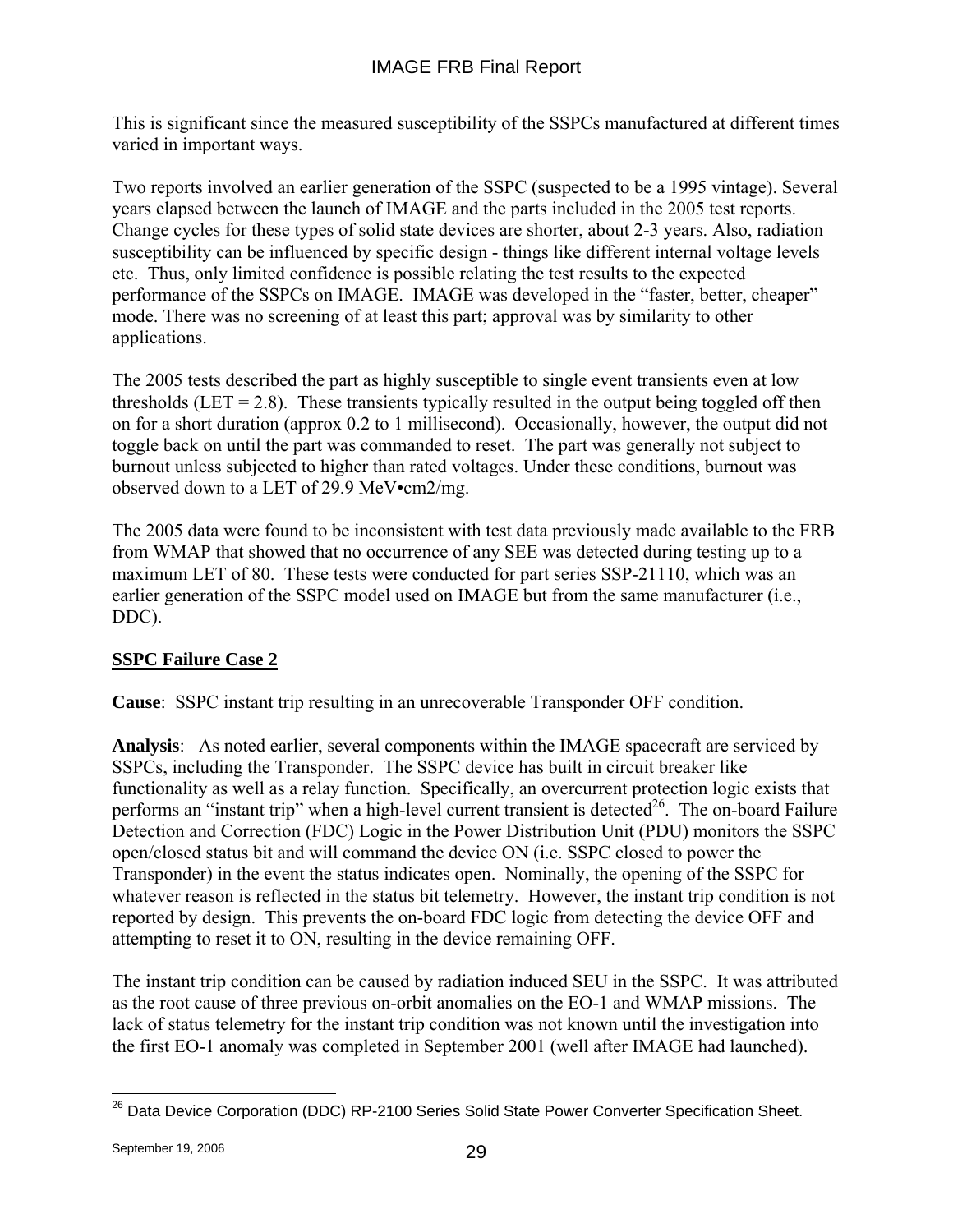The result of that investigation<sup>27</sup> revealed that the lack of proper status following an instant trip event was actually part of the part's design, but had not been reflected in any part documentation provided to the users. This prevented the PDU designers from incorporating an FDC logic design that could properly incorporate the part's expected behavior under these circumstances.

The OFF condition of the SSPC is recoverable by cycling the command line to the device (which requires an OFF command followed by an ON command). For other than the Transponder SSPC, this could be performed via ground command. However, all ground commands are prevented from being received under the assumed scenario since the Transponder SSPC in an OFF state means that the Transponder itself is OFF. Additionally, even if the command sequence could be sent from an on-board stored command load or macro within the SCU, it would be rejected by the PDU (by design). By design, the PDU is the only entity that can control the state of the Transponder SSPC and it will always try to ensure that it is ON, as discussed above. The only avenue identified that could cause the PDU to reset (OFF-ON sequence) the Transponder SSPC is a complete bus reset induced by a low voltage condition (<21 Vdc) which might occur during the next deep eclipse cycle in Oct 2007. This is discussed in more detail in a subsequent section.

**Conclusion**: An SEU induced instant trip of the Transponder SSPC is the most likely cause of the loss of communications. Potential recovery will not be possible until Oct 2007.

## **Supporting Details:**

There are three ways the SSPC can turn OFF power to the output or drive the internal MOSFET OFF. These are:

- (1) by command,
- (2) by an overload,
- (3) by an instant trip.
	- (a) load hard short circuit
	- (b) by SEU on the current sense circuit.

(3a) The instant trip function requires a current transient of 80A to 120A in about 25usec to open the MOSFET. If the instant trip occurred (as proposed under the likely failure scenario) due to an actual current spike then the problem at the Transponder (load) side would most likely be catastrophic since it would imply a massive equipment short (see section covering equipment short circuits). This would represent a total loss of communication but a powered and otherwise healthy spacecraft.

(3b) It has been found in other spacecraft using the 'same' part that the instant trip condition was likely caused by a Single Event Upset (SEU). The Instant trip event is not reported (regardless of cause) in the device's status signal and is therefore non-detectable by the on board FDC logic.

Previous radiation testing on similar RP-21000 series parts within rated parameters produced mostly temporary drop-out transients of no more than 1 millisecond, which self-recovered. A

 $\overline{a}$  $^{27}$  EO-1 Anomaly Resolution Report for ACE Anomaly of 9-14-01.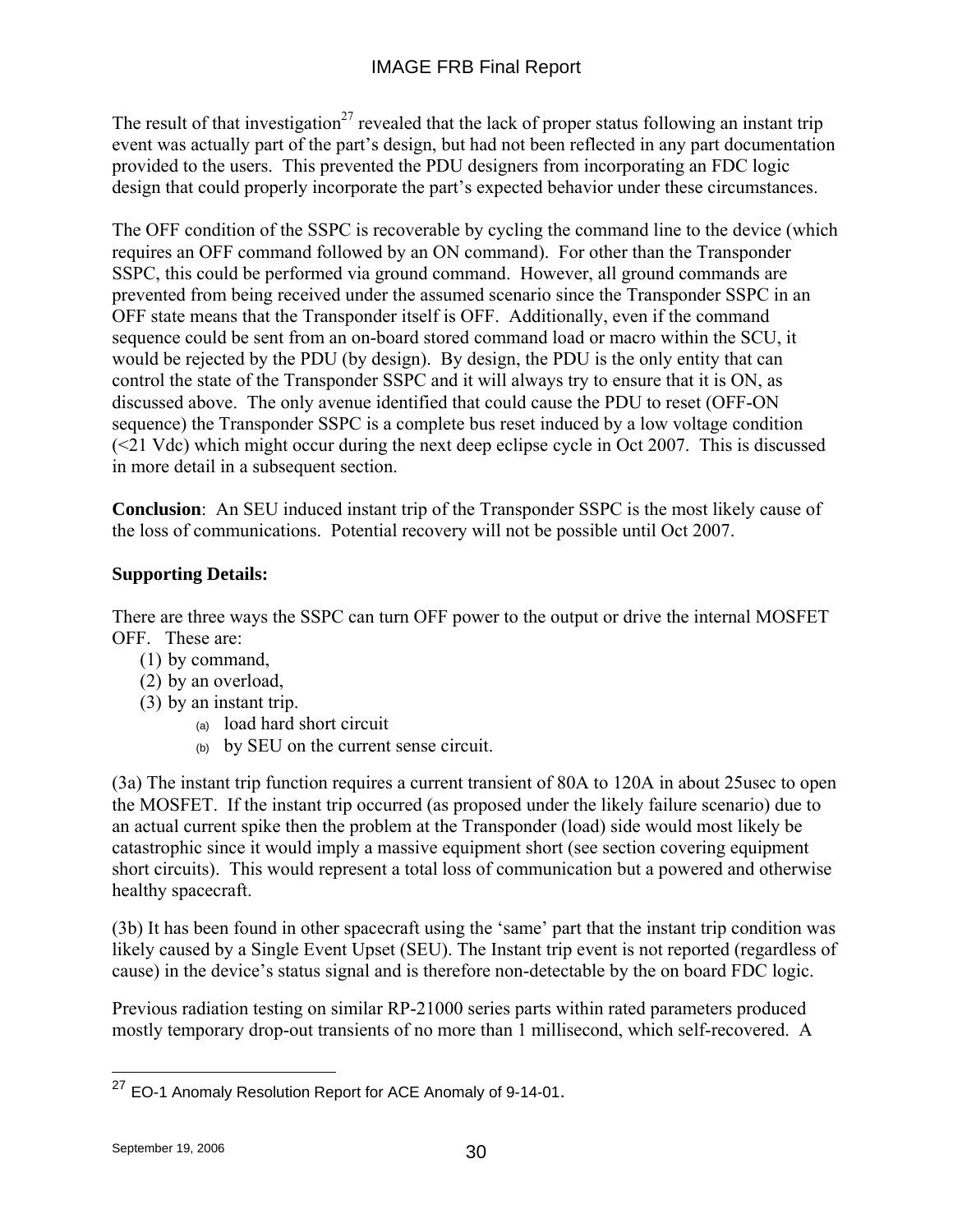few persistent dropouts were observed, but it is not known whether these were typical low-level overcurrent trips or Instant Trips. A single event upset specifically in the Instant Trip portion of the circuit could cause a permanent power loss with no signal to the FDC circuits. It should be noted that the tests were run on a different lot of parts, and the test results may not be completely representative of the flight parts. See the section on SSPC Failure (An open across the Transponder Solid State Power Controller (SSPC)) and the EO-1 Anomaly Resolution Report for ACE Anomaly of 9-14-01 for more details.

## **Transmitter HLD Driver Failure**

**Cause**: HLD Driver to transmitter fails.

**Analysis**: The Transmitter ON/OFF state is controlled by an internal Transmitter latching relay that is controlled by High Level Discreet (HLD) pulses. A separate HLD circuit exist for the ON and OFF command function (see Figure A-3).

The most likely failure mode of the Transmitter HLD concerns three transistors controlling the Transmitter ON/OFF state, any of which if shorted allows the controlling relay coil to be continuously energized.



Figure A-3. High Level Discreet control of Transponder.

If the driver is constantly energizing the coil the magnetic force will keep the relay latched in the open (transmitter off) position. Even if the ON driver command subsequently overcomes the OFF coil field for the pulse duration, circuit analysis indicates that the OFF field will latch it back on. See Figure A-4 for HLD circuit description.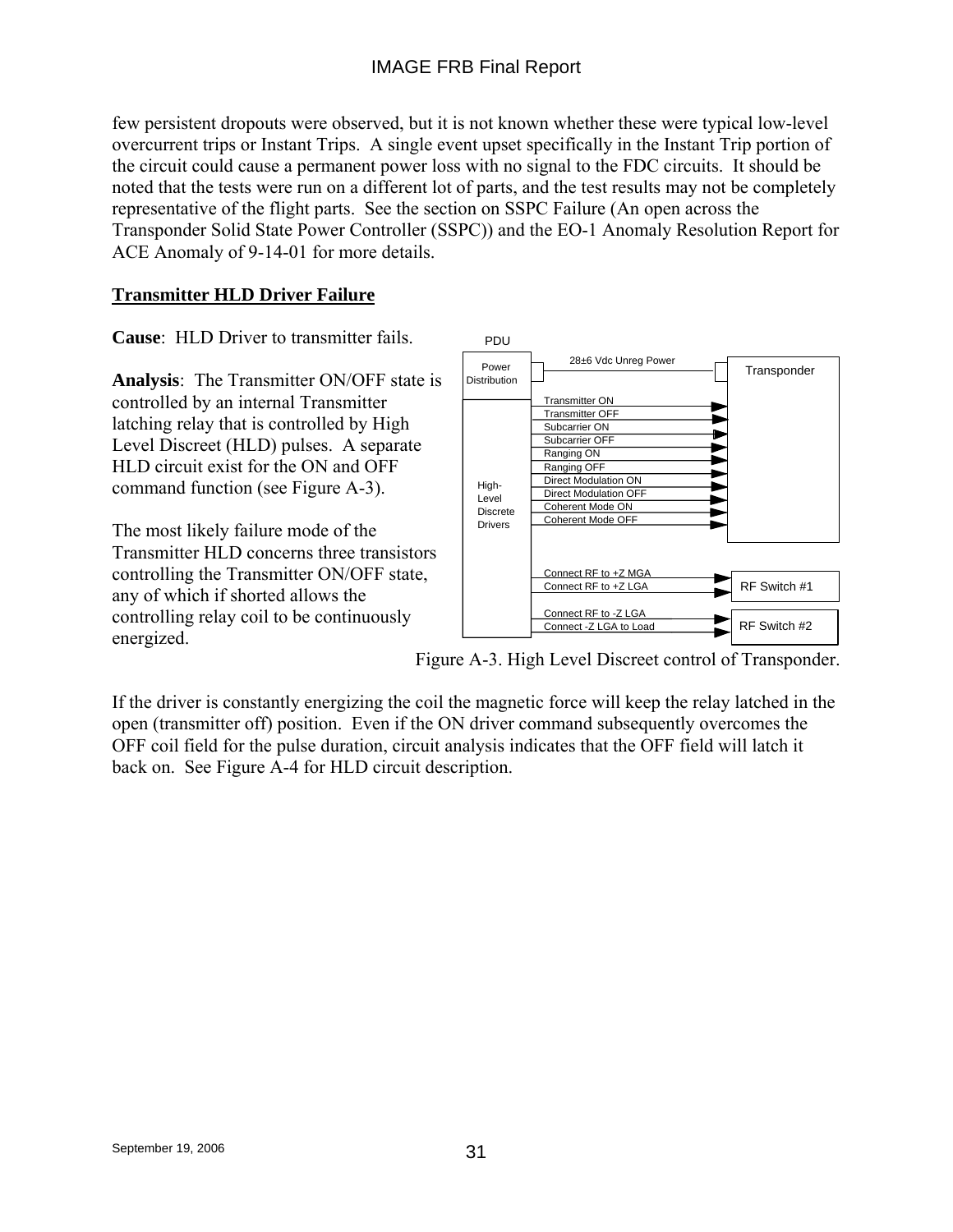

Figure A-4. Transponder HLD circuit description.

The transmitter control function was exercised only once so far during the mission when the transmitter turned ON. The transmitter has been left on in broadcast mode ever since. Additionally, there are no nominal spacecraft operations that command the transmitter OFF that would exercise the HLD driver. Driver failures most likely occur during transition (i.e. switching operations).

**Conclusion**: The dominant failure mode affecting the HLD to transmitter most likely would occur during switching operations (i.e., turning the transmitter ON or OFF). In orbit this function has been done only once at transmitter turn on. There is no flight history of any HLD anomalies and the transmitter HLD has been exercised only a small fraction of its rated capability. No available telemetry showed a concern with the transmitter driver or any other HLD. It is very unlikely a driver failure occurred that could have latched the transmitter OFF.

### **Charge Control Failure**

**Cause**: Charge control function fails.

**Analysis**: The 6 array segments form the Charge Controller inputs. After EMI filtering 4 of the array segments feed MOSFET shunts to provide coarse charge control. The remaining two segments input to a Pulse Width Modulated (PWM) circuit that provide fine charge control. The combined output of the MOSFET-shunt and PWM provide the PDU bus to the spacecraft loads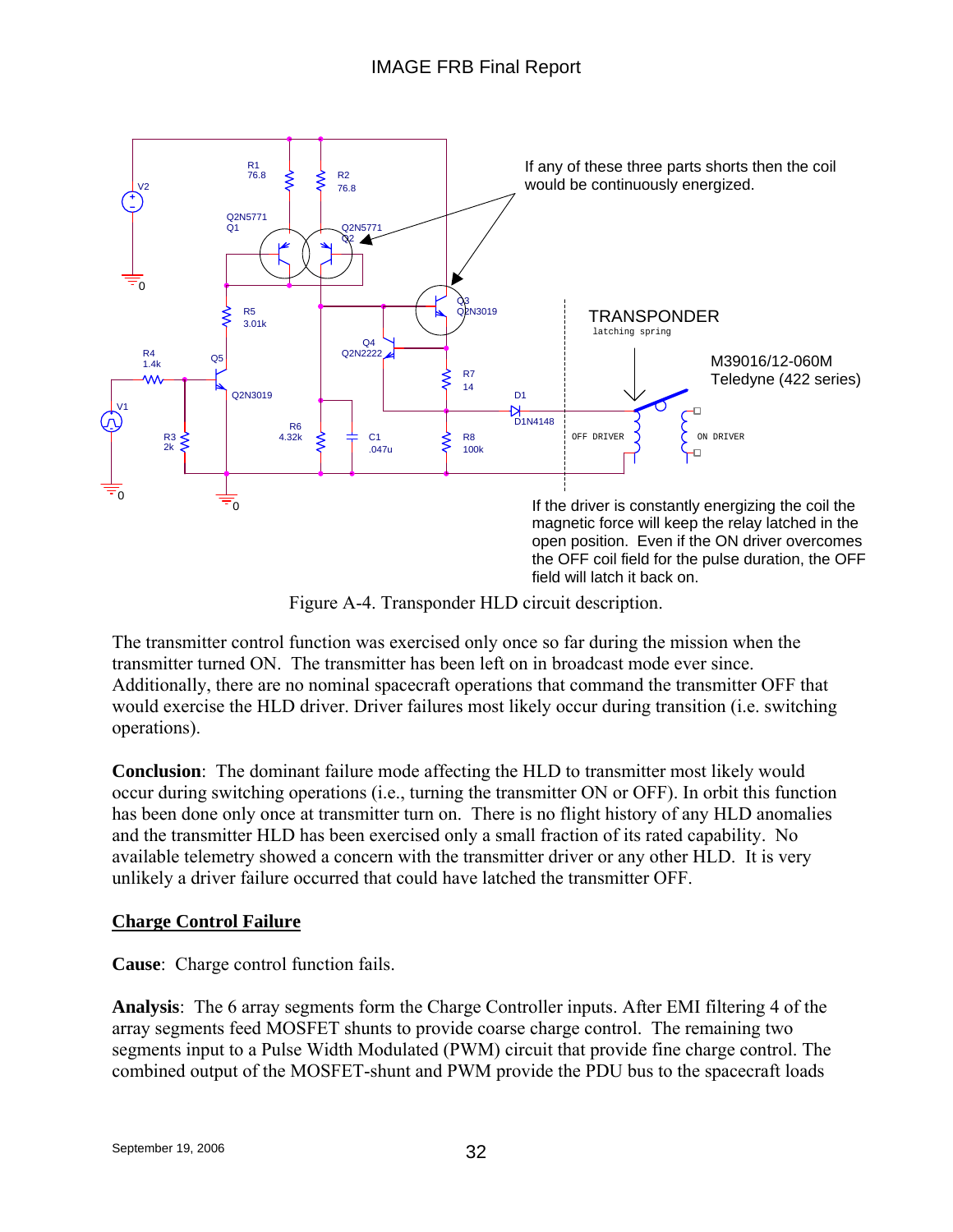(SCU, Transmitter and Receiver) and battery charge current. There are several possible scenarios under which a total or partial loss of charge control could occur:

- 1. Loss of battery charge control due to an open or short at the circuit connection to the power bus would result in a powerless spacecraft.
- 2. Loss of battery charge control due to loss of the PDU +/-15V converter would result in eventual bus over-voltage and therefore mission loss due to multiple load failures.
	- Since the design is a Direct Energy Transfer (DET) system, the entire solar array current will be "on the bus". Up to 6A could be directed to the fully charged battery.
	- Eventually the battery will experience cell rupture due to the overcharge and "open". The loads would continue to receive current from the array at a higher bus voltage.
	- Bus voltage would be between 35V and Voc (up to 91v). Bus voltages up to 50v might still allow some equipment to function. Higher voltages would certainly result in total loss of mission due to massive equipment failure.
- 3. Failure on any of the shunt segments is not a failure of the complete charge control but a loss of 16.7% of SA power.
- 4. A failure of the PWM represents a larger current ripple on the bus and a loss of 34% of SA power.

**Conclusion**: There is no flight history of anomalies related to IMAGE charge control functions and all available telemetry was normal. Although unlikely, an open or short circuit at the battery charger to bus connection or loss of the PDU +/-15 converter are possible causes for the loss of communication capability (due to loss of vehicle).

## **Ground Support Equipment (GSE) Relay Failure**

**Cause**: GSE/Battery relay switched to ground source.

**Analysis**: The spacecraft has a relay that was used in I&T to control the application of either the spacecraft's battery or GSE supplied power to the spacecraft bus. The relay is controlled through the GSE interface. There is no on-board circuit capability to change the GSE relay state (see Figure A-5).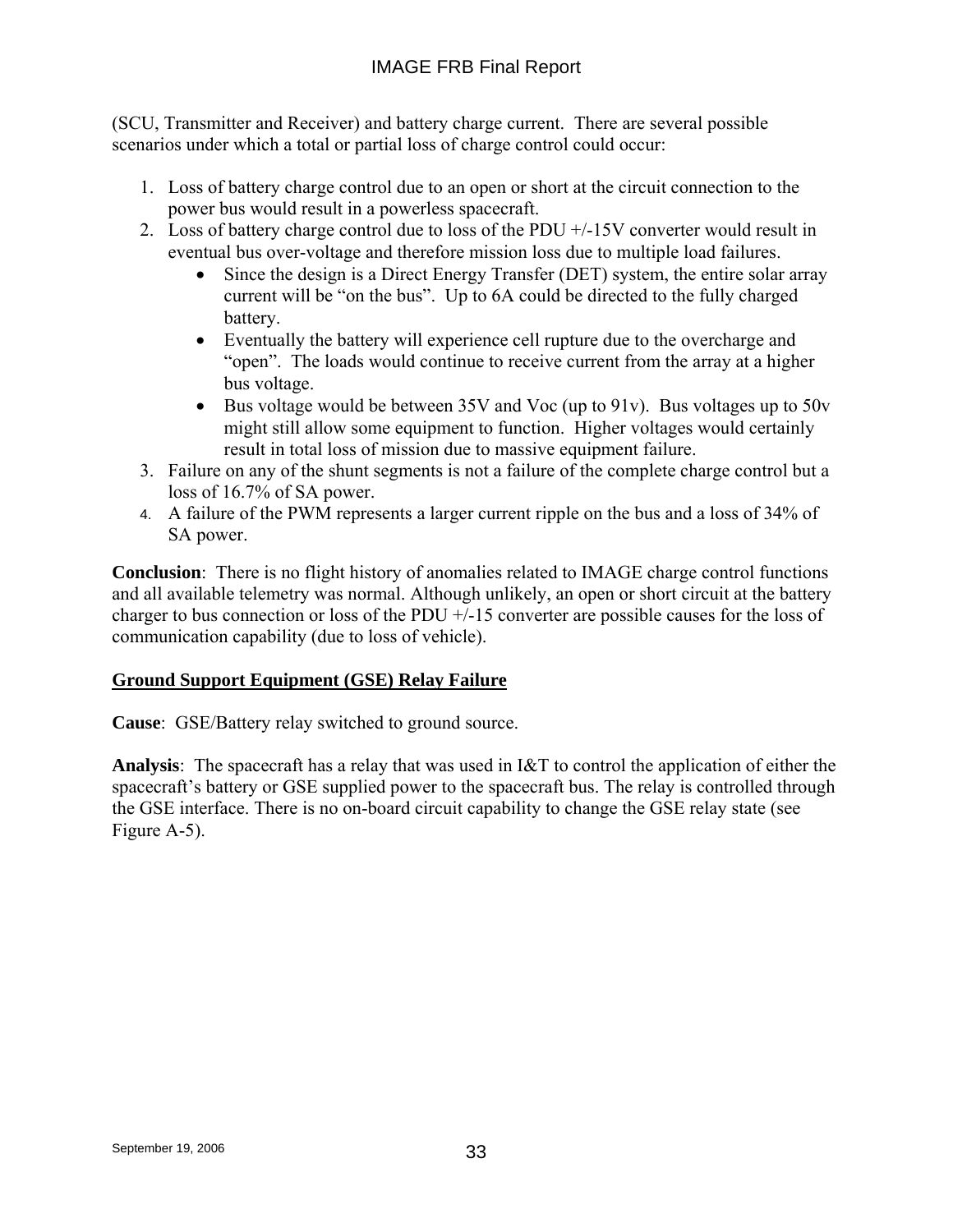## IMAGE FRB Final Report



Figure A-5. GSE circuit configuration.

If the relay were to fail in orbit by switching to the GSE source position, battery power to the bus is interrupted. However, the power system design is such that in a full sunlit orbit the bus is clamped to 35V and no interruption of power would occur until eclipse. The original loss of communications event occurred with the IMAGE spacecraft in a full-sunlight orbit. If the relay were in the GSE position since launch IMAGE would have experienced power loss in previous eclipse seasons – which has not been observed.

**Conclusion**: The loss of communications event occurred during a period of continuous sunlight (no eclipse). If the relay somehow switched to the non flight position, there would have been no observable effect on the spacecraft's performance (except for higher bus voltage) and RF transmission would have continued normally. A GSE relay misconfiguration cannot be a cause of the failed communications capability.

### **PDU Processor (ESN) Failure**

**Cause**: ESN processor ceases to function.

**Analysis:** The ESN processor in the PDU is responsible for the general management of the power system that includes monitoring and control of power relays, and charge control. Because of its central role, loss of the ESN would have several impacts to the operation of the mission.

a) A possible effect of an ESN failure would be the inadvertent commanding of SSPC and/or HLD drivers controlling power to essential equipment. For example, an SSPC powers both the Transponder and SCU. An HLD driver controls the Transponder Transmitter ON/OFF state (see Transmitter HLD failure case). However, it is highly probable that the SSPCs and HLD drivers would remain as they were since the precise combination of arm and fire, resulting in the necessary latching and buffering to place the control lines in the needed configuration would be very unlikely to occur. Regardless of the failure in the ESN, the correct combination of actions that is needed to trigger one service is very unlikely to happen randomly.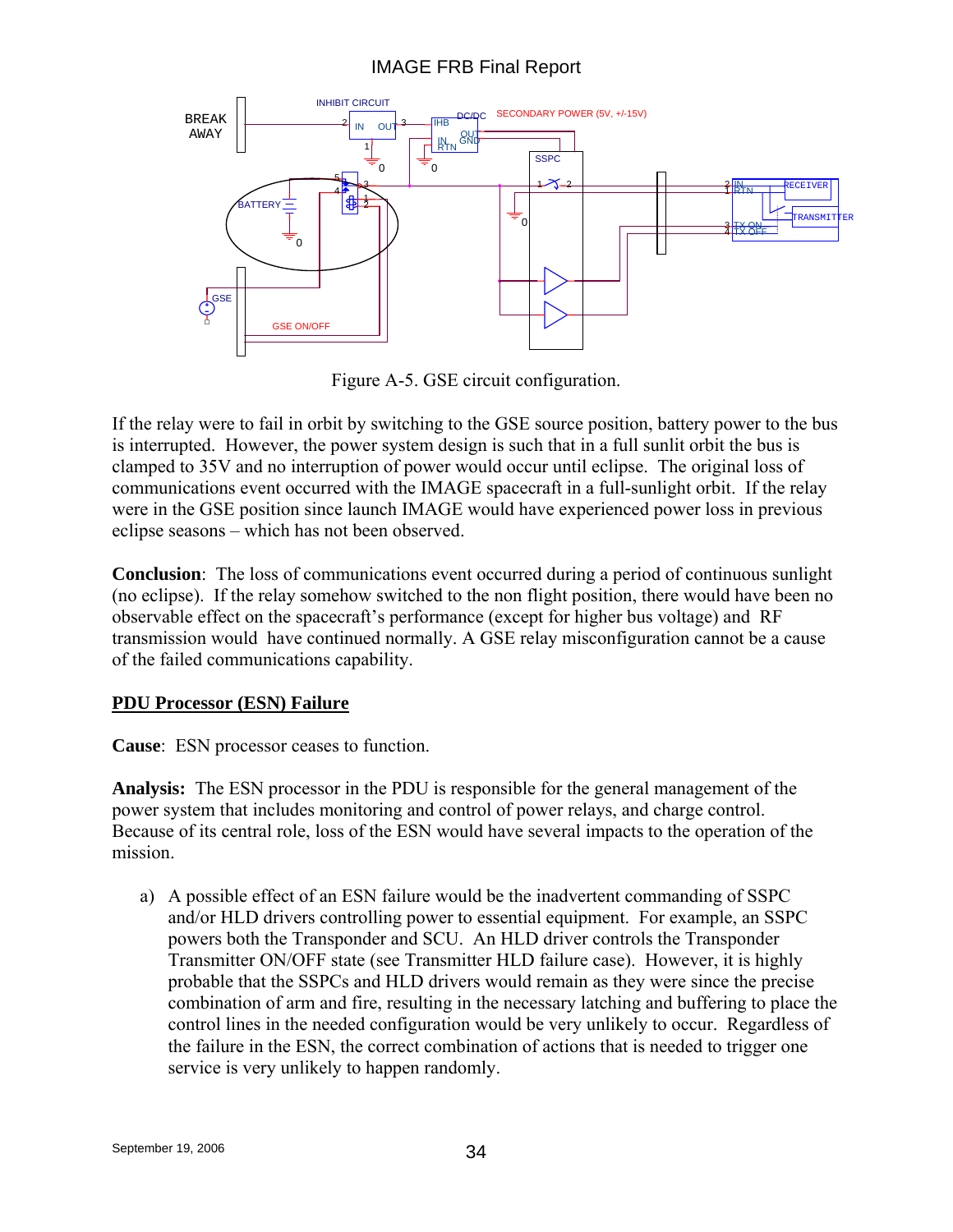- b) An ESN processor death would result in a cessation of normal battery charge control and bus regulation functions. However, in a continuous sun orbit (which was the case when IMAGE lost communications), the bus overvoltage circuitry would have maintained the bus voltage to 35V. No disruption of power to spacecraft equipment would have occurred. The overvoltage protection function is separate analog circuitry contained within the PDU and would not be affected by an ESN failure.
- c) The data interface between the Transponder and the SCU is a direct RS-422 connection that would be unaffected by an ESN failure. Telemetry and command capability would still exist in general. However, command capability of HLDs would be gone since they require the ESN to be functional. It would be impossible to command a change to the Transponder configuration or other equipment controlled via PDU HLDs. However, given that the Transponder was in low rate telemetry (44 Kbps) broadcast mode, telemetry transmission would continue in the event of an ESN failure.

**Conclusion**: An ESN processor failure cannot immediately result in the loss, or interruption of, power to vehicle equipment. Additionally, it is highly unlikely that a failure would result in the inadvertent commanding of critical spacecraft equipment to an OFF state. Transponder and transmitter functionality with signal transmission would very likely continue in the event of an ESN failure. Thus, an ESN failure is a highly unlikely cause for the failed communication capability.

# *System Control Unit (SCU)*

## **SCU Power Failure**

**Cause**: SCU internal power supply failure.

**Analysis**: The SCU contains redundant internal power supplies (+3 V, +5 V, and +/-12 V), receiving unregulated 28 V power from the PDU. A massive failure of one of the power supplies would result in the interruption of SCU processing and the SCU failing to update the watchdog timer in the PDU. After watchdog timer expiration the PDU would force a reset of the SCU Power Supply Module that contains the power supplies. After the reset is completed the PDU would configure the power supply B to be the prime, leaving A supply ON as the backup. [Note that this occurred on November 25, 2004. The spacecraft is still on the B power supply. Cause was never determined.] Regardless, even in the case where both power supply units were lost, no commands to turn the Transmitter or Transponder OFF would have been sent (see SCU CPU Failure Scenario) and the Transmitter would have remained ON. With the stoppage of telemetry data the Transmitter would still have been broadcasting the Carrier Wave (CW) that would have been detectable from a ground station.

**Conclusion**: An SCU power failure would manifest in a very similar manner to an SCU CPU failure in that telemetry data would cease but Transmitter CW would persist. Since no CW was detected, a power failure in the SCU is not a cause of the lost communications.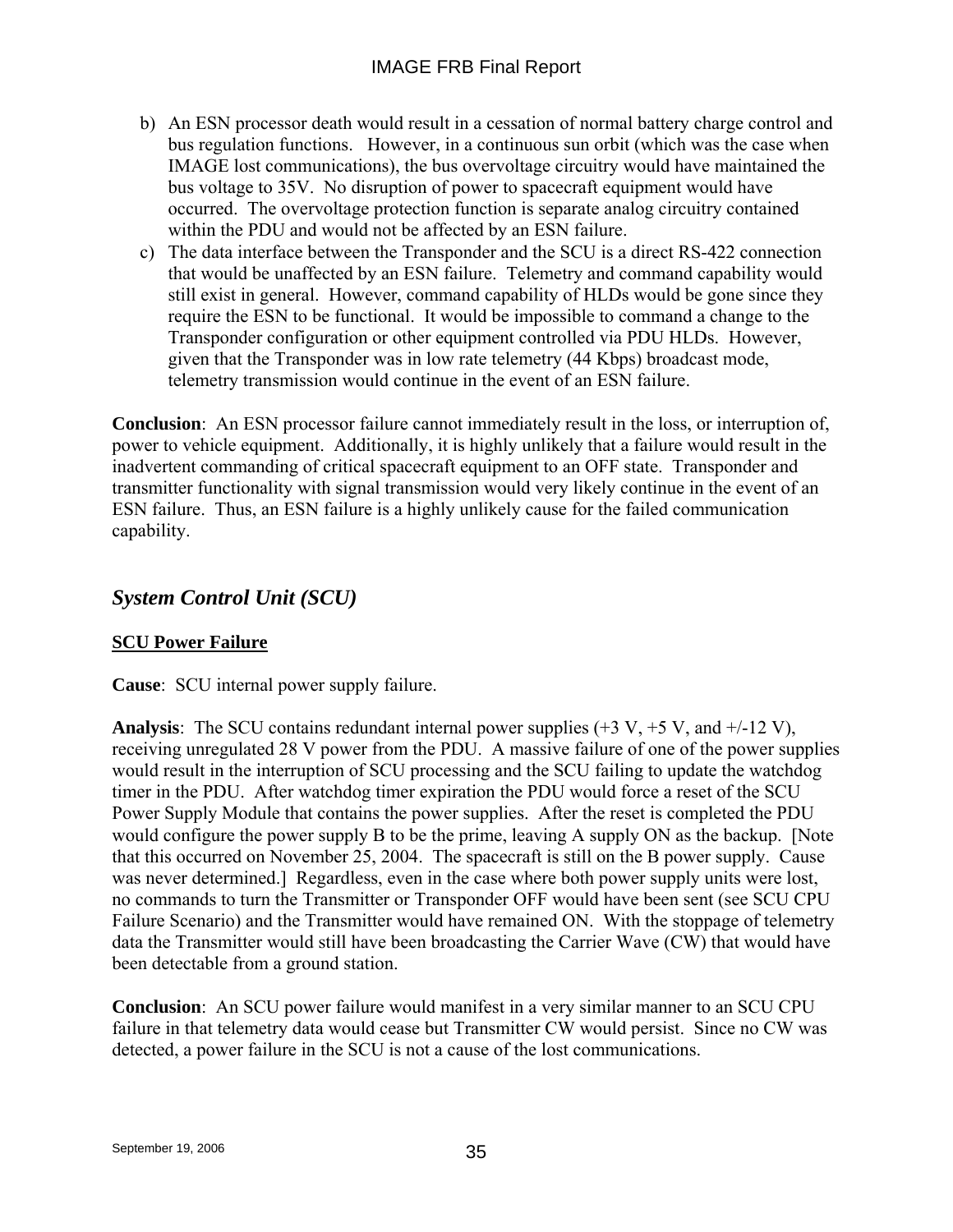## **SCU CPU Failure**

**Cause**: SCU CPU fails to function.

**Analysis**: The IMAGE mission has been in a broadcast mode with Transmitter ON (transmitting real-time telemetry continuously) since shortly after launch. Transmitter OFF commanding can only be performed from the ground, from the stored command load, and automatically upon a low power reset of the PDU. However, the SCU does not contain the Transmitter OFF command in any macros and the command was not, nor ever has been, included in the command load (the command load was checked to confirm this). [The SCU does contain the Transmitter ON command that is executed upon a successful reboot.<sup>28</sup>] Additionally, the Transponder OFF command cannot be executed except internally by the PDU as a result of a low voltage condition (see Stored Command Error). With the stoppage of telemetry data, due to loss of SCU functionality, the Transmitter would still have been broadcasting the Carrier Wave (CW) that would have been detectable from a ground station.

**Conclusion**: A SCU CPU fault could only result in the Transmitter commanded to an ON state. No SCU CPU failure scenario could result in a Transmitter or Transponder OFF command being executed. A SCU CPU failure cannot be the cause of the failed communications capability.

## *RF System*

## **Transponder Failure**

**Cause**: Transponder (both receiver and transmitter) fails to function.

**Analysis**: The Transmitter and Receiver sections of the Transponder are functionally independent with separate internal power converters, although both power converters share the same power feed from the spacecraft bus via an SSPC. The Transponder FMEA identifies 20 critical functions, failure of any one of which will kill either the transmitter or receiver, but not both. There is no single internal Transponder component that can cause the simultaneous loss of both Transmitter and Receiver.

The IMAGE Transponder has no history of anomalous behavior throughout its mission life in either the Transmitter or Receiver. All telemetry trend data has been analyzed and indicates nominal operation up to the last contact.

Additionally, the IMAGE Transponder design has a flight history indicating a very high reliability. Eleven functionally similar transponders have successfully flown on 8 GSFCmanaged missions with no on-orbit failures or significant anomalies:

• ACE (2), FUSE (2), TRACE, WIRE, EO-1, WMAP (2), QUICKSCAT, and ICESAT. In addition, the CXS-600B has flown on at least 8 other missions with no on-orbit failures or significant anomalies:

 $\overline{a}$ 

<sup>&</sup>lt;sup>28</sup> A SCU CPU fault could only result in the Transmitter commanded to an ON state. No SCU CPU failure scenario could result in a Transmitter or Transponder OFF command being executed.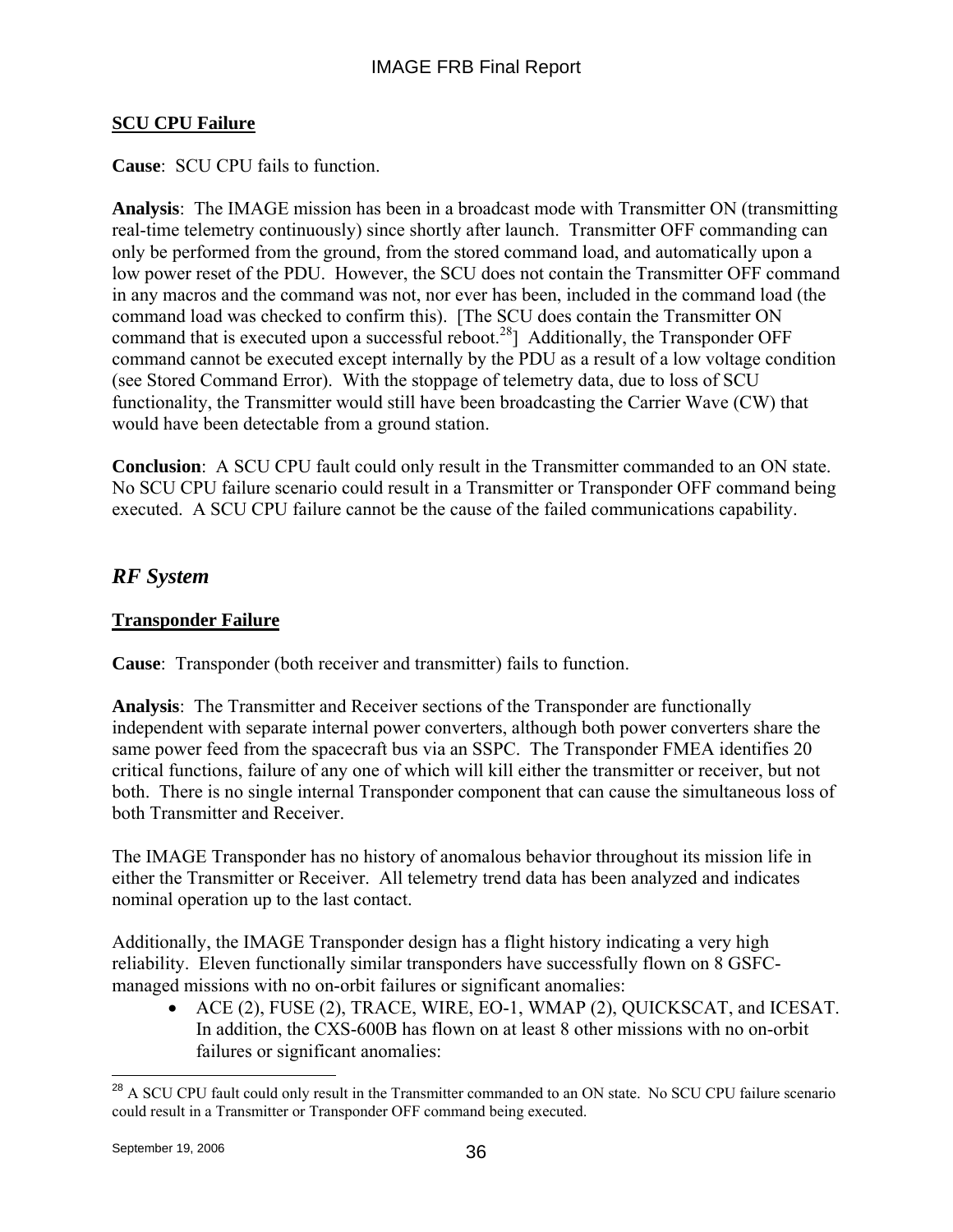• DSPSE [Clementine/NRL], Minisat [Inisel Espacio], CRSS/IKONOS [LM/Sunnyvale] , KOMPSAT [Korean Aerospace], LUNAR PROSPECTOR [LM/Sunnyvale], SSTI [TRW], VCL [OSC], GENESIS [LM/Denver].

**Conclusion**: Failure of both the Transmitter and Receiver sections of the transponder is highly unlikely, as it would require loss of two separate critical functions within the unit. Coupled with the reliable history on IMAGE and other missions, it is very unlikely the Transponder itself is the cause of the spacecraft's failed communications. Failure of the receiver cannot be the cause since the transmitter would continue to function.

## **RF System Component Failure**

**Cause**: Failure in one of the RF system components outside of the Transponder.

**Analysis**: Passive components of the RF system consist of a power splitter, diplexer, antennas, two latching mechanical relays, and coaxial cable (see Figure A-6). Active components are the Transponder itself.



Figure A-6. RF system functional block diagram.

Operational experience with similar passive components shows that failures are extremely rare and are typically not catastrophic when operated under a steady state condition. IMAGE RF system operation, from shortly after launch, was a continuous broadcast of 44 Kbps telemetry from the Medium Gain Antenna (MGA) antenna. Commands were received from the coaxially aligned +Z omni antenna. The mechanical RF relays were left in the configuration to allow broadcast mode. Broadcast mode was only interrupted three times due to SCU reboots that command the RF relays into a dual omni mode. Thus, the total number of cycles to the mechanical relays was well below the MTBF value, which is typically in the thousand of cycles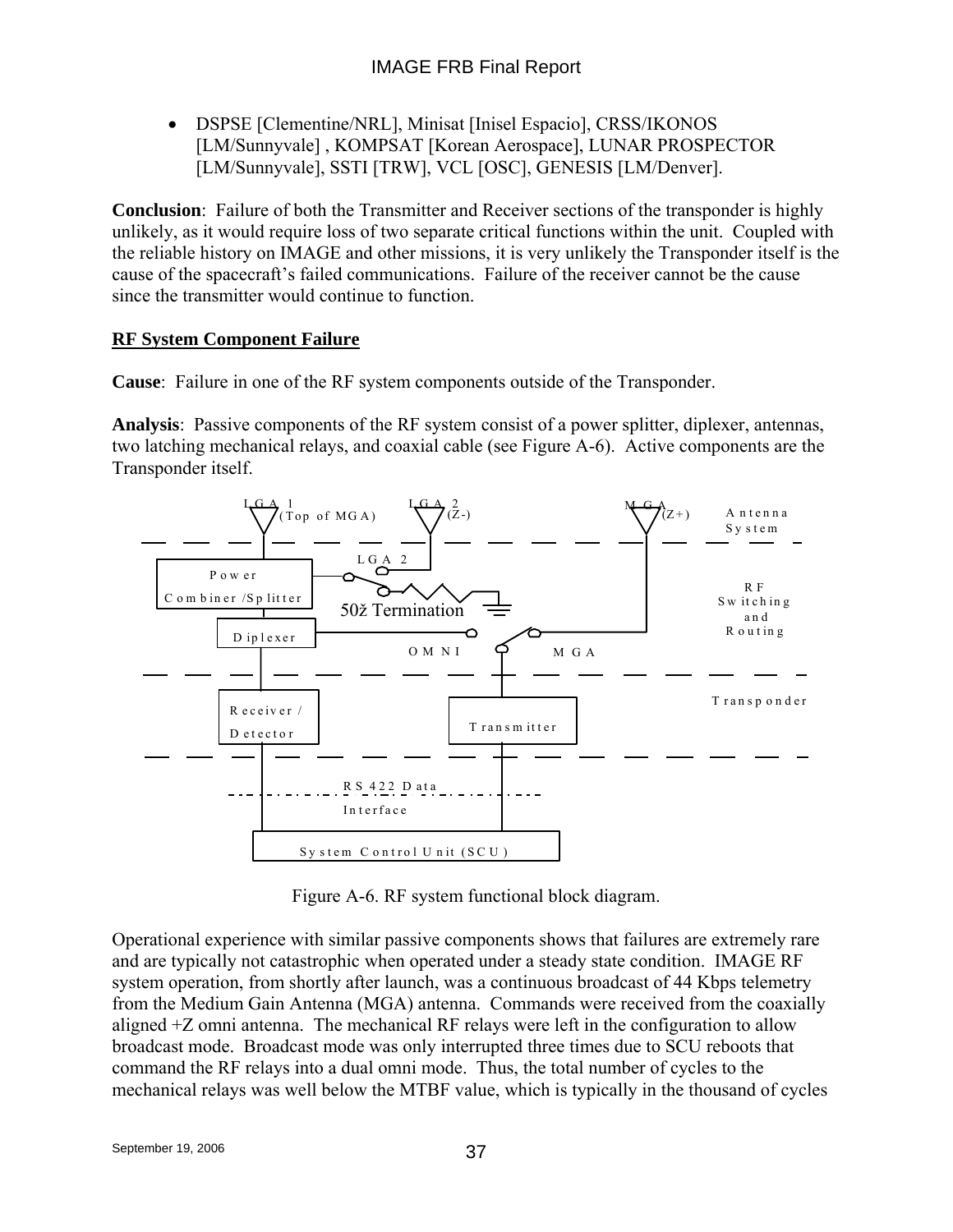range. Overall operation of the RF system was a very benign steady state operation with very infrequent changes of state, minimizing any potential failures. Additionally, and more importantly, no single failure of any component (outside the Transponder) could result in the simultaneous loss of both command and telemetry. This is true even for the case of the dual failure of the MGA/+Z antennas. Since they are physically mounted in the same housing, it is possible to imagine a singe debris impact that would destroy both units resulting in a double failure. However, the inability to receive commands would result in a SCU reboot after 72 hours. The reboot, in turn, would command the RF system into a dual omni mode that would allow commands to be received. The transmitter would also be turned ON and telemetry would resume.

**Conclusion**: Failure of these components after 6 years of trouble free operation in a steady state operational mode is highly unlikely. Even in the event of a failure, one of either command or telemetry capability would remain – which has not been observed. A failure in the RF system (outside the Transponder) is highly unlikely to result in the persistent inability to contact the spacecraft.

## *Environment*

## **Space Weather**

**Cause**: Solar induced radiation conditions result in equipment failure.

**Analysis**: The IMAGE orbit flies through both the inner and outer Earth's radiation belts. NOAA SEC data indicates a quiet space environment in the week before and after the IMAGE event. The Space Weather Highlights report from Dec 12-18<sup>29</sup> indicated:

"Solar activity ranged from very low to low during the period. Before rotating around the west limb on 17 December, Region 836 (S10, L=152, class/area, Eao/150 on 16 December) produced three low-level C-class flares, one on 14 December and the other two on 16 December. Late on 13 December, a C1.7 X-ray event was detected off the southeast limb near S11. The event was associated with Types II and IV radio sweeps and a limb CME. New Region 837 (S10, L=038, class/area, Dao/060 on 18 December), emerged near center disk on 17 December and grew to approximately 200 millionths in area by 19 December. No other significant activity was observed during the period.

- No greater than 10 MeV proton events were observed this period.
- No greater than 2 MeV electron events were observed this period.

The geomagnetic field ranged from quiet to unsettled with isolated active periods at high latitudes. Solar wind speed ranged from a high of about 580 km/s early on 12 December to a low of near 300 km/s late on 16 December. The period began with wind speed at about 580 km/s and the IMF Bz fluctuating between  $+/-$  5 nT. These elevated conditions were due to a small coronal hole that became geo-effective during the last reporting period. By early on 13 December, wind speed had decayed to about 400 km/s. The IMF Bz did not vary much beyond +/- 5 nT for the

<sup>&</sup>lt;u>.</u>  $^{29}$  Space Weather Highlights SEC PRF 1581, 12 December – 18 December 2005 20 December 2005.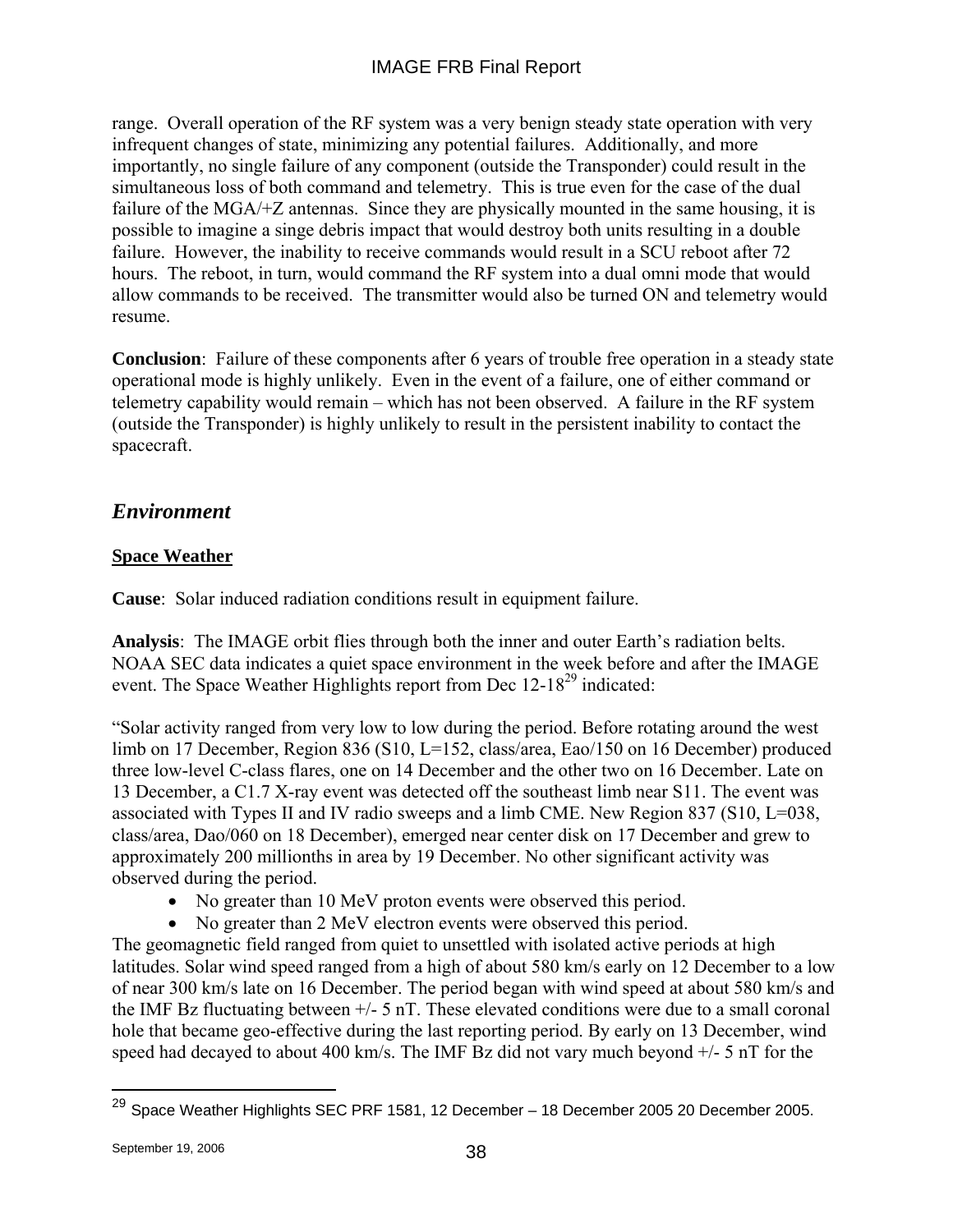remainder of the reporting period. The geomagnetic field during this time was mostly quiet with isolated active periods at high latitudes late on 12 December and again around midday on 17 December."

**Conclusion**: While a quiet immediate Space Environment makes it unlikely that the December 18 event was related to solar particle events there are other factors to consider:

- A quiet Sun-earth environment permits deeper penetration of SEU causing cosmic rays closer to the Earth.
- IMAGE was still subject to the trapped radiation environment; in the past IMAGE did have parts of the spacecraft showing behavior that was attributed to the space environment (an RPI software latch up, a hung MENA/CIDP interface and a CIDP reboot among others).
- Effects may not manifest themselves immediately so isolating cause to the environmental may be difficult since.

Additional discussion of radiation effects (specifically on the SSPC) are discussed elsewhere.

## **Debris Impact/Collision**

**Cause**: High-energy impact or collision resulted in equipment failure.

### **Analysis**:

Catastrophic mechanical damage by orbital debris large object (>10cm) impact The IMAGE orbit approaches significant orbital debris flux only briefly at perigee (1000- 2000km in a 1000 x 44,000km orbit), and the flux is negligible for the majority of the orbit. IMAGE did, however, pass through perigee during the seven hours following the last successful contact. However, USSTRATCOM Collision assessment reported no debris within 50km of IMAGE, and updated TLEs made with active radar matched JPL's, and suggest no impactinduced Delta- $V^{30}$ . IMAGE spin measured after the lost contact (by AMOS observations) noted no change in spin rate. However, due to the large inertia about the spin axis because of the RPI antennas, a change in rate due to even a large impact would likely not have been detectable $31$ .

## Micrometeoroid or orbital debris (MM/OD) impact (<10cm diameter)

Man-made debris is concentrated at 500 to 1500 kilometers altitude, a region that the IMAGE orbit crosses only briefly. Small micrometeoroid flux is comparable, but distributed evenly throughout the orbit. A random small object at high velocity (as high as 70km/sec for micrometeoroids) could pass through the spacecraft wall and penetrate the transponder or PDU, causing box failure.

 $\overline{a}$ 

<sup>&</sup>lt;sup>30</sup> Within 72 hours after the missed contact NORAD provided a collision analysis screening and a radar sweep to look for any debris. There were no objects identified to be within 50km of the IMAGE satellite between the times of 18Dec/0729 UTC and 1515 UTC. No objects were identified during the radar sweep; stations reported a headcount of "one" on the IMAGE spacecraft.

<sup>&</sup>lt;sup>31</sup> In January AMOS reported an IMAGE spin rate of 0.477 +/- 0.003 RPM based on a frequency domain analysis of photometric data. IMAGE's last normally observed spin rate was 0.477 RPM.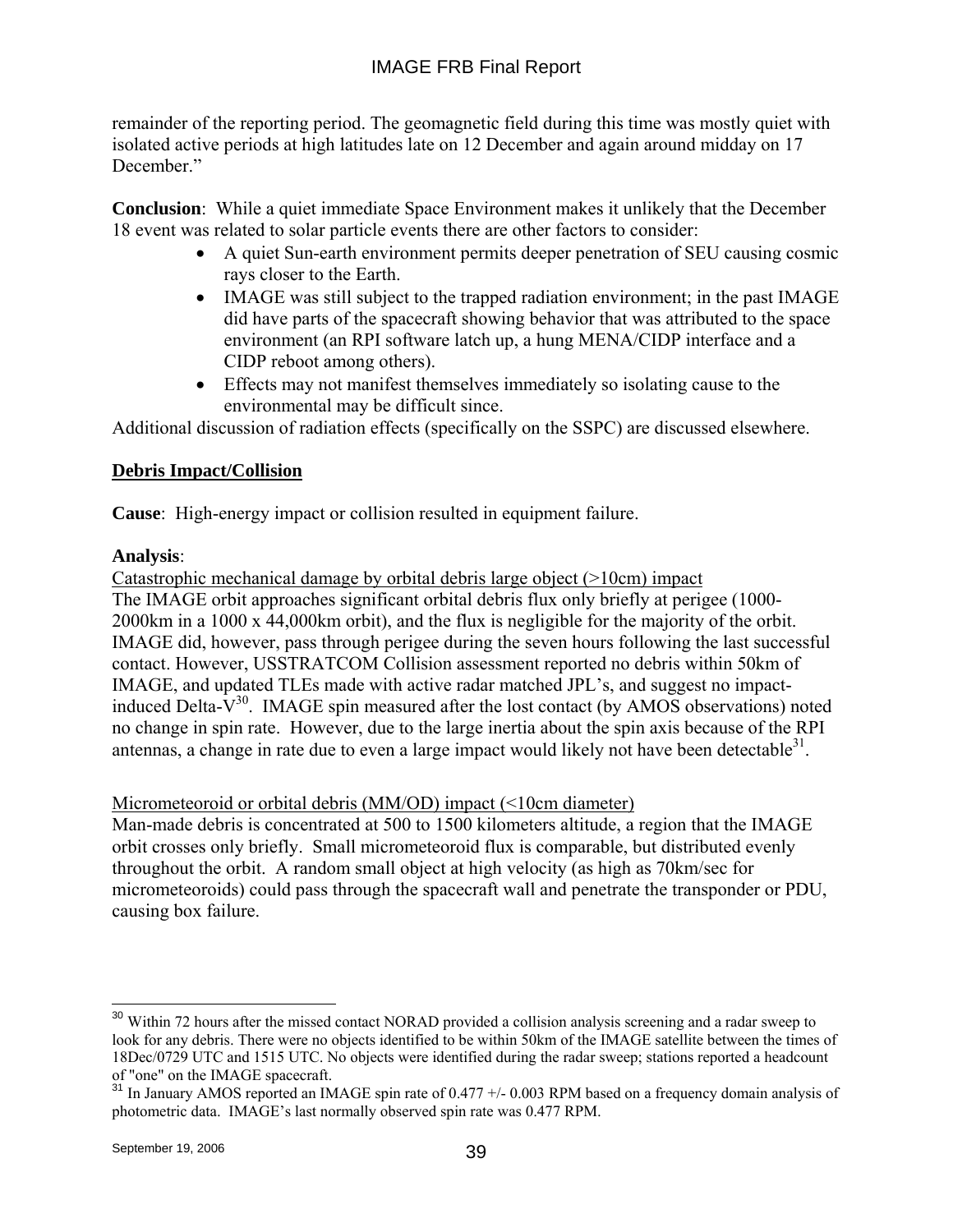## IMAGE FRB Final Report

**Conclusion**: Impact with large debris should cause observable changes in the spacecraft orbit. No such changes occurred. In addition, no tracked large objects were detected within 50km of the spacecraft at the time of the anomaly, either as a cause or a result of collision. The IMAGE downlink anomaly could not have been a result of impact with a piece of tracked orbital debris.

The likelihood of an MM/OD impact on the transponder is extremely low, due to the geometry involved and the relatively low particle flux, but it cannot be ruled out. MM/OD damage is a possible cause for the IMAGE downlink anomaly, but it is very unlikely.

#### **Electrostatic Discharge**

**Cause**: Equipment failure due to electrostatic discharge.

**Analysis**: The spacecraft design governing document was "LMMS/P458330 EMC Control Plan" that provided detailed design guidelines for the prevention of ESD (such as spacecraft charge up and arcing) and EMI related problems. Per the document guidelines, preventive measures incorporated into the design included all payload boxes being grounded to the payload deck with a ground strap and all surfaces were required to be conductive. Additionally, all payload cables were overshielded and the shields connected to ground at one end of the cable. The outer spacecraft structure panels were all grounded together along all joints (by springy metal fingers) so that the outer surface of the spacecraft formed a faraday cage to isolate outside RF noise from inside instruments and vice versa. Spacecraft and instrument surfaces exposed to the external plasma environment, excepting the fiberglass struts on the RPI z-axis antenna booms, the surface of the helix antenna and the cover glasses on the solar cells, were required to have a surface resistivity of less than  $10<sup>5</sup>$  ohms per square to prevent charge build-up.

The IMAGE mission also had an appropriate ESD control plan in place during the build up and integration of the spacecraft. A procedure was in place since 1987 and real-time monitors since 1990.

**Conclusion**: The IMAGE mission utilized proper process control and design procedures and guidelines related to EMC, EMI, and ESD in the design and construction of the spacecraft. The standards of the day were specified and followed, and should have prevented ESD failures from occurring. Thus, it is very unlikely that an ESD related problem could have resulted in any equipment failure. The inability to contact the spacecraft is thus very unlikely to have been caused by an ESD induced anomaly or failure.

**Supporting Details:** The specific ESD control plan changed several times during the development phase of the IMAGE mission, however, core ESD requirements didn't change all that much. The initial plan was MIL-STD-1686A, which later moved to NASA-STD-8739.7 (which was very similar to 1686A). In recent years ANSI/ESD S20.20 was used, which was a very small change since the 8739.7 program was compatible with S20.20.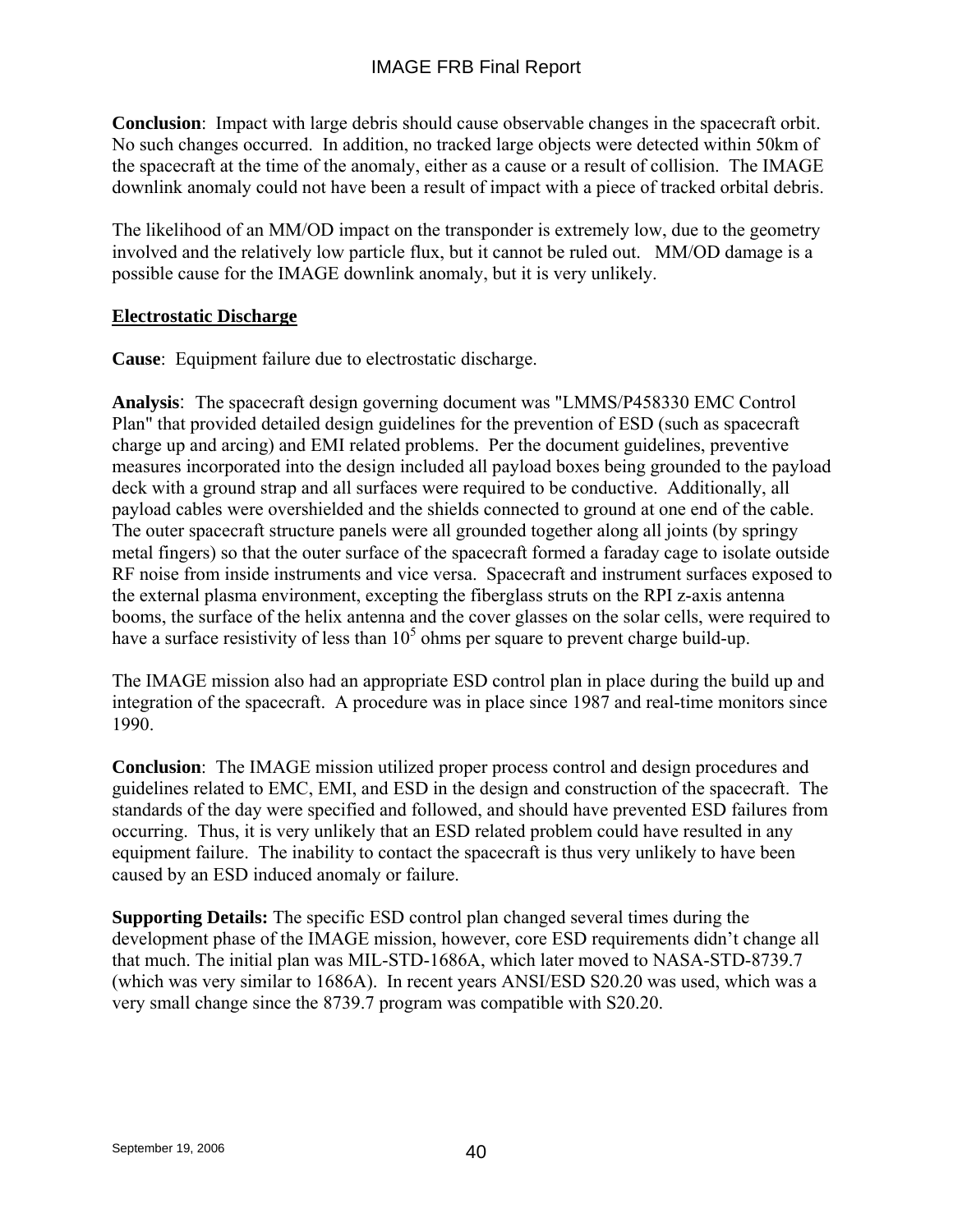## *Operations*

## **Misconfiguration of SCU or PDU Watchdog Timers**

**Cause**: Inadvertent setting of watchdog timer or disabling of restart macro.

**Analysis**: The SCU watchdog timer has an associated time limit threshold within which the watchdog timer must be reset (by the SCU). Additionally, a watchdog timer in the PDU is reset based upon regular receipt of keep-alive signals from the SCU. If the threshold value for either of these timers were inadvertently set to zero, then the SCU would constantly cycle through a reboot forever. However, since a watchdog timer forced reset would not turn the Transmitter OFF and the reboot macro contains commands to turn the transmitter ON, then CW transmission would still occur and would be detectable from a ground station. Additionally, command limit checking ensures the timer threshold to be a value well above zero<sup>32</sup>.

**Conclusion**: Because neither the command to set the Watchdog Timer to zero nor disable the restart macro can be sent from the ground, it is impossible for either to be the cause for the persistent loss of communications with IMAGE. Even if the commands could be sent, it would still be possible for the Transmitter to be turned ON.

#### **DSN Misconfiguration**

**Cause**: A persistent and systematic DSN misconfiguration is preventing DSN communications with IMAGE.

**Analysis**: The IMAGE mission has been successfully supported by the Deep Space Network 26m and 34m systems since launch (Canberra, Madrid, and Goldstone) with only minor occasional problems that resulted in a small percentage of missed passes. No systemic problems with DSN support of IMAGE are or have ever been noted. The initial missed contact was followed by the proper declaration of an emergency by the IMAGE operations team that brought additional attention from DSN personnel and resources. Multiple attempts to contact IMAGE were made by 26m, 34m, and the 70m systems. Antenna pointing data was reloaded and checked against predicts from JPL MMNav that showed no errors or mistaken Two Line Elements (TLE) files were being used. Additionally, other missions being supported by the DSN suffered no unexpected service outages during the time period in which contact with IMAGE was lost. The Berkeley Ground Station (BGS) was also brought up as an outside resource. BGS had tracked IMAGE during part of its mission for R/T science data. BGS also reported no RF signal from IMAGE. During the attempt to contact IMAGE, BGS scanned +/- 2 minutes back and forth along the track, in case the pointing or the orbital elements were off.

<sup>1</sup>  $32$  There is command to reset the watchdog in the PDU, which watches for keep-alive messages from the SCU. It can be set to zero, or set it to 10, 20, or 30 minutes. Ability to disable this watchdog, or set to a value > 30 minutes is commented out. Ability to modify the GPIO watchdog is commented out. There is a command in the database to modify the 'No-Ground-Command' watchdog limit. It is a hazardous command, and it has never been sent. None of these commands can be sent by the s/c command load builder.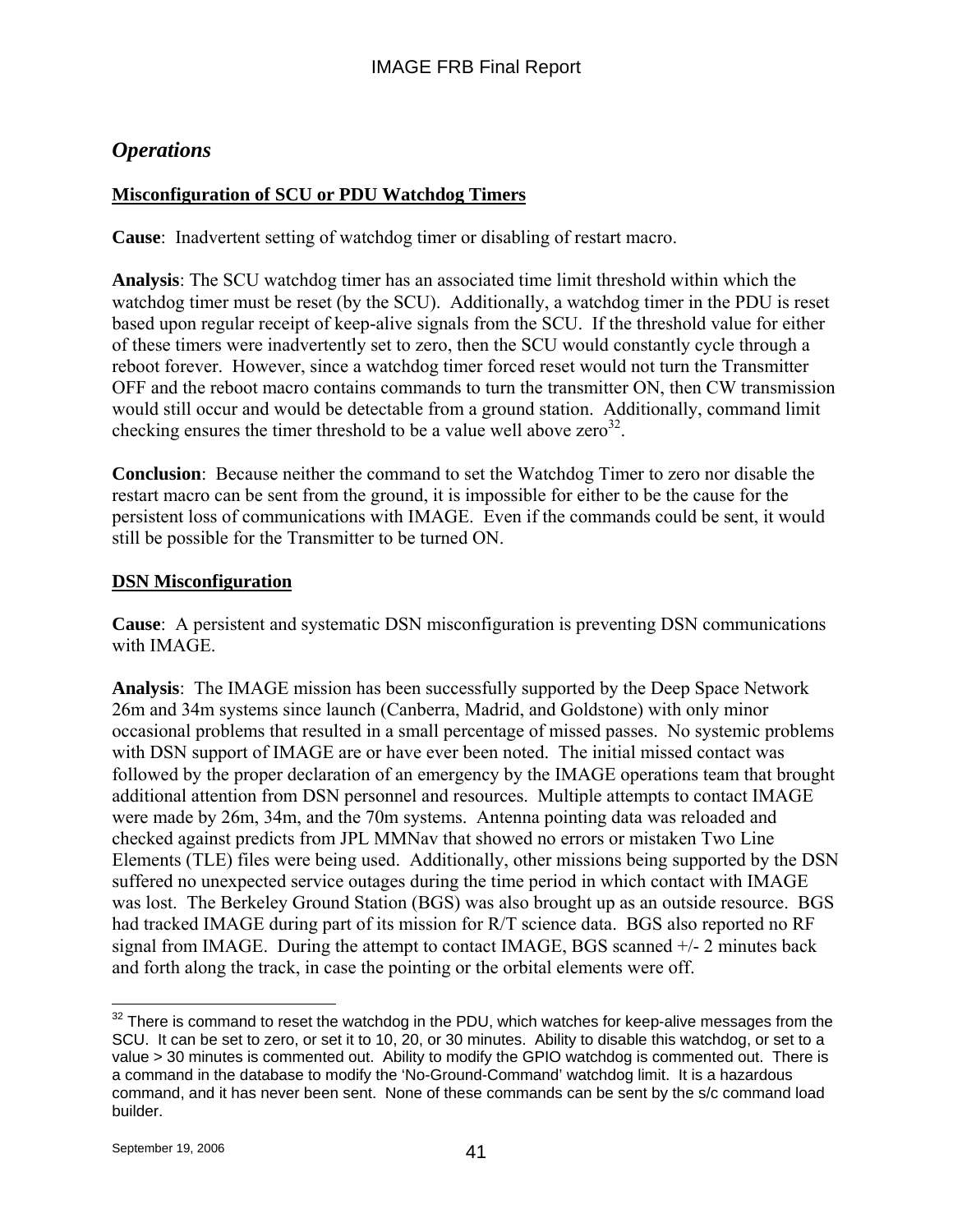**Conclusion**: The only systemic problem that could affect all DSN systems at all sites would be the TLEs that are used to generate antenna pointing profiles. The TLE data was checked and confirmed as valid. Other station equipment glitches that would result in a missed contact would, in general, be rare and occur randomly among the different systems and ground sites. The use of the independent BGS station to confirm the inability to communication with IMAGE eliminates the possibility of an undiagnosed, systemic DSN problem. Thus, a persistent and systemic DSN misconfiguration preventing communications contact with IMAGE cannot be the cause of the inability to communicate with IMAGE.

## **Stored Command Error**

### **Cause**: Stored command error.

**Analysis**: There is no command in the IMAGE ground database that, if sent, could *permanently* disable communications with the spacecraft. Although the command to turn OFF/ON the main power feed to the Transponder (via an SSPC) was in the database, it had been commented out since launch, and was thus not an active command. Additionally, even if the SSPC OFF command had been inadvertently included into the cmd upload and executed the PDU would have rejected the command by design. Finally, the onboard PDU FDC logic is designed to detect an SSPC misconfiguration (i.e. in an OFF state) and automatically restore power to the Transponder. Other inadvertent commanding could only possibly result in subsystem misconfigurations that would be detected by onboard FDC logic. These would likely result in and eventual spacecraft safe mode and a reboot of the SCU. The startup macro, executed as a result of the reboot, sends commands to restore the all spacecraft systems to a nominal state. Finally, a review of the command load at the time of the anomaly showed that there were no instrument stored commands between last good pass and when contact was lost, and the only s/c stored commands were those for nominal RF mode reconfigurations.

**Conclusion**: An erroneous command placed into the stored command load and executed onboard could only result, at most, in a temporary loss of communications.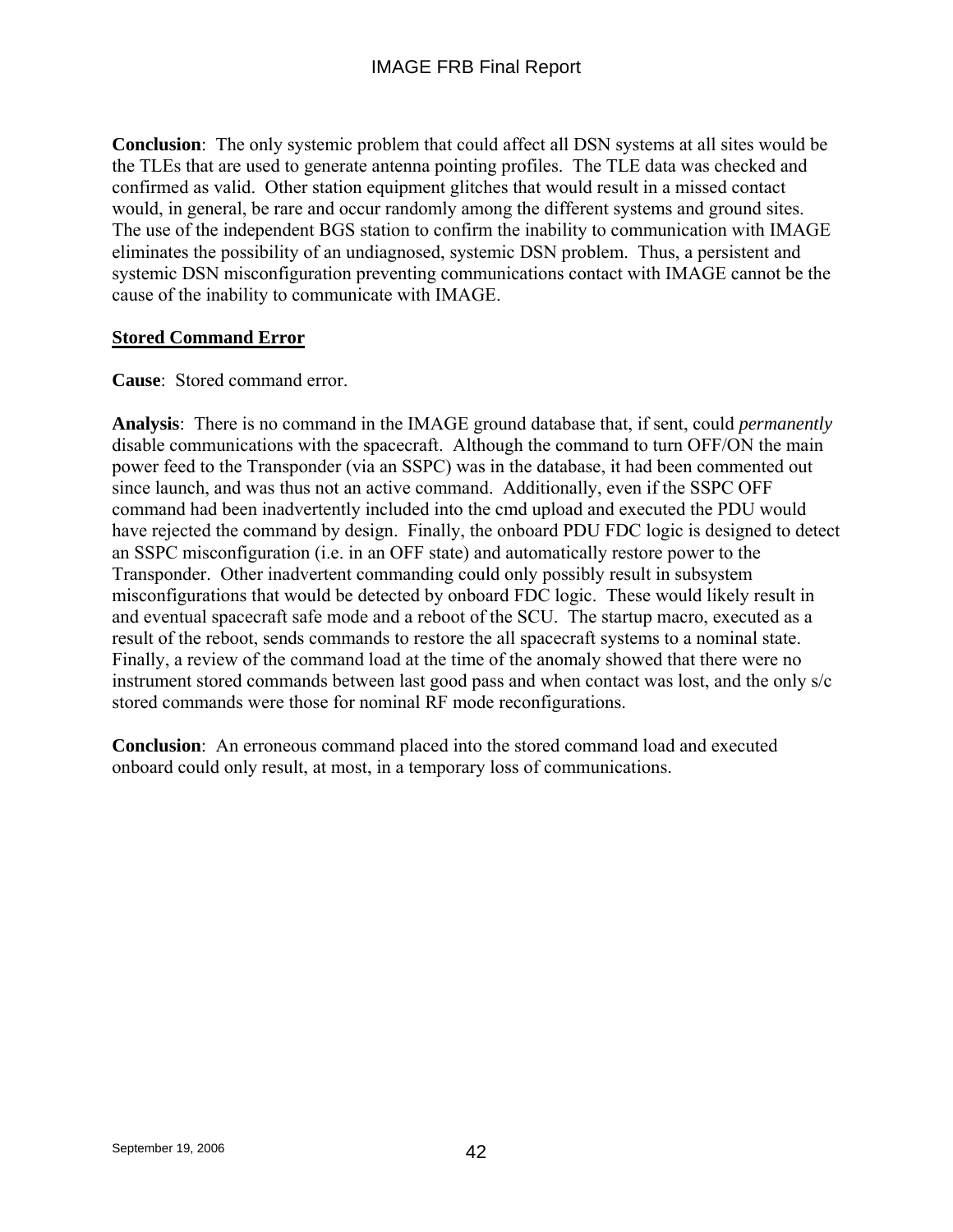## **References**

"IMAGE FRB Final Presentation", April 21, 2006.

Scott Hull, GSFC Code 592, "Summary of NASA/GSFC Testing Experience with the RP-21000 Series SSPC", Generated for IMAGE FRB, March 7, 2006.

"Ver. 11-18-01: EO-1 Anomaly Resolution Report for ACE Anomaly of 9-14-01", November 18, 2001.

Data Device Corporation, "RP-21000 Series 28 VDC SOLID-STATE POWER CONTROLLERS – Specification Sheet", 1999.

"IMAGE Mission Director's Flight Log", Complete log with entries from launch date through January 26, 2006.

"IMAGE Failure Modes Effects Analysis (FMEA)", Date unknown.

"Life Cycle Test IMAGE Pack B300A" Crane Test Report prepared by Steve Hall, March 16, 2000.

"Columbia Accident Investigation Board (CAIB) Report", Volume 1, August 2003.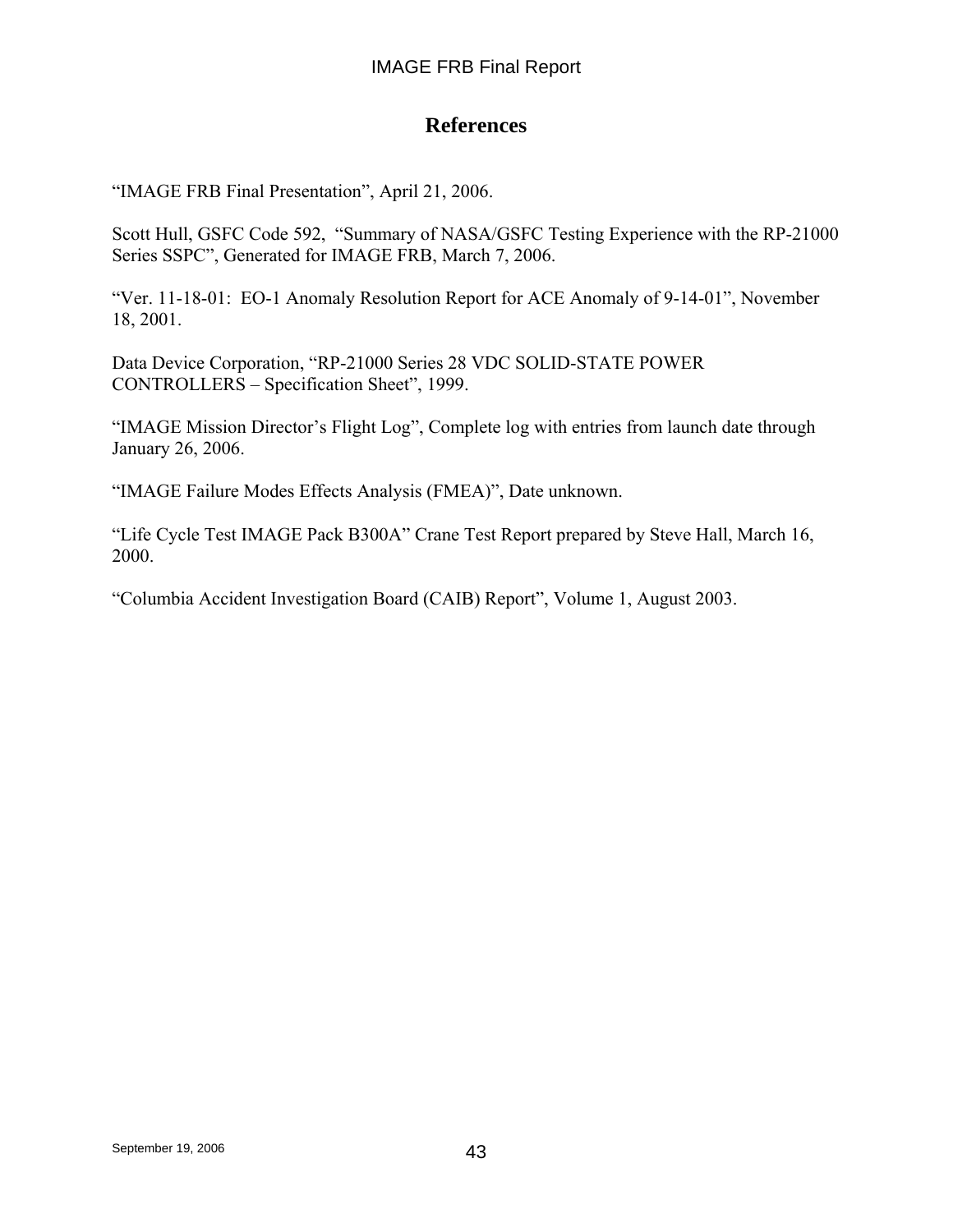# **Acronym List**

## **A - I**

| <b>ADAC</b>   | <b>Attitude Determination and Control System</b>     |
|---------------|------------------------------------------------------|
| <b>AFB</b>    | Air Force Base                                       |
| <b>AMOS</b>   | Air Force Maui Optical & Supercomputing              |
| <b>AST</b>    | <b>Automatic Star Tracker</b>                        |
| <b>BGS</b>    | <b>Berkeley Ground Station</b>                       |
| C&DH          | Command and Data Handling                            |
| <b>CDR</b>    | <b>Critical Design Review</b>                        |
| <b>CCSDS</b>  | <b>Consultative Committee for Space Data Systems</b> |
| <b>CIDP</b>   | Central Instrument Data Processor                    |
| <b>CME</b>    | Coronal Mass Ejection                                |
| <b>COTS</b>   | Commercial Off-The-Shelf                             |
| <b>DDC</b>    | Data Device Corporation                              |
| <b>DPS</b>    | Digisonde Portable Sounder                           |
| <b>DSN</b>    | Deep Space Network                                   |
| <b>EEE</b>    | Electrical, Electronic, Electromechanical            |
| <b>EMC</b>    | Electromagnetic Compatibility                        |
| EMI           | Electromagnetic Interference                         |
| <b>EOL</b>    | End of Life                                          |
| <b>ESN</b>    | <b>Essential Services Node</b>                       |
| <b>EUV</b>    | Extreme Ultraviolet Imager                           |
| <b>FDC</b>    | <b>Failure Detection and Correction</b>              |
| <b>FOV</b>    | Field of View                                        |
| <b>FRB</b>    | <b>Failure Review Board</b>                          |
| <b>FSS</b>    | Fan Sun Sensor                                       |
| <b>FUV</b>    | Far Ultraviolet Imager                               |
| <b>FUV-SI</b> | Far Ultraviolet Spectrographic Imager                |
| <b>GSE</b>    | Ground Support Equipment                             |
| <b>GSFC</b>   | Goddard Space Flight Center                          |
| <b>HENA</b>   | High-Energy Neutral Atom Imager                      |
| <b>HK</b>     | HouseKeeping                                         |
| <b>HLD</b>    | High Level Discrete Driver                           |
| <b>HV</b>     | <b>High Voltage</b>                                  |
| <b>HVPS</b>   | <b>High Voltage Power Supply</b>                     |
| <b>IMAGE</b>  | Imager for Magnetopause-to-Aurora Global Exploration |
|               |                                                      |

# **J - Q**

| <b>JPL</b>  | Jet Propulsion Laboratories                          |
|-------------|------------------------------------------------------|
| <b>LBH</b>  | Lyman-Birge-Hopfield (bands of FUV emissions from N2 |
| <b>LENA</b> | Low-Energy Neutral Atom Imager                       |
| <b>LEO</b>  | Low Earth Orbit                                      |
| LGA         | Low Gain Antenna                                     |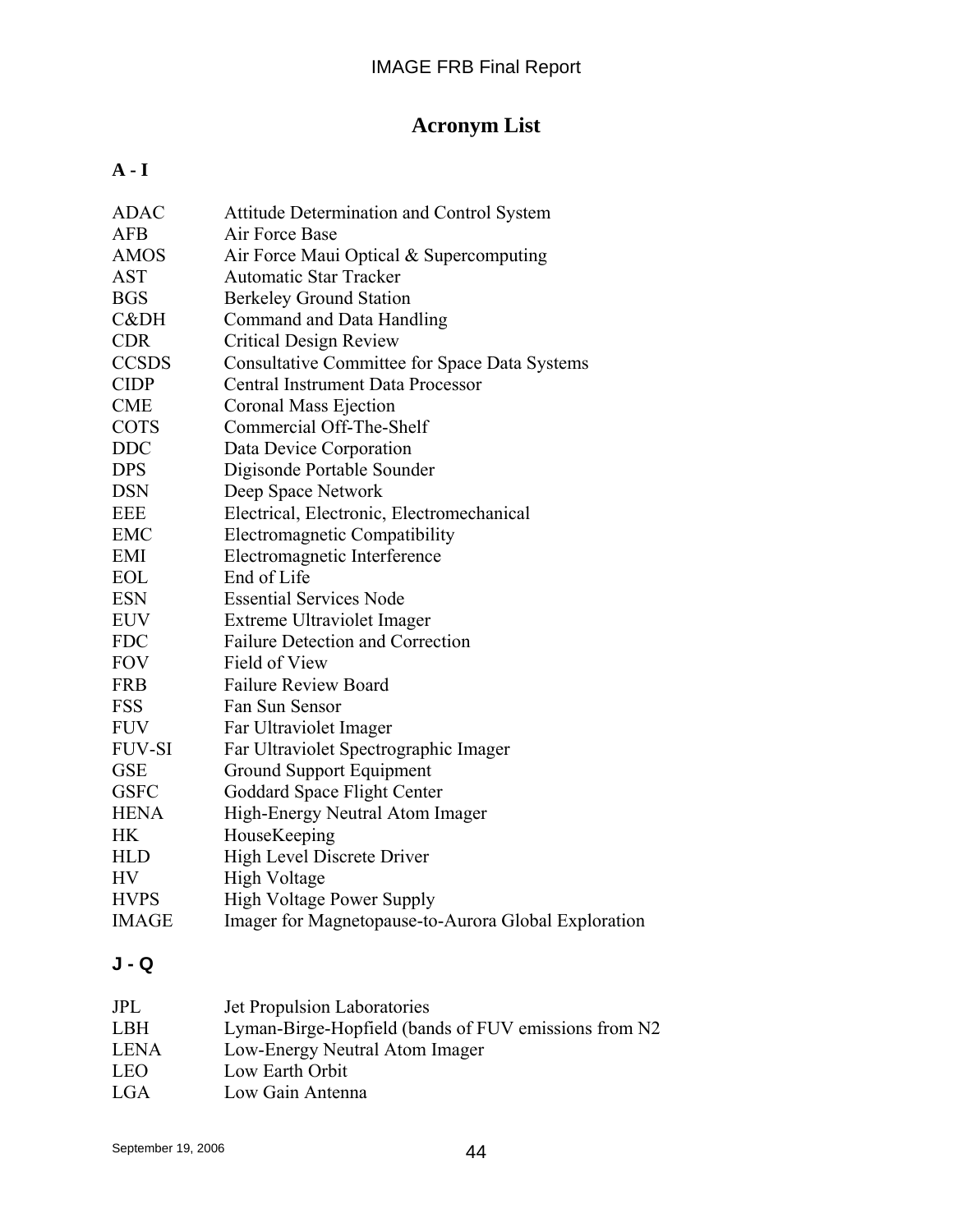| Microchannel Plate                             |
|------------------------------------------------|
| Main Engine Cut-Off                            |
| <b>Mission Director</b>                        |
| Medium-Light Expendable Launch Vehicle         |
| Medium-Energy Neutral Atom Imager              |
| Main Experiment Processor                      |
| Mission Elapsed Time                           |
| Main Electronics Unit                          |
| Medium Gain Antenna                            |
| Magnetosphere Imager                           |
| Medium Explorer                                |
| <b>Mass Memory Module</b>                      |
| <b>Mission Operations and Mission Services</b> |
| <b>Mission Operations Review</b>               |
| Neutral Atom Imager                            |
| National Aeronautics and Space Administration  |
| Nickel-Cadmium                                 |
| North American Aerospace Defense Command       |
| Performance Assurance                          |
| Payload Attachment Fitting                     |
| <b>Power Distribution Unit</b>                 |
| <b>PV</b> Mosfets                              |
| <b>Quality Assurance</b>                       |
| <b>Quality Assurance Engineer</b>              |
|                                                |

# **R - Z**

| <b>RAAN</b>    | Right Ascension of the Ascending Node    |
|----------------|------------------------------------------|
| <b>RAD6000</b> | Radiation-hardened single board computer |
| <b>RE</b>      | <b>Earth Radius</b>                      |
| <b>RF</b>      | Radio Frequency                          |
| R <sub>P</sub> | e.g., in MODEL: RP-212XX, Remote Power   |
| <b>RPI</b>     | Radio Plasma Imager                      |
| S/C            | Spacecraft                               |
| <b>SCU</b>     | System Control Unit                      |
| <b>SECO</b>    | Second Stage Engine Cut-Off              |
| <b>SEU</b>     | Single Event Upset                       |
| SІ             | Science Instrument                       |
| <b>SMOC</b>    | Science Mission Operations Center (GSFC) |
| S/N            | Signal-to-Noise                          |
| <b>SOW</b>     | <b>Statement of Work</b>                 |
| <b>SRM</b>     | Solid Rocket Motor                       |
| <b>SSD</b>     | Solid State Detector                     |
| <b>SSMO</b>    | <b>Space Science Mission Operations</b>  |
| <b>SSPC</b>    | Solid-State Power Controller             |
| <b>SwRI</b>    | Southwest Research Institute             |
|                |                                          |